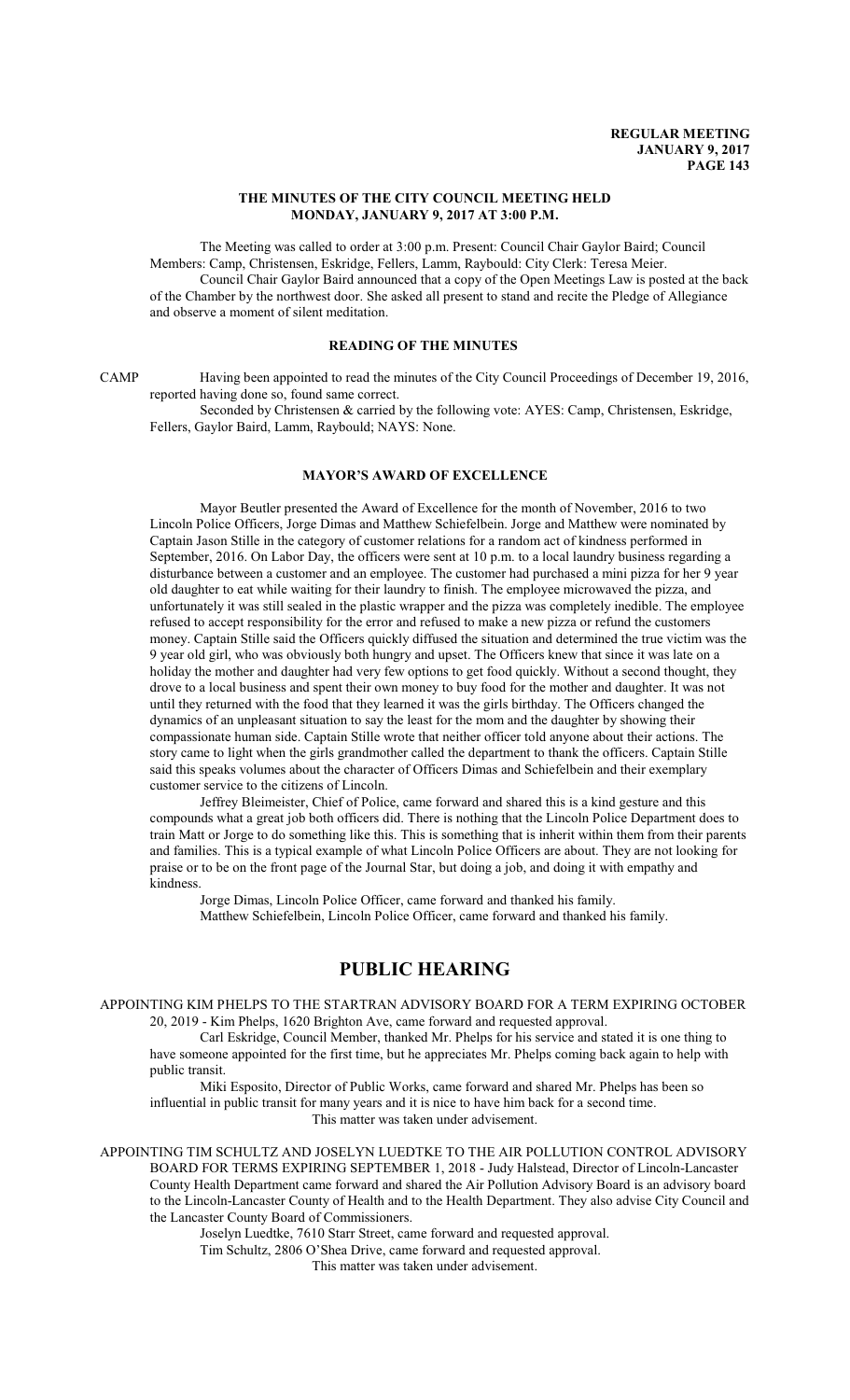APPLICATION OF BABY BULL LLC DBA METHOD CYCLES AND CRAFT HOUSE FOR A CLASS C LIQUOR LICENSE AT 416 SOUTH 11 TH STREET;

MANAGER APPLICATION OF RANDY W. KINNEY FOR BABY BULL LLC DBA METHOD CYCLES AND CRAFT HOUSE AT 416 SOUTH 11<sup>TH</sup> STREET - Bob Creager, 1630 K Street, Attorney for Randy

Kinney, came forward to take the oath and requested approval.

Randy W. Kinney, 9820 Hollow Tree Drive, applicant, came forward to take the oath and requested approval.

Carl Eskridge, Council Member, stated this business came in front of Council about a year ago and inquired if Mr. Kinney was affiliated with the business before.

Mr. Kinney stated he was not involved with the business before. He and his wife purchased the business from the previous owner when the liquor license was not approved.

This matter was taken under advisement.

APPLICATION OF HERGERT OIL COMPANY DBA SUPER C FOR A CLASS D LIQUOR LICENSE AT 4445  $S$ OUTH  $70^{TH}$  STREET;

MANAGER APPLICATION OF JOEL B. LARSON FOR HERGERT OIL COMPANY DBA SUPER C AT 4445 SOUTH 70<sup>TH</sup> STREET - Jessica Greenwald, 800 Lincoln Square, Suite 800, Attorney for applicant, came forward to take the oath and requested approval.

This matter was taken under advisement.

APPLICATION OF GREY WHALE, LLC DBA GREY WHALE SUSHI & GRILL FOR A CLASS I LIQUOR LICENSE AT 129 NORTH  $10^{TH}$  STREET, SUITE 112;

MANAGER APPLICATION OF LI XIA WU FOR GREY WHALE LLC DBA GREY WHALE SUSHI & GRILL AT 129 NORTH 10<sup>TH</sup> STREET, SUITE 112 - Li Xia Wu, 129 North 10<sup>th</sup> Street, Suite 112, applicant, came forward to take the oath and requested approval.

Jon Camp, Council Member, inquired about where the address is due to the building being large. Ms. Wu confirmed the location is in the Grand Manse building on the first floor near the Blue

Orchid.

Roy Christensen, Council Member asked when they planned to open.

Ms. Wu stated they plan to open in March.

This matter was taken under advisement.

APPLICATION OF SMALL TOWN BAR INC. DBA ROSIE'S SPORTS BAR AND GRILL TO EXPAND ITS CLASS I LIQUOR LICENSE BY THE ADDITION OF SUITE 100 MEASURING APPROXIMATELY 51 FEET BY 75 FEET AT 1501 CENTER PARK ROAD, SUITES 200 & 300 - Ryan Rosenstiel, 2701 Shelley Circle, applicant, came forward to take the oath and requested approval.

This matter was taken under advisement.

DIRECTING SUBMITTAL TO THE QUALIFIED ELECTORS OF THE CITY A PROPOSED CHARTER AMENDMENT AMENDING ARTICLE IX, SECTIONS 25, 25A, 26 AND 26A OF THE CHARTER RELATING TO THE CITY ANNUAL AND BIENNIAL BUDGETS. (12/19/16 - PUBLIC HEARING & ACTION CONT'D TO 1/09/17) - Cyndi Lamm, Council Member, stated they are scheduled for Public Hearing today and at the end she has a substitute resolution the she will submit and will then move that the matter be placed on pending list with no date certain.

Roy Christensen, Council Member, seconded Ms. Lamm's motion.

Jane Kinsey, Watchdogs of Lincoln Government, 6703 Hawkins Bend, came forward in favor, stating we need a balance of power.

Mary Boschult, League of Women Voters, 950 S. 49<sup>th</sup> Street, came forward in favor.

Ms. Lamm stated through this process of working with staff and having the opportunity to work with other individuals and she is very pleased with all the discussions she has had a likes the direction this is going in.

Jane Raybould, Council Member, inquired if the intent of Ms. Lamm is to redirect this to the

Charter Revision Commission as well so that they have an opportunity to weigh in and provide their input. Ms. Lamm clarified that is not her intentions.

Trent Fellers, Council Member, stated he appreciates what Ms. Lamm is doing and there are some conversations about a resolution that would change a budget schedule and what could go to a Charter Review Committee that are ongoing. He feels this is moving in the right direction and there could be a solution that everyone is happy with.

Leirion Gaylor Baird, Council Chair, stated she also appreciates all the discussion with the budget schedule where everyone agrees to a time line and sharing a common goal of getting more information to the Council to be able to have time to analyze and be able to make recommendations about what Council likes to see. Ms. Gaylor Baird asked the Clerk to call the role to place the item on pending.

Clerk called the role and motion to place on pending passed with a vote of 7-0.

This matter was taken under advisement.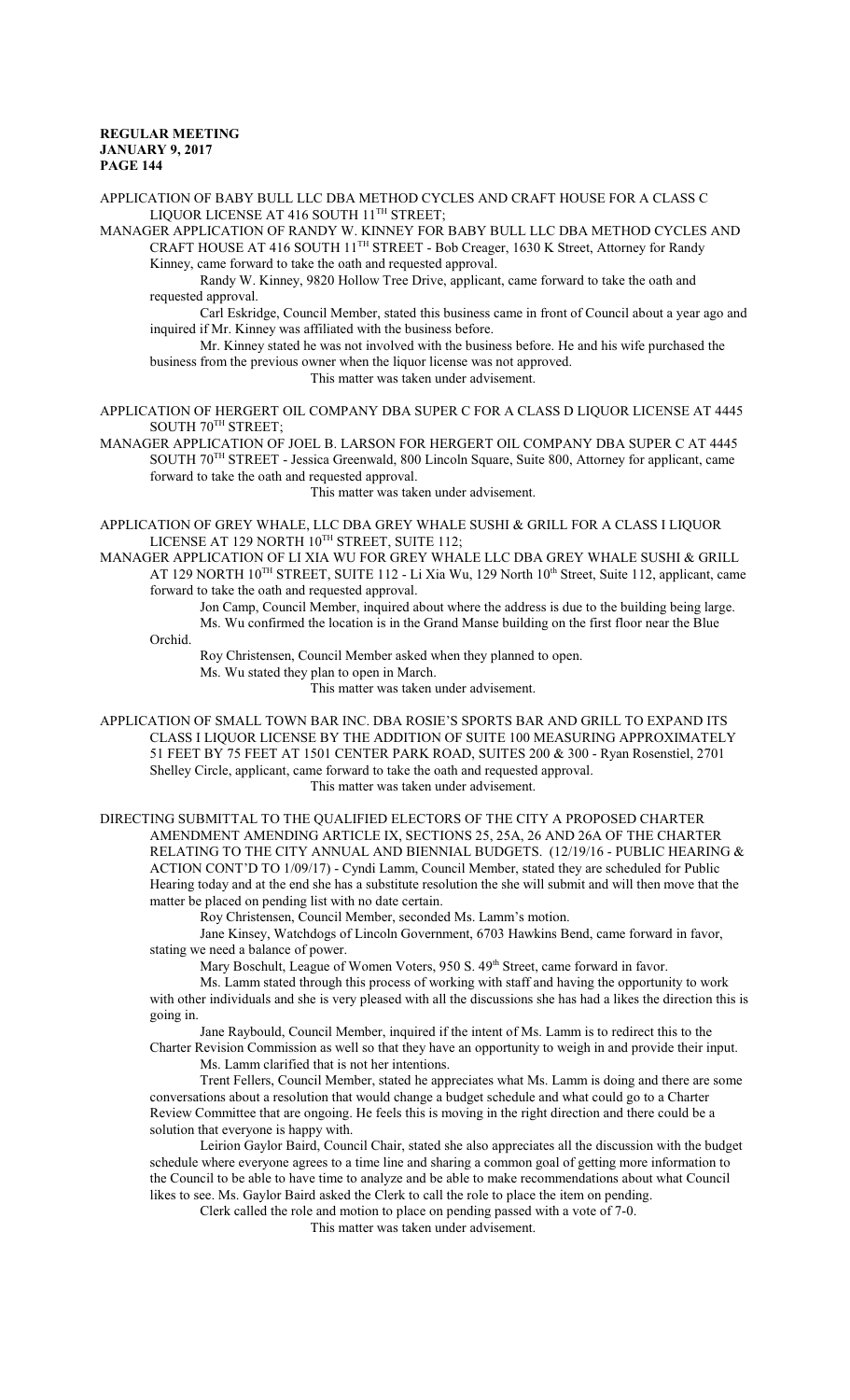ORDERING ALLEY RE-PAVING DISTRICT 50 CONSTRUCTED FROM  $16^{\texttt{TH}}$  TO  $17^{\texttt{TH}}$  STREET BETWEEN G AND H STREETS - Suzie Filipi, Public Works and Engineering Services, came forward and stated this alley is behind the Ferguson and the Kinard houses. There are 9 parcels and 5 home owners. The estimated cost is \$98,000, which would come to about \$163 per frontage foot. Council passed the ordinance to create this district in October, 2016, and since that time they have obtained the required majority of owners in favor of the district and all the formal petitions have been reviewed and accepted by the City Attorney's Office. If the resolution passes, the Engineering Services will design the project, put it out for bid, and then construct the project. If by chance the bids come in over 25% of their estimates they will have to meet with the owners of the parcels and give them options at that time. After completion and assessment of the project, the property owner has up to 20 years to pay this assessment. There have been several meetings with the neighborhood, and all of them seem very optimistic about the best way to move forward with this project.

Jon Camp, Council Member, stated it is his understanding that this would be paid completely by the property owners and no City funds.

Ms. Filipi confirmed that is correct that there would be no funds required by the City.

Carl Eskridge, Council Member, asked when the work would be completed.

Ms. Filipi stated there is not a for sure completion date because part of it would be when the design is done and when the bids would go out. The area is a little tricky because there are two arterial streets. They would like to try and work on the project between legislation sessions due to parking.

Caleb Straight, State Building Division, 1526 K Street, came forward in favor. This matter was taken under advisement.

COMP. PLAN CONFORMANCE 16011 – APPROVING AN AMENDMENT TO THE LINCOLN CENTER REDEVELOPMENT PLAN TO ADD THE "1222 P STREET MIXED-USE REDEVELOPMENT PROJECT" TO INCLUDE THE CONSTRUCTION OF 2 ADDITIONAL STORIES OVER A PORTION OF THE EXISTING 3-STORY STRUCTURE, ALONG WITH DEMOLITION, RECONSTRUCTION, AND REHABILITATION OF THE EXISTING 3 STORIES, ON PROPERTY GENERALLY LOCATED AT 1222 P STREET AND A PORTION OF THE ADJACENT ALLEY AND RIGHT-OF-WAY - Dallas McGee, Urban Development Department, came forward and shared this is an amendment to the Lincoln Center Redevelopment Plan to allow for the redevelopment of the building at 1222 P Street. The building has not changed much from the way it looked 100 years ago. The developer is Bricks and Mortar Construction and they will be renovating the building and adding three additional floors to the building. The building is the only private property in the area and the alley behind the building would be included, and also the right of way on P Street in front of the building. This renovation would allow for construction of both residential and commercial development.

Carl Eskridge, Council Member, asked if the intent was to also help out the alley.

Mr. McGee stated when they put the projects together they include the adjacent right of way where possible. There may be utilities or issues that impact the alley. There are no anticipations to fix the alley, but if that happens down the line it would already be included in the area.

Jon Camp, Council Member, inquired about what further participation would be required and would there be tax increment financing.

Mr. McGee explained they are anticipating tax increment financing. The creation of the project area would enable a project area from which tax increment financing would be generated and spent.

Jane Raybould, Council Member, asked if the alley was under consideration to be paved.

Mr. McGee said that is not something that has been discussed at this point. It is something that can be looked at, but repaving alleys can get expensive for a project of this size.

Leirion Gaylor Baird, Council Chair, stated Council sees the generic list of potential uses of the tax increment financing, and asked if there was any idea of what might be utilized for this location.

Tom Huston, Cline Williams Wright Johnson & Oldfather, 233 S. 13th Street, Suite 1900, came forward on behalf of Bricks and Mortar, who is the owner of the building and stated the owner has a unique opportunity for redevelopment. The property is the only property that has not been renovated in that area on the north side of P Street, between  $12<sup>th</sup>$  and  $13<sup>th</sup>$  street. The project would retain the beginning 20 feet of the structure and the balance of the existing structure would be demolished. After, the building would be reconstructed and then three floors would be added. There would be approximately 4,000 square feet of retail on the first floor. The historic nature of the facade would be maintained with the new structure above it. The site plan has been to the Urban Design Committee twice, and there was a lot of comment and a lot of discussion and ultimately that resulted in the approval from the Committee. In addition to the retail of the new structure there will be 29 dwelling units, with mixed use of studio units and one bedroom units at market rate. When coming up with the amendment, the L plan 2040, and the Downtown Master Plan were looked at to maintain consistency in the Downtown area. The project itself will involve an investment of approximately \$4 million, of which it is anticipated and projected a tax increment component of approximately \$470,000. The vast majority of that expense is anticipated to be used for the demolition of the existing structure to accommodate the new growth. The schedule moving forward is to appear back in front of Council in about 3 weeks with a redevelopment agreement, and then construction will start soon after to allow the vertical construction to start the Summer of 2017.

Ms. Raybould asked Mr. Huston to explain why the alley is included if there are no plans to improve the alley.

Mr. Huston explained there are no anticipations to improve the alley, but it is always wise to include the public right of way because it is always unknown of what utility improvements may be required.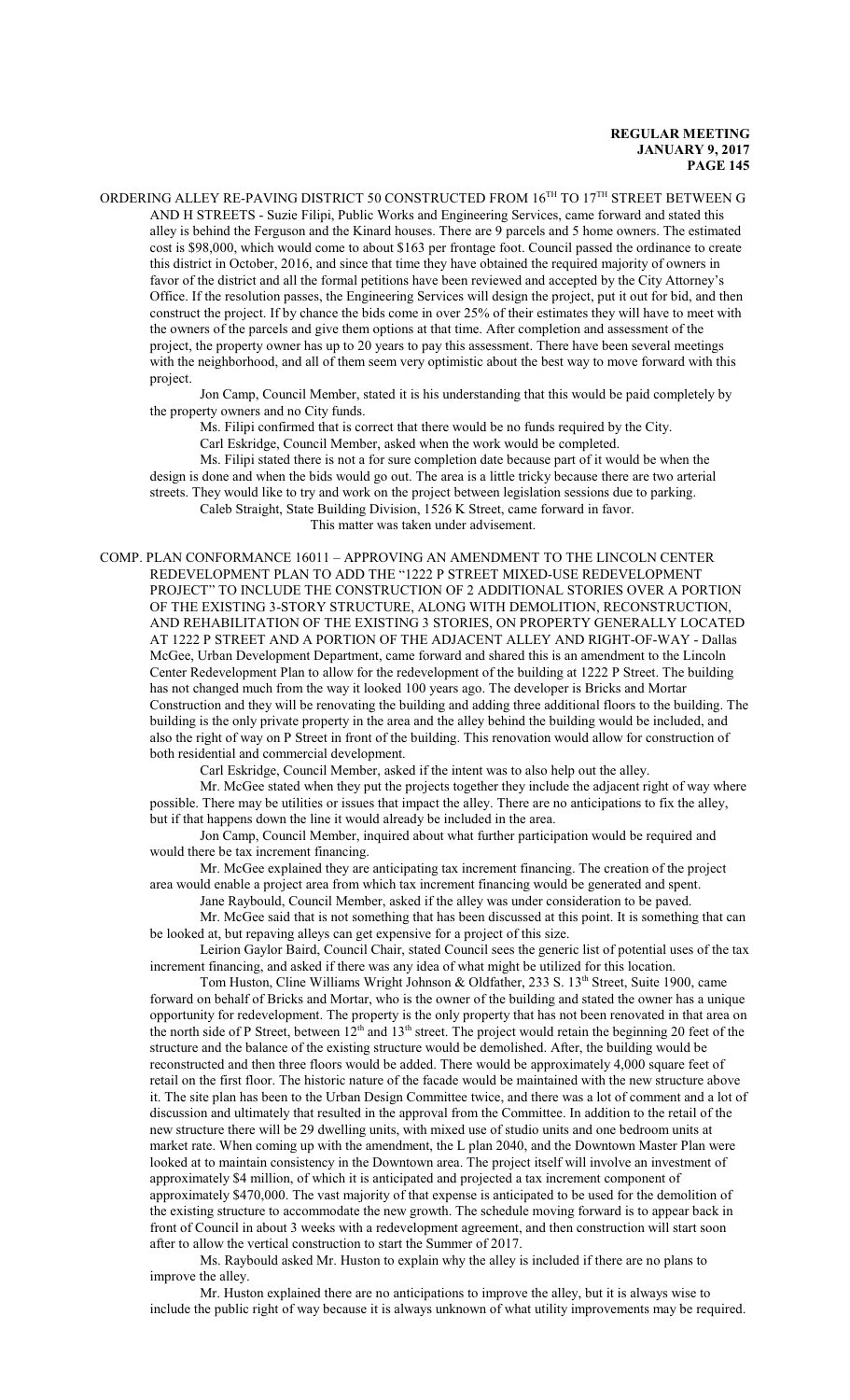Ms. Raybould asked if there are issues discovered that would pertain to the alley, would they have to come back in front of Council for an increase in the TIF allowance.

Mr. Huston stated he thinks the \$470,000 is all that will be used of TIF funds. The TIF is sized based off the project valuation of the property. If there are increased costs does not necessarily mean there are increased TIF.

Trent Fellers, Council Member, asked what is the strategy with going midway into P Street since there have been prior improvements to that area.

Mr. Huston confirmed since P Street has been renovated and resurfaced they do not believe there will be any public improvements required, but it is included to be able to plan for redevelopment purposes.

Mr. Fellers stated P Street is a busy area and if there was a plan to keeping construction vehicles off the street.

Mr. Huston stated the plan is to mostly stay in the alley and to avoid the conflict with the P Street traffic. There might be times where there is conflict, but the primary goal is to stay in the alley.

Mr. Camp stated it was his understanding that if the alley was included in this redevelopment plan it could not be included in another redevelopment plan if someone were to want to improve the alley at a later time.

Mr. Huston clarified the public right of way can be included in multiple redevelopment project areas. So if there were a project on Q Street that backed into the alley way, it could be included in the plan as well.

Mr. Camp inquired about ADA requirements of the building.

Mr. Huston said the intent is that retail be at the grade level of P Street which is part of the reconstruction process to eliminate the split entry. The facade is being retained, but there would be an entryway that would be about a 10 foot recessed. There are multiple governmental codes that require compliance.

Ms. Gaylor Baird asked what the concerns of the Urban Design Committee were and what was done to address those concerns.

Mr. Huston explained the lower level facade has not really changed, but the upper facade was more symmetrical and the Committee suggested to offset it and differentiate it from the historic facade to make it asymmetrical. The structure that the Urban Design Committee approved is now asymmetrical and the new levels that are being added will be recessed further back from the older facade. This matter was taken under advisement.

APPROVING A PROFESSIONAL SERVICES AGREEMENT BETWEEN THE CITY OF LINCOLN AND ITERIS, INC. TO PROVIDE NEPA EVALUATION AND DOCUMENTATION FOR THE NORTH  $27^{\rm{TH}}$ STREET ADAPTIVE SIGNAL CONTROL TECHNOLOGY PROJECT. (STATE PROJECT NO. HSIP-5231(14), CN 13244, CITY PROJECT NO. 702689) - Lonnie Burklund, Manager of Traffic Engineering in the Public Works Department, came forward and shared this is their Professional Services Agreement with Iteris, Inc., to provide the necessary documentation, system engineering, right up, preliminary and final design, and they will be on board through acceptance and testing of an Adaptive Signal Control Technology (ASCT). This is for a new signal system on the North  $27<sup>th</sup>$  Street corridor, from O Street north to I-80. This project was started years ago and they obtained 90/10 funding through NDOR and the Safety Funds.

Jon Camp, Council Members, confirmed the NDOR funds are \$1.62 million.

Mr. Burklund confirmed the \$1.62 is the federal funding. Discussion followed. This matter was taken under advisement.

APPROVING A DEVELOPMENT AND CONDITIONAL ZONING AGREEMENT BETWEEN THE CITY OF LINCOLN, NEBRASKA AND JOHN D. ZAKOVEC AND JUDITH L. ZAKOVEC, HUSBAND AND WIFE (DEVELOPER) TO ASSURE THAT THE DEVELOPER WILL DEVELOP THAT PORTION OF LOT 1, WOODLAWN WEST (PROPERTY) AS REPRESENTED, SHOULD THE PROPERTY BE REZONED TO H-3 PURSUANT TO THE DEVELOPER'S APPLICATION FOR CHANGE OF ZONE 16023. (RELATED ITEMS: 16R-297, 16-141) (ACTION DATE: 1/23/17);

CHANGE OF ZONE 16023 – APPLICATION OF JOHN ZAKOVEC FOR A CHANGE OF ZONE FROM AG AGRICULTURAL DISTRICT TO H-3 HIGHWAY COMMERCIAL DISTRICT ON PROPERTY GENERALLY LOCATED AT 6625 NORTHWEST 48 TH STREET. (RELATED ITEMS: 16R-297, 16- 141 - Mark Hunzeker, Baylor Evnen Law, 1248 O Street, Suite 600, appeared on behalf of John and Judith Zakovec, came forward and stated his clients have no intention of signing the agreement. There are 2 areas, both zoned H-3 that are owned by the Zakovec's. In between both of those areas is a small narrow portion that was accidently not included in the previous change of zone. There is a flood storage corridor that runs along the west side of the property and down the south side of the property. It is not reasonable for anyone to suggest that the area would be used for residential use between the flood plain corridor and the storage facility. The goal is to have the zoning district match across the entire property and to add a small portion that is between the flood plain and the existing building. There is a corner on Northwest 48<sup>th</sup> Street and Highway 44 which is shown as commercial development in the future Comp Plan 2040. All of the property is outside the future urban limits of 2040. So to have to sign an agreement to give up access points on Northwest 48<sup>th</sup> Street to create and dedicate permanent access easements to the City and to future owners of property in that area is absurd. The easement is not needed and the owners will not sign the agreement. They are asking that Council approve the change of zone without having to enter into the Agreement that is attached to the resolution.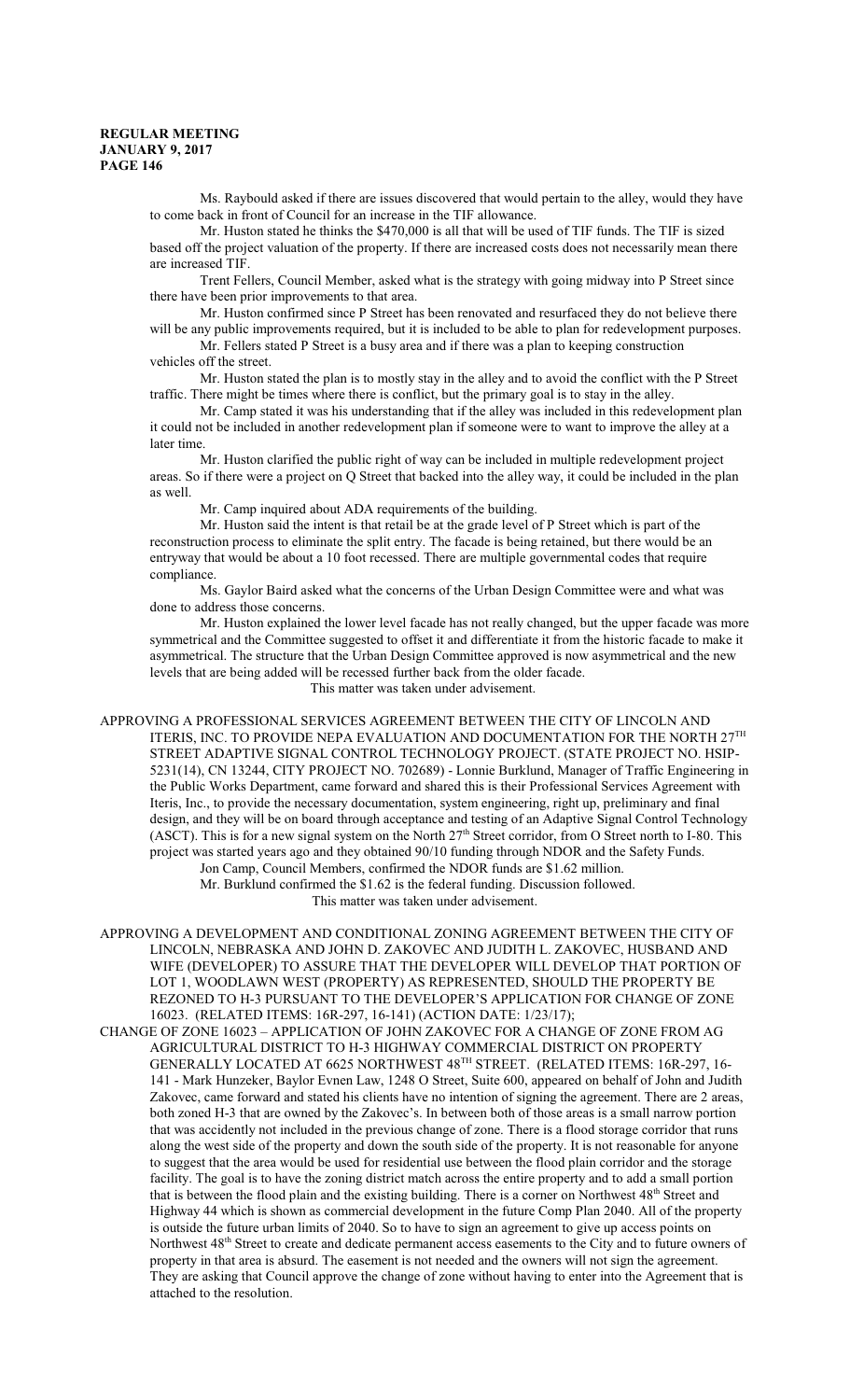Jane Raybould, Council Member, asked if the Planning Commission supported the conditions that were recommended by the Planning Department.

Mr. Hunzeker confirmed the Planning Commission did not support the conditions. They deleted from the recommendation the requirement that the agreement be signed before scheduling this item on the Agenda.

Ms. Raybould asked if the applicant had an opportunity to go back to the Planning Department and work out the difference of opinions.

Mr. Hunzeker stated this project has been worked on over the past several months. The Planning Department asked them to define the minimum floor corridor, which is not a zoning concept, it is a subdivision concept. The owner is not subdividing and has no intentions of subdividing the property. The Planning Department still insisted that the minimum flood corridor still be defined. In addition to this request, the Planning Department asked for one access point to be given up. Planning Department has no idea of what access point needed to be given up, and when talking to Public Works, they have no plans for Northwest 48<sup>th</sup> Street. They do not think it is reasonable to sign off on this request to allow the City to take any one of the access points whenever they decide to.

Jon Camp, Council Member, confirmed if the applicant wanted both items voted against.

Mr. Hunzeker confirmed they are asking for the first one to be voted against and approve the second one, which is approving the change of zone, but not approving the resolution with the Agreement.

Leirion Gaylor Baird, Council Chair, stated the language at the Planning Commission changed and asked for clarification on that.

Mr. Hunzeker stated his recollection was that added requirement was deleted. Regardless if the requirement was deleted or not, the property owners still have no intention to sign the Agreement. The owner would prefer to not have the rezoning than to sign the Agreement.

Ms. Raybould explained she thought the Planning Commissioners had substantiated some requirements and asked what the final decision was.

David Cary, Director of Planning Department, came forward and explained the action taken by the Planning Commission was to remove the requirement for a signed agreement before it came to Council, but not to change the conditions of the approval.

Ms. Raybould asked if there was conversation with the applicant about why this agreement was important.

Steve Henrichsen, Planning Department, came forward and advised when the applicant came in, one of the initial reasons for the request was not only to rezone the narrow area, but was also using a small portion for a house, which was residential zoned and not commercial zoned. There was then discussion that the applicant wanted to build some additional self storage units. It had to be determined where the end use of commercial space was. The applicant then showed a plan as to how they plan to subdivide the area, which were lots of 10 acres and larger. By State Law, you can subdivide areas 10 acres or larger without going thru a preliminary plat process. Typically, thru a preliminary plat process their access points would be evaluated. The applicant stated they did not want to go through a preliminary plat process. Planning thought this was a good idea to address how the property could be accessed later down the line if that area were to develop. The public access easement was intended to fall over the existing driveway that is located on the south side of the building. The access easement was to show how future lots can be accessed to Northwest 48<sup>th</sup> Street in the future. Planning thought this was worked out with the applicant and they moved forward with the process, which is typically the applicant signs the Agreement, and it is then scheduled with Council. Council then gets both the change of zone and the Zoning Agreement. The applicant then advised he changed his mind and would not sign the access Agreement. The Planning Commission approved the Agreement, 9-0, and that is why it is still appearing in front of Council and to move forward. Per Access Management Policy, you would not have two driveways on an arterial street. After speaking with Public Works they are still unsure which driveway would be removed, and the current use of the property is a self storage. Public Works is fine that the applicant have both driveways today for the use of the storage, but at some point down the road that would need to change, especially since the Zoning Agreement would not limit the uses. Removing one of the driveways is to better control the site down the road if other things were to develop in that area. Discussion followed.

Roy Christensen, Council Member, asked if the Agreement is not approved as the applicant has requested, and some day in the future they decide to build a fast food restaurant, would it be possible to change the access easement at that time.

Mr. Henrichsen stated if they came in for the building permit and one lot had been sold off separately, it is possible that at that point, if the lot still had both driveways with a future building permit, that the driveways could be addressed at that point. The challenge with that is since the property was split off separately with 10 acres and when the additional surrounding property develops that new property could say the existing property is not giving me access and they can request their own access to Northwest 48<sup>th</sup> Street. This situation can also be for the additional lot located in the back if it subdivides down the road and it has no access through the other two properties and they request their own access as well. This all falls with the Planning Department not planning for additional properties in the area, and that is what the Planning Department is trying to eliminate. Planning is not asking for the owner to give up access to Highway 34, they are just asking for a common access to be able to plan for future uses of the surrounding land. This would allow all properties to use one access, instead of having multiple access points.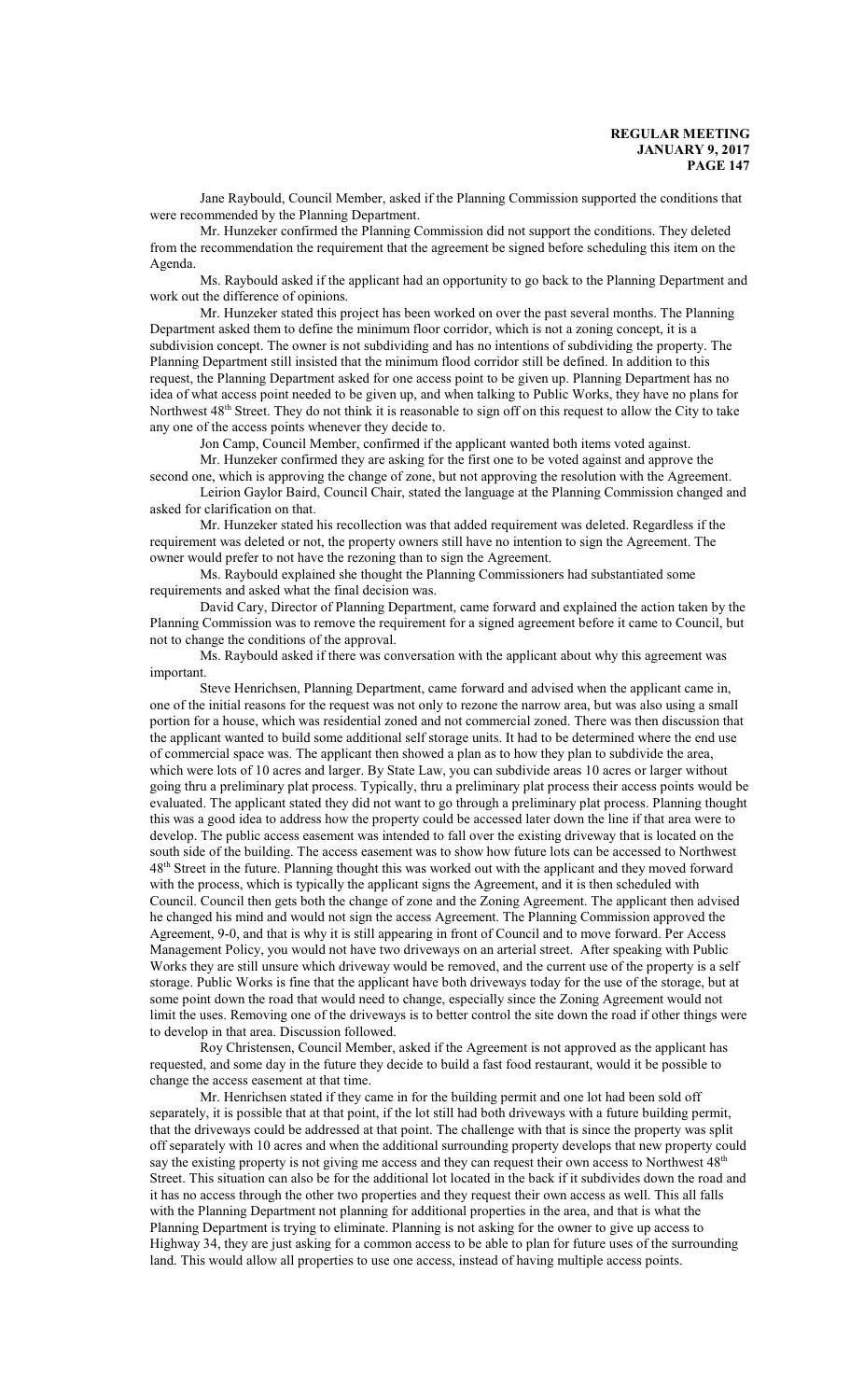Rick Peo, City Attorney, came forward and explained he thinks the issue is the conditions of the change of zone being approved by entering into the Agreement. The resolution was drafted by the Law Department with Planning's approval. It is the preference that the Agreement be signed before Council votes or Council can vote against the resolution and just approve the change of zone.

Mr. Hunzeker wanted to make it clear that there are no plans for utility extensions to the area before 2040, and no plan to subdivide the property. There is no reason to subdivide the property. The additional lots there were shown by the Planning Department was shown at the request of the engineer at a point prior to when Mr. Hunzeker got involved in the project. All the testimony about subdividing and further access points is really just conjecture. The applicant has made it clear that he wants to combine all the property into one parcel so a subdivision is not what the applicant wants. They would like to look at the language on the Agreement, and they are under the impression that the Planning Commission approved the change of zone without the Agreement. The area to the south is cut up with drainage ways and without a plan there is no way to know if either access points need to be closed.

Carl Eskridge, Council Member, stated there is a long range plan to widen northwest 48<sup>th</sup> Street.

Mr. Hunzeker stated he thinks that is in the Comprehensive Plan to do that, but no one knows when that might happen.

Ms. Gaylor Baird explained that no one in the City is asking for either driveway be removed today, they are just asking for the easement and recognize that in the future this could be an issue. What about that is objectionable to the property owner?

Mr. Hunzeker explained that one issue is that the property owner dedicate a 30 foot wide public access easement. They do not want the public to have access to the property. It also requires a 60 foot wide common access easement. This just allows easements to be in place until they are released at any given time. They do not want to have to ask permission to undo those things if in the future the easement needs to be undone. These procedures are usually done in the subdivision process which does not make sense because they are not planning to subdivide the property. Discussion followed.

John Zakovec, 6625 Northwest 48<sup>th</sup> Street, came forward and explained he lives at the house on the edge of northwest 48<sup>th</sup>. He purchased the property in 1991 and he had a difficult time building his house because all the land surrounding his property is flood plain and he sees no additional things being built out there because of the flood plain. In the house he has his own well which provides 1.5 gallons per minute. Not many people would want to build anything in an area with that low of consumption.

Ms. Raybould asked if it was customary to put in a provisional condition of the easement should the property be subdivided.

Mr. Peo explained the issue with that would be a preliminary plat was not required because the other potential property could be sold off by deed which is over 10 acres in size. At that point, you would not have the ability to regulate. You do not want future buyers to buy property that is land locked and does not have access to a public street. Mr. Hunzeker stated at the Planning Commission that if the property is sold then access would have to be granted. The City's position was to see something now at the appropriate location to have that resolved for future developments and coming back in front of Council at a later time to modify those access points. The City would not have that same right if this was approved without the easement being granted ahead of time. To his recollection, the Planning Commission did take the provision off that the Agreement be signed before coming to Council, but it is still a provision to have the Agreement signed before the change of zone is granted. Discussion followed.

This matter was taken under advisement.

TEXT AMENDMENT 16013 – AMENDING CHAPTER 27.63 OF THE LINCOLN MUNICIPAL CODE RELATING TO SPECIAL PERMITS BY AMENDING SECTION 27.63.685 TO DELETE THE ACCESS DOOR LOCATION REQUIREMENT, AND ADD EXTERIOR DOOR OPENING REQUIREMENTS FOR A SPECIAL PERMIT FOR ALCOHOLIC BEVERAGES TO BE SOLD FOR CONSUMPTION OFF PREMISES IN ZONING DISTRICTS B-1, B-3, H-1, H-2, H-3, H-4, I-1, AND I-3, AND REPEALING SECTION 27.63.685 AS HITHERTO EXISTING - Mark Hunzeker, Baylor Evnen Law, 1248 O Street, Suite 600, appeared on behalf of Walgreens, came forward and explained this text amendment is the difference in treatment between the B-2 and B-5 commercial areas and all others relative to the objective criteria of distance from protected uses for a license premises versus a public entrance. Why is it ok to have liquor premises 50 feet or less in the B-2 or B-5 commercial areas from protected uses, but no place else. If the distance to the public entrance is the standard in the B-2 and B-5, then why not in the B-1, B-3, or H-1. If the distance is important and if it can reasonably be said to create a meaningful protective buffer between the premises which sells the alcohol beverages for consumption off the premises, then it should apply to all zoning districts which permit such sales. As originally drafted and passed, the ordinance originally allowed Council the discretion to reduce that 100 foot distance in individual cases. This proposal does not change the provision for the sale of alcohol for consumption on the premises. Arguably, those establishments have a greater impact on surrounding properties due to patrons making noise in parking lots, and the likely hood of live entertainment or music. The ordinance today makes the distinction on the zoning. There are a number of locations within the City that sell alcohol for on sale consumption and off sale that are less than 50 feet and it is allowed because of the zoning. Discussion followed.

Leirion Gaylor Baird, Council Chair, asked if the Walgreens on 48<sup>th</sup> and O that is in question for this amendment does not predate the policy.

Mr. Hunzeker confirmed that to be correct and this policy went into place prior to the time Walgreens wanted to go into the liquor business.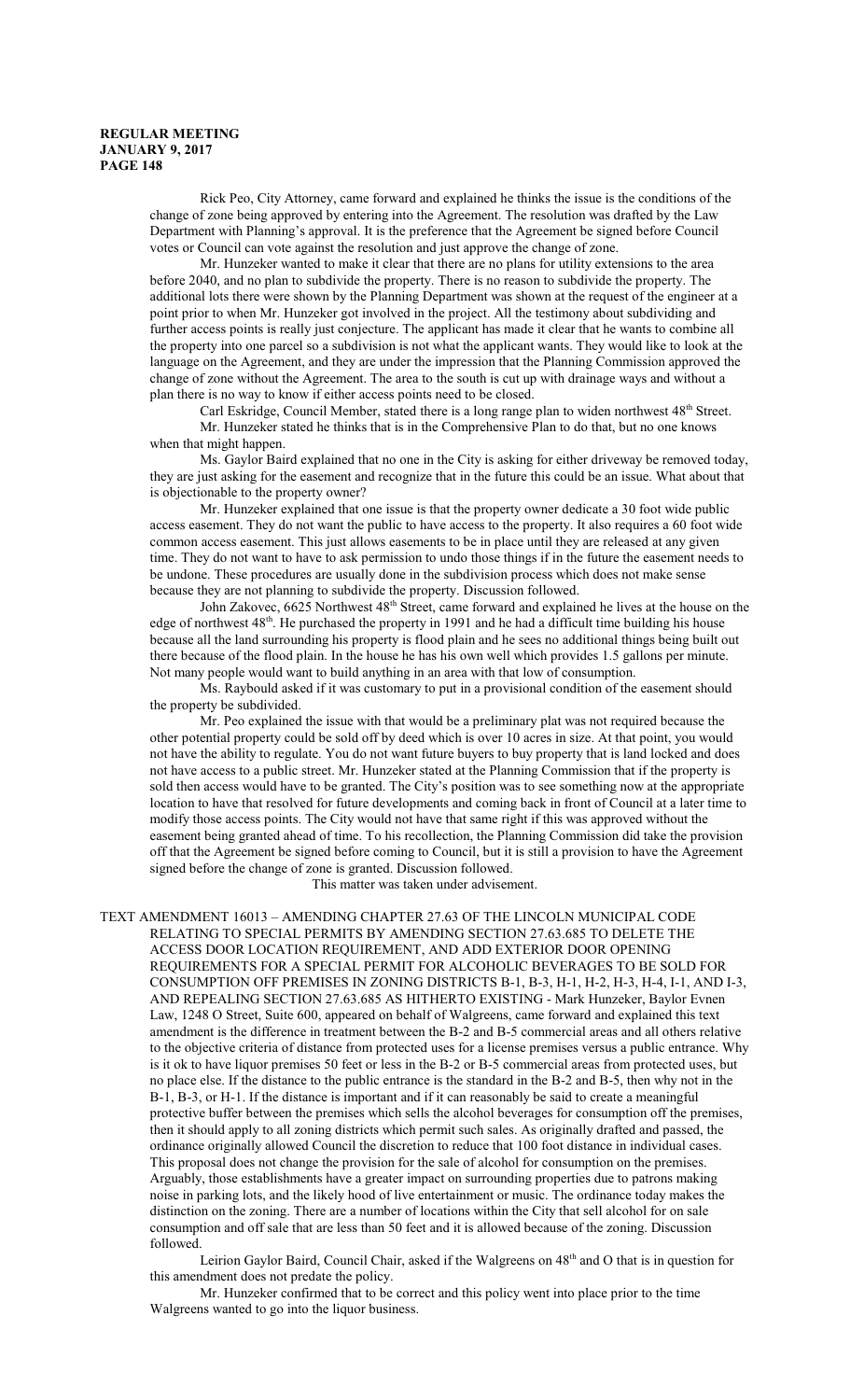Brande Payne, Chair of the Open Harvest Grocery Store Board of Directors, 3230 E. Summit Blvd, came forward on behalf of the Board of Directors, Management, Staff, and the 1,031 who provided online signatures who are all in favor. There is one request, and that be in Section 1, Subsection C stating "However, if there is a public street right of way between the license premises and the premises described in one or two, the distance shall be the width of that public street right of way."

Carl Eskridge, Council Member, asked if there would be a different way to sell alcohol by reconfiguring the store.

Ms. Payne stated when speaking to the Planning Commission a while back, it was brought to their attention that in theory they could have a separate section that only serves alcohol, but with their current footprint that would take too much space and it eliminates that one stop shopping experience because it would have its own entrance, and its own staff and the alcohol would have to be purchased and stored separately.

Pat Anderson Sifuentez, Neighborworks, 1500 S. 11<sup>th</sup> Street, came forward in support. Discussion followed.

Russell Miller, 341 S. 52<sup>nd</sup> Street, came forward in opposition.

Bob Reeves, Secretary of the Clinton Neighborhood Organization, 3236 Dudley, came forward and advised the Clinton Board voted in November of 2016 in opposition.

Richard Halverson, 6311 Inverness Road, came forward in opposition.

Ms. Gaylor Baird inquired about all zoning codes being treated the same and their recommendation.

David Cary, Planning Department Director, came forward and explained there are different standards for different zoning districts. There is no presumption that every district should be treated the same. The ordinance today provides some consistency and expectation to what you can, and cannot do on a property based on the existing code. It should not be expected all zoning districts to have the same standards. In this case, what has been pointed out, is that in the B-2 and B-5 zones, generally speaking, are larger developments that have larger spacing built into the development. The B-1 and B-3 are often on smaller lots with smaller areas and in older areas of the City that usually are closer to neighborhoods. What the Planning Department looked at was the count of 650 or more properties that this change would allow for alcohol sales. That is a significant consideration to be brought into this discussion. These standards are in place to limit the proliferation of alcohol sales.

Jane Raybould, Council Member, inquired about the 650 locations and how many are small grocery stores.

Mr. Cary confirmed the Planning Department did not look at each of the 650 and their uses, but if there is interest in continued discussion on what type of uses there are and the differentiation of those uses it could be looked into further. That point was not part of this review.

Roy Christensen stated if Walgreens applies for a liquor license and the City does not approve that because of zoning, the State could still approve it.

Mr. Cary said the legal department would be able to answer this question better, but it is to his knowledge, when it goes to the State level, local regulations are taken into account and what the local Committee is in favor of or not in favor of.

Ms. Gaylor Baird asked if the Planning Commission had any suggestions regarding City policy.

Mr. Cary shared it was talked about to possibly look at these situations more closely to see if things have changed from when these regulations were first put into place. At that point, it was suggested to take action on the proposal at hand but, down the line, things might have to be looked at in detail.

Ms. Gaylor Baird asked on some insight on the amendment that was provided by Ms. Payne in earlier testimony.

Mr. Cary stated he believes there was a last minute suggestion of looking at the public street right of way as being the available distance separation for liquor sales. That was not part of what was submitted and that was not what was studied in detail. That would be an example of what would need to be studied more to be sure they know what they are talking about with unintended consequences of previous actions. It is important to be very careful with how these regulations could potentially be changed before actually approving any changes.

Mr. Hunzeker stated he feels this is a silly restriction, one that is poorly defined and there needs to be consistency. If there is merit to the proposition that separation from licensed premises or from the central activity of selling alcohol is somehow protective of those adjacent residential uses, then it needs to be consistent. Everyone who is opposed to this change says they do not want a waiver system because waivers are too arbitrary or they are too hard to keep track of. In his opinion, that provision was eliminated because Council got tired of having all the hearings on waivers. Approving this change would still eliminate having to have hearings. The district size should not have anything to do with the setbacks of buildings and lots. Discussion followed.

This matter was taken under advisement.

COMP. PLAN AMENDMENT 16001 – AMENDING THE 2040 LINCOLN-LANCASTER COUNTY COMPREHENSIVE PLAN TO AMEND CHAPTER 5 TO REMOVE THE REFERENCE TO LINCOLN'S THEATER POLICY. (RELATED ITEMS: 16R-293, 16-147) (ACTION DATE: 1/23/17); TEXT AMENDMENT 16006 – AMENDING SECTIONS 27.63.630 AND 27.06.150 OF THE LINCOLN MUNICIPAL CODE RELATING TO INDOOR THEATERS AS A PERMITTED SPECIAL USE BY AMENDING SECTION 27.63.630 TO ALLOW INDOOR THEATERS IN THE B-2 OR B-3 DISTRICT AND TO TERMINATE THE REQUIREMENT THAT INDOOR THEATERS IN THE B-5 DISTRICT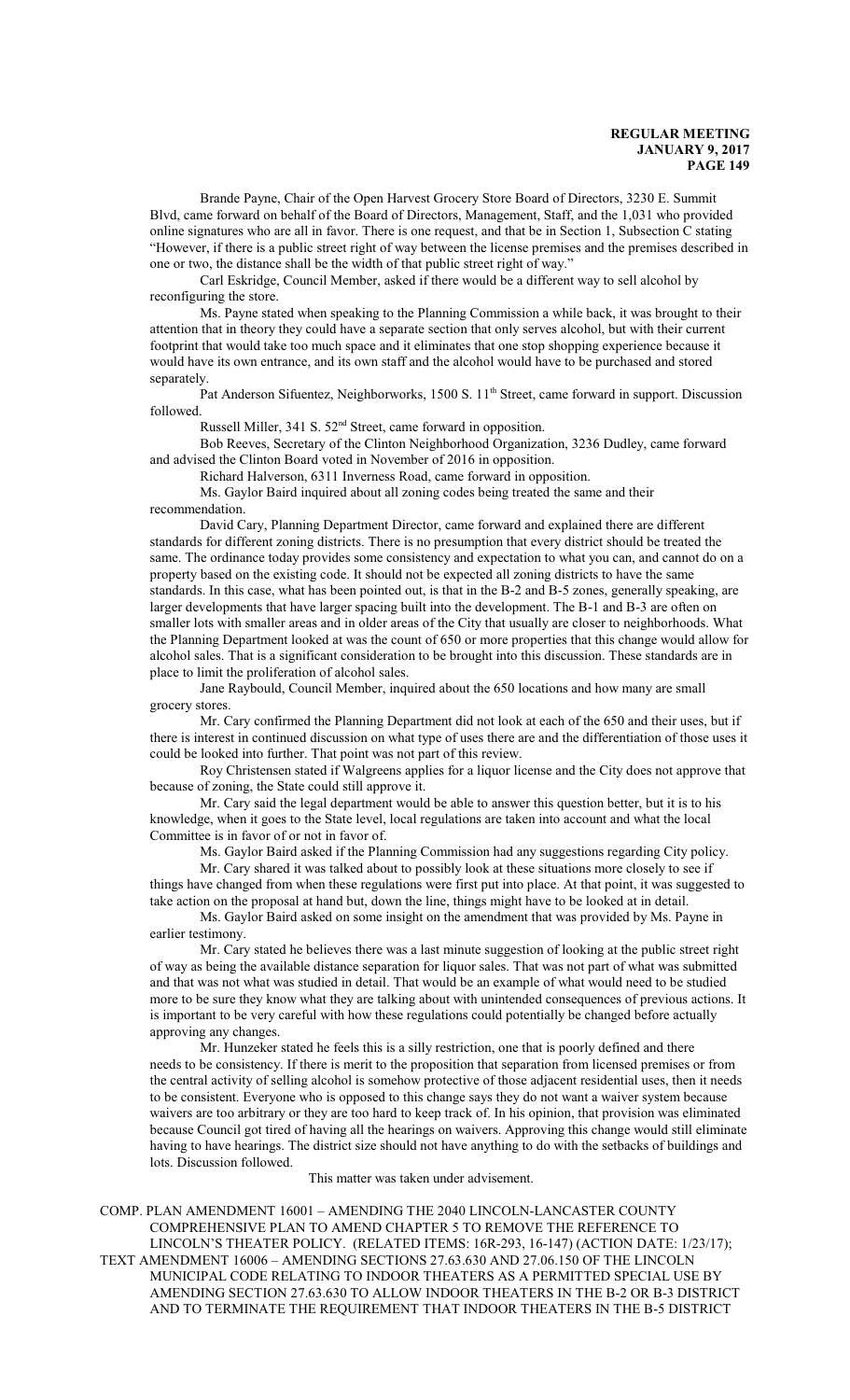BE ALLOWED ONLY AS A PERMITTED SPECIAL USE; BY AMENDING SECTION 27.06.150 TO AMEND THE COMMERCIAL RECREATION AND ENTERTAINMENT FACILITIES USE GROUP TABLE TO ALLOW INDOOR THEATERS IN THE B-2 AND B-3 DISTRICT AS A PERMITTED SPECIAL USE AND TO ALLOW INDOOR THEATERS IN THE B-5 DISTRICT EFFECTIVE JANUARY 1, 2022 AS A PERMITTED USE; AND REPEALING SECTIONS 27.63.630 AND 27.06.150 AS HITHERTO EXISTING. (RELATED ITEMS: 16R-293, 16-147) - Tim Sieh, City Attorney, came forward and stated this is presented by Council Member Roy Christensen regarding policy amendments. There is no theater looking to be built. The Comprehensive Plan Amendment would remove two references to the City's Theater Policy. The Planning Commission recommended denial to the change and it would take at least 5 votes of the City Council to approve the change. The text amendment refers to the section regarding special permitted uses specific to indoor theaters. There is language in there that would allow smaller theater concepts in neighborhoods and in the B-2 and B-3 areas. There is a condition where no theater should have more than 250 seats throughout the theater. Another provision refers to ingress and egress from the property. Another change is to remove the special permit requirement for theaters in the B-5 districts. The B-5 district is the only district where you can have a movie theater other than the B-4 area, which is the Downtown area. The B-5 district is allowed one theater with no more than 6 screens. By removing these requirements, you would be able to have a theater by a matter of right and not have limitations with how many screens you could have in any district. There would also not be a requirement as to how many theaters you could have in one district. Another change is to the use group designation for commercial recreational and entertainment facilities. This change comes to open up the free market and allowing the market to work.

Carl Eskridge, Council Member, stated there is a possibility to put an Arts Theater with one screen in the B-2 and B-3 districts. Would that be limited to one screen only?

Mr. Sieh stated it was not specified about the number of screens, it just stated no more than 250 seats throughout the theater. So you could potentially have 2 screens with 100 seats at each screen.

Jane Raybould, Council Member, confirmed in the B-5 district, the amendment states it is permitted for multiple screens but only effective to January 1, 2022.

Mr. Sieh confirmed that to be true and, in his opinion, the year 2022 was put into place because businesses operate best when there is a sense of predictability. If you know what is coming in 5 years you can adapt your business model to it rather than having something change overnight, which is not exactly the fairest practice to go about.

Tim O'Neil, O'Neil Heinrich Law Firm, 800 Lincoln Square, came forward representing The Marcus Corporation and stated the current policy has been around in some form for almost 30 years and it has been a very successful policy, and it continues to be a successful policy, not only in the Downtown area, but also in the neighborhoods where the theaters exist. This is not a Downtown Theater Policy, it is a Lincoln Theater Policy. Marcus Theater has consistently followed this policy, and has invested millions of dollars reinventing the theater system in Lincoln, this would include sound, seating, capacity, amenities, and competitive pricing. If the Theater Policy changes, there will be changes in the market and there will be a change in Lincoln. They would have one or two multiplexes throughout the City, and the Downtown Theater would change. This could result in the neighborhood theaters closing at some point.

Ms. Raybould asked how permitting the B-5 districts to have multi screens in 2022 is viewed by Marcus Corporation.

Mr. O'Neil stated no one makes a multi-million dollar investment thinking it will go away in 5 years. The only thing that appears acceptable is the small theater exception in B-2 and B-3. Other than that, Marcus is opposed to all other changes.

Greg Marcus, President and CEO of The Marcus Corporation, came forward and shared they have had theaters in Lincoln since 2008, when they purchased the 4 theaters for \$10 million. The Marcus Corporation is committed to Downtown and the greater Lincoln community. They are supportive of the continuation of the longstanding and successful theater policy that is part of the 2040 Comprehensive Plan. Not many Downtown areas this size or larger have a strong movie theater. Other places have seen their theaters struggle and this is due to competition from the subherbs. Lincoln is unique and that is in most part due to the Lincoln Theater Policy. The Grand Theater draws nearly 600,000 people Downtown every year. A change to the Movie Theater Policy would undoubtably have an adverse impact on Lincoln's Downtown. The Grand Theater's attendance could be siphoned off to the subherbs. Only 9% of admissions to the Grand come from the Downtown zip code, which means people from all around Lincoln come to The Grand. The overall Lincoln market outperforms the Country in annual movie going and attendance per person by 15%. That shows the market as being well served and that any additional screens would be unlikely to increase movie going. The more likely result is that movie going will have to be divided more establishments. The current ordinance does not prohibit other theater operators to come to the market, and that leads Marcus to continuously reinvest in their theaters, and keep their pricing competitive. If this change happens there will be two large multiplexes in the subherbs and a weakened Downtown Cinema.

Trent Fellers, Council Member, asked if any other community has a theater policy like Lincoln. Mr. Marcus stated he does not know if there are, but all the markets he competes in, he is unaware of any other policy like Lincoln.

Mr. Fellers stated from the testimony it appears neighborhood theaters are important to Lincoln and asked if that was a competitive field moving forward.

Mr. Marcus confirmed it is a competitive field. They invested millions in one of the neighborhood theaters and the shopping strip in front of it has evolved and the whole area is becoming healthier. Discussion followed.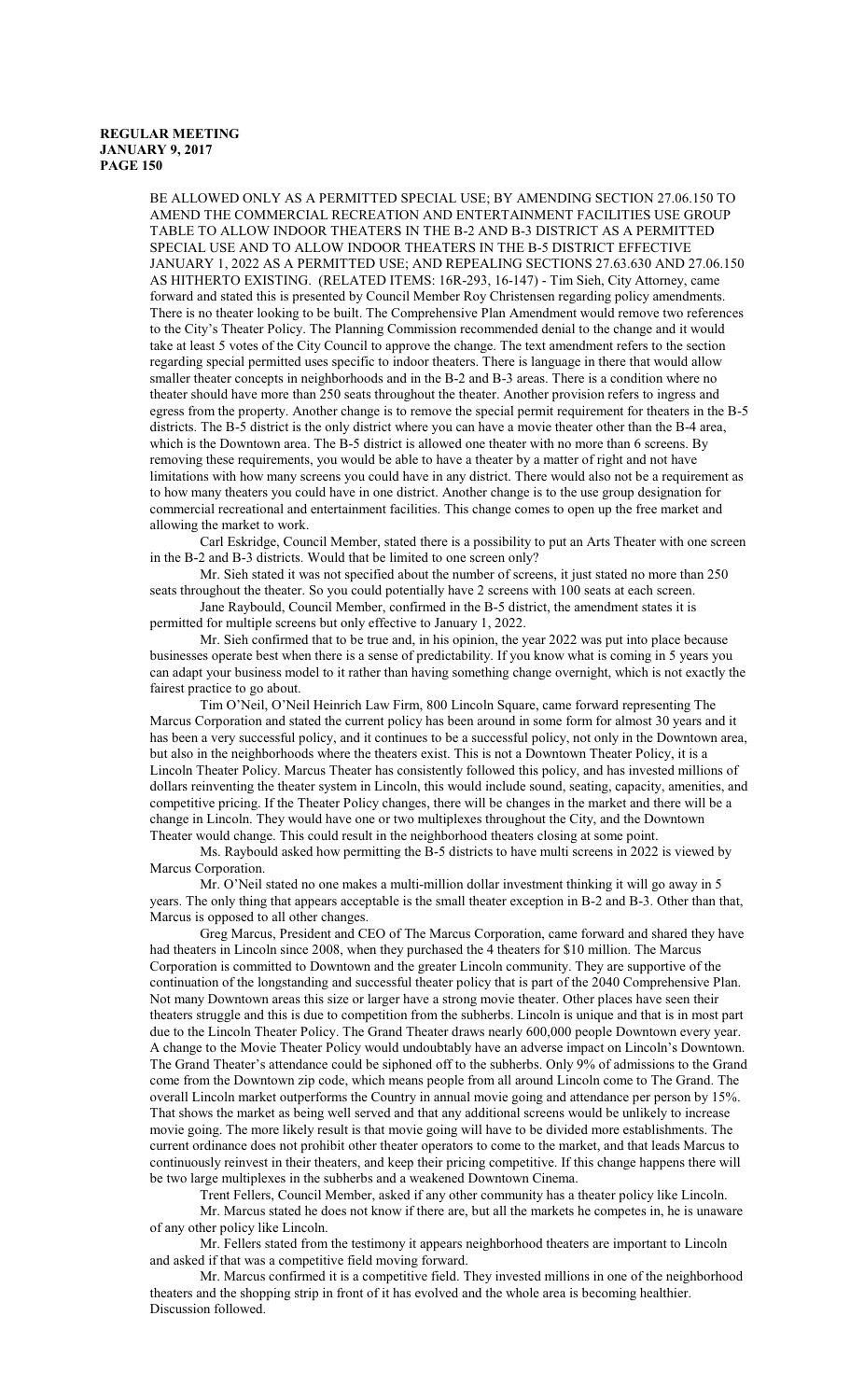Jon Camp, Council Member, inquired about the competition in the industry and where does the future of movie going go.

Mr. Marcus stated they, of course, have competition with other theater operators, but now they have in home competition: Netflix, Hulu, and cable. They have to be responsive toward everything and that is why it is important to keep the theaters state of the art and it keeps the pricing competitive.

Carl Eskridge, Council Member, inquired about the pricing that has been put into the community by Marcus Corporation.

Mr. Marcus said he purchased the Cornhusker for \$38 million and put an additional \$12 million into that. The 4 Douglas Theaters were purchased for \$10 million and they have put \$8 million into those. As of right now, there is not more that can further be put into the theaters, but next they will put \$3 million into Lincoln Grand and have recliner seats Downtown.

Terry Uland, Downtown Lincoln Association, came forward on behalf of DLA and stated they are in support of maintaining the current Theater Policy that is outlined in the Comprehensive Plan. The DLA is opposed to all the changes being proposed with the exception of the change to the B-2 and B-3 zoning to allow for smaller operators. In 2014, the DLA and it's Board of Directors actively supported The Grand Theaters presence. The current Theater Policy was absolutely critical to the development and success of The Grand Theater. Other businesses in the Downtown area benefit from The Grand Theater and the consistent influx of patrons. DLA sees The Grand as one of the most vital pieces to a healthy Downtown. Changes to the current policy create a potential for harm.

Debbie Brehm, 10400 Yankee Hill Road, came forward in opposition of the changes and supports the current policy.

Matt Stricker, 1219 P Street, came forward in opposition of the changes and supports the current policy.

Ed Swotek, 5340 W. McKelvie Road, came forward in opposition of the changes and supports the current policy. Discussion followed.

Roy Christensen, Council Member, stated there is the principal of competition and when there is competition there are improvements. Secondly, Lincoln has grown and continues to grow and we are approaching 300,000 people in the City and it might be time to allow for more than one entertainment hub in our City. All the previous testimony is well intentioned and well meaning, it all boils down to fear of change, and fear of change holds us back.

This matter was taken under advisement.

AMENDING SECTION 27.72.080 OF THE LINCOLN MUNICIPAL CODE, AS AMENDED BY TEXT AMENDMENT NO. 16007 (ORDINANCE NO. 20372), TO DELETE THE ERRONEOUS ADDITION OF THE R-1 DISTRICT TO THE LIST OF DISTRICTS IN WHICH A DECREASE OF THE REQUIRED FRONT YARD FOR NEW BUILDINGS IS NOT ALLOWED EVEN THOUGH 40% OR MORE OF THE FRONTAGE ALONG A BLOCK IS DEVELOPED WITH FRONT YARDS LESS THEN REQUIRED BY THE ZONING ORDINANCE - Rick Peo, City Attorney, came forward and shared this is a technical amendment to correct a drafting error. An R-1 district was placed in a section that it should have not been in.

This matter was taken under advisement.

**\*\*5:46 p.m. Council took a 5 minute break.\*\* \*\*5:55 P.M. Council reconvened.\*\***

# **COUNCIL ACTION**

### **REPORTS OF CITY OFFICERS**

APPOINTING KIM PHELPS TO THE STARTRAN ADVISORY BOARD FOR A TERM EXPIRING OCTOBER 20, 2019 - CLERK read the following resolution, introduced by Jane Raybould, who moved its adoption: A-90161 BE IT RESOLVED by the City Council of the City of Lincoln, Nebraska:

That the appointment of Kim Phelps to the StarTran Advisory Board, for a term expiring October 20, 2019, is hereby approved.

Introduced by Jane Raybould

Seconded by Christensen & carried by the following vote: AYES: Camp, Christensen, Eskridge, Fellers, Gaylor Baird, Lamm, Raybould; NAYS: None.

APPROVING AN AMENDMENT TO THE AGREEMENT BETWEEN THE CITY OF LINCOLN ON BEHALF OF THE LINCOLN-LANCASTER COUNTY HEALTH DEPARTMENT AND THE NEBRASKA DEPARTMENT OF HEALTH AND HUMAN SERVICES FOR THE HEALTH DEPARTMENT'S TOBACCO FREE NEBRASKA SUBAWARD BY INCREASING THE GRANT BY \$8,000.00 TO PERFORM ADDITIONAL DELIVERABLES RELATING TO A COUNTER TOOLS PROJECT IN THE GRANT WORK PLAN - CLERK read the following resolution, introduced by Jane Raybould, who moved its adoption: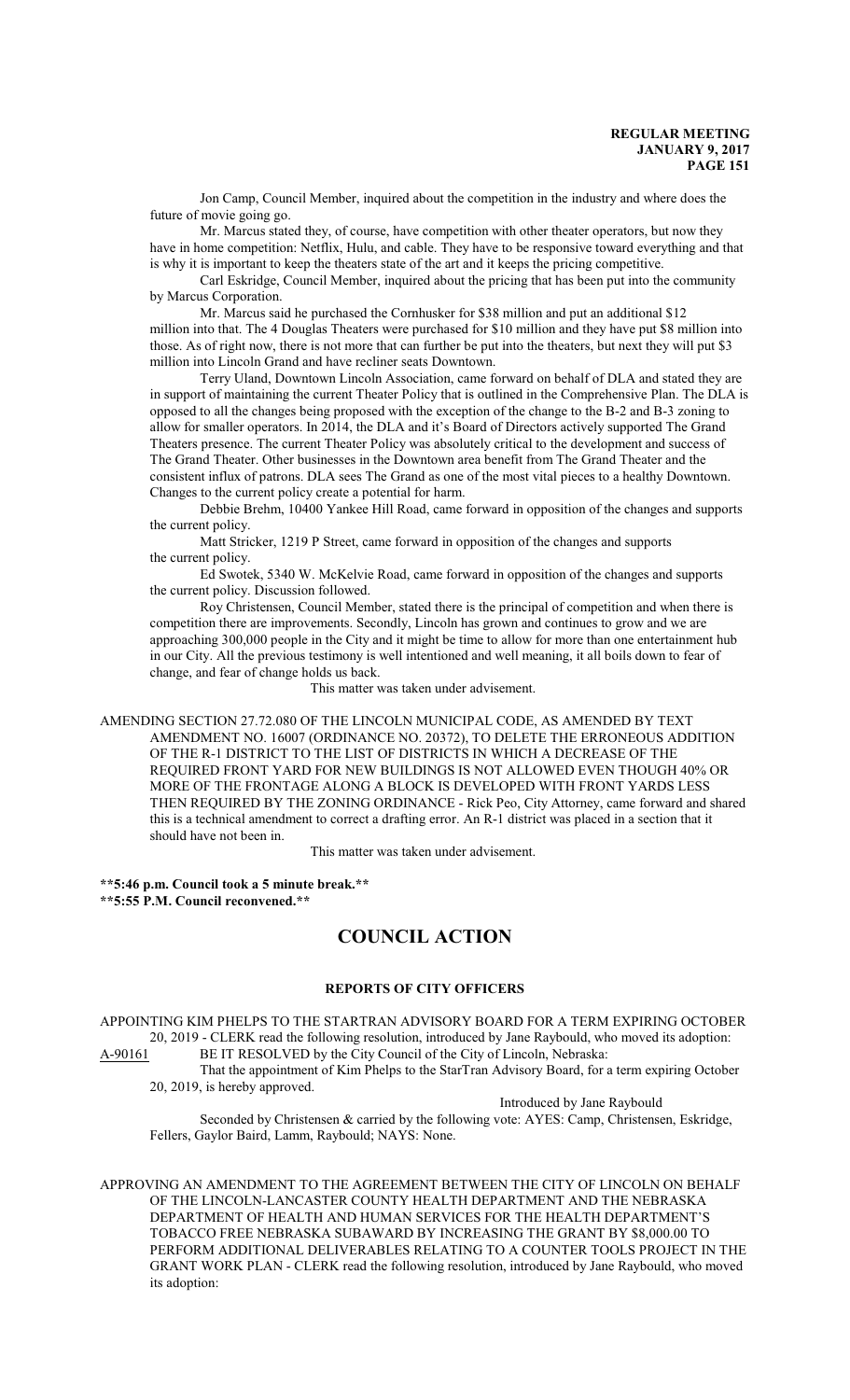A-90162 BE IT RESOLVED by the City Council of the City of Lincoln, Nebraska:

That the attached Amendment to Agreement between the Nebraska Department of Health and Human Services and the City of Lincoln on behalf of the Lincoln-Lancaster County Health Department regarding the Tobacco Free Nebraska Subaward, as approved by Resolution No. A-89133, to reflect an increase in funding for the period of July 1, 2015 to June 30, 2017 in the amount of \$8,000.00 to perform additional deliverables relating to a Counter Tools project in the grant work plan, in accordance with the terms, conditions, and assurances contained in said Amendment to Agreement, is hereby approved and the Mayor is authorized to execute said Amendment to Agreement on behalf of the City.

The City Clerk is directed to return an executed copy of the Amendment to Agreement to Judy Halstead, Director of the Lincoln/Lancaster County Health Department for transmittal to the Nebraska Department of Health and Human Services.

Introduced by Jane Raybould

Seconded by Christensen & carried by the following vote: AYES: Camp, Christensen, Eskridge, Fellers, Gaylor Baird, Lamm, Raybould; NAYS: None.

APPOINTING TIM SCHULTZ AND JOSELYN LUEDTKE TO THE AIR POLLUTION CONTROL ADVISORY BOARD FOR TERMS EXPIRING SEPTEMBER 1, 2018 - CLERK read the following resolution, introduced by Jane Raybould, who moved its adoption:

A-90163 BE IT RESOLVED by the City Council of the City of Lincoln, Nebraska:

That the appointments of Tim Schultz and Joselyn Luedtke to the Air Pollution Control Advisory Board, for terms expiring September 1, 2018, are hereby approved.

Introduced by Jane Raybould

Seconded by Christensen & carried by the following vote: AYES: Camp, Christensen, Eskridge, Fellers, Gaylor Baird, Lamm, Raybould; NAYS: None.

- AFFIDAVIT OF MAILING FOR BOARD OF EQUALIZATION SPECIAL ASSESSMENT GROUP I (CONSISTING OF SEWER DIST. 1188 AND PAVING DIST. 2631) TO BE HELD ON MONDAY, JANUARY 30, 2017, AT 5:30 P.M. - CLERK presented said report which was placed on file in the Office of the City Clerk.
- APPROVING THE DISTRIBUTION OF FUNDS REPRESENTING INTEREST EARNINGS ON SHORT-TERM INVESTMENTS OF IDLE FUNDS DURING THE MONTH ENDED NOVEMBER 30, 2016 - CLERK read the following resolution, introduced by Jon Camp, who moved its adoption:

A-90164 BE IT RESOLVED by the City Council of the City of Lincoln, Nebraska:

That during the month ended November 30, 2016 \$146,252.71 was earned from the investments of "IDLE FUNDS". The same is hereby distributed to the various funds on a pro-rata basis using the balance of each fund and allocating a portion of the interest on the ratio that such balance bears to the total of all fund balances.

Introduced by Jon Camp

Seconded by Raybould & carried by the following vote: AYES: Camp, Christensen, Eskridge, Fellers, Gaylor Baird, Lamm, Raybould; NAYS: None.

- CLERK'S LETTER AND MAYOR'S APPROVAL OF RESOLUTION AND ORDINANCES PASSED BY CITY COUNCIL ON DECEMBER 12, 2016 - CLERK presented said report which was placed on file in the Office of the City Clerk. **(27-1)**
- CLERK'S LETTER AND MAYOR'S APPROVAL OF RESOLUTION AND ORDINANCES PASSED BY CITY COUNCIL ON DECEMBER 19, 2016 - CLERK presented said report which was placed on file in the Office of the City Clerk. **(27-1)**
- REPORT FROM CITY TREASURER OF CITY CASH ON HAND AT THE CLOSE OF BUSINESS ON NOVEMBER 30, 2016 - CLERK presented said report which was placed on file in the Office of the City Clerk. **(5-21)**

REPORT FROM CITY TREASURER OF FRANCHISE FEES FROM BLACK HILLS CORPORATION FOR THE MONTH OF NOVEMBER, 2016 - CLERK presented said report which was placed on file in the Office of the City Clerk. **(16-1)**

REPORT FROM CITY TREASURER OF 911 SURCHARGES FOR THE MONTH OF DECEMBER, 2016. CLERK presented said report which was placed on file in the Office of the City Clerk. **(20-02)**

# **PETITIONS & COMMUNICATIONS**

SETTING THE HEARING DATE OF MONDAY, JANUARY 23, 2017 AT 3:00 P.M. ON THE APPLICATION OF BABS INC DBA PIEDMONT BISTRO FOR A CLASS CK LIQUOR LICENSE AT 1265 S. COTNER BLVD, SUITE 38 & 40 - CLERK read the following resolution, introduced by Jon Camp, who moved its adoption: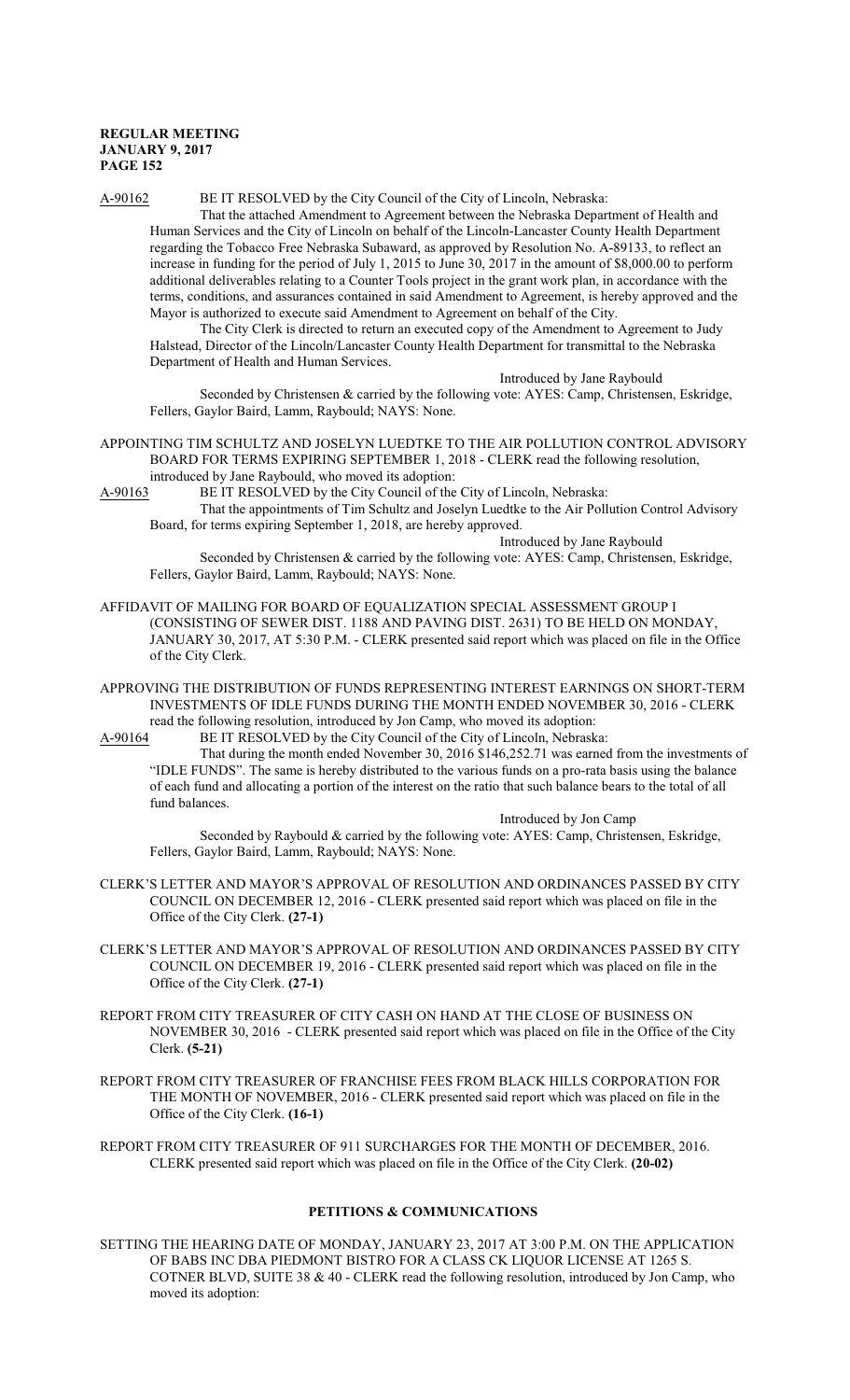A-90165 BE IT RESOLVED by the City Council, of the City of Lincoln, that a hearing date is hereby set for Monday, January 23, 2017, at 3:00 p.m. or as soon thereafter as possible in the City Council Chambers, County-City Building, 555 S. 10th St., Lincoln, NE for the Application of Babs Inc dba Piedmont Bistro for a Class CK Liquor License at 1265 S. Cotner Blvd, Suite 38 & 40.

If the Police Dept. is unable to complete the investigation by said time, a new hearing date will be set.

## Introduced by Jon Camp

Seconded by Raybould & carried by the following vote: AYES: Camp, Christensen, Eskridge, Fellers, Gaylor Baird, Lamm, Raybould; NAYS: None.

- SETTING THE HEARING DATE OF MONDAY, JANUARY 23, 2017 AT 3:00 P.M. ON THE MANAGER APPLICATION OF MICHAEL E. ESTES FOR CEC ENTERTAINMENT INC. DBA CHUCK E. CHEESE #568 AT 221 N. 66<sup>TH</sup> STREET - CLERK read the following resolution, introduced by Jon Camp, who moved its adoption:
- A-90166 BE IT RESOLVED by the City Council, of the City of Lincoln, that a hearing date is hereby set for Monday, January 23, 2017, at 3:00 p.m. or as soon thereafter as possible in the City Council Chambers, County-City Building, 555 S. 10th St., Lincoln, NE for the Application of Michael E. Estes for CEC Entertainment Inc. dba Chuck E. Cheese #568 at 221 N. 66<sup>th</sup> Street.
	- If the Police Dept. is unable to complete the investigation by said time, a new hearing date will be set.

Introduced by Jon Camp

Seconded by Raybould & carried by the following vote: AYES: Camp, Christensen, Eskridge, Fellers, Gaylor Baird, Lamm, Raybould; NAYS: None.

SETTING THE HEARING DATE OF MONDAY, JANUARY 23, 2017 AT 3:00 P.M. ON THE MANAGER APPLICATION OF KELLY K. SEYMOUR RED ROBIN INTERNATIONAL, INC. DBA RED ROBIN AMERICA'S GOURMET BURGERS AND SPIRITS AT 2707 PINE LAKE ROAD - CLERK read the following resolution, introduced by Jon Camp, who moved its adoption:

A-90167 BE IT RESOLVED by the City Council, of the City of Lincoln, that a hearing date is hereby set for Monday, January 23, 2017, at 3:00 p.m. or as soon thereafter as possible in the City Council Chambers, County-City Building, 555 S. 10th St., Lincoln, NE for the Application of Kelly K. Seymour Red Robin International, Inc. dba Red Robin America's Gourmet Burgers and Spirits at 2707 Pine Lake Road. If the Police Dept. is unable to complete the investigation by said time, a new hearing date will be set.

## Introduced by Jon Camp

Seconded by Raybould & carried by the following vote: AYES: Camp, Christensen, Eskridge, Fellers, Gaylor Baird, Lamm, Raybould; NAYS: None.

SETTING THE HEARING DATE OF MONDAY, JANUARY 30, 2017 AT 5:30 P.M. ON THE APPLICATION OF LAKE PARK ENTERTAINMENT LLC DBA 1640 EVENT CENTER FOR A CLASS C LIQUOR LICENSE AT 1640 O STREET - CLERK read the following resolution, introduced by Jon Camp, who moved its adoption:

A-90168 BE IT RESOLVED by the City Council, of the City of Lincoln, that a hearing date is hereby set for Monday, January 30, 2017, at 5:30 p.m. or as soon thereafter as possible in the City Council Chambers, County-City Building, 555 S. 10th St., Lincoln, NE for the Application of Lake Park Entertainment LLC dba 1640 Event Center for a Class C Liquor License at 1640 O Street.

If the Police Dept. is unable to complete the investigation by said time, a new hearing date will be set.

#### Introduced by Jon Camp

Seconded by Raybould & carried by the following vote: AYES: Camp, Christensen, Eskridge, Fellers, Gaylor Baird, Lamm, Raybould; NAYS: None.

SETTING THE HEARING DATE OF MONDAY, JANUARY 30, 2017 AT 5:30 P.M. ON THE MANAGER APPLICATION OF AARON M. DANSKY FOR HOME-GROWN INDUSTRIES OF LINCOLN LLC DBA MELLOW MUSHROOM FOR A CLASS C & E LICENSES AT 601 R STREET, SUITE 110 - CLERK read the following resolution, introduced by Jon Camp, who moved its adoption:

A-90169 BE IT RESOLVED by the City Council, of the City of Lincoln, that a hearing date is hereby set for Monday, January 30, 2017, at 5:30 p.m. or as soon thereafter as possible in the City Council Chambers, County-City Building, 555 S. 10th St., Lincoln, NE for the Application of Aaron M. Dansky for Home-Grown Industries of Lincoln LLC dba Mellow Mushroom for a Class C & E Licenses at 601 R Street, Suite 110.

If the Police Dept. is unable to complete the investigation by said time, a new hearing date will be set.

### Introduced by Jon Camp

Seconded by Raybould & carried by the following vote: AYES: Camp, Christensen, Eskridge, Fellers, Gaylor Baird, Lamm, Raybould; NAYS: None.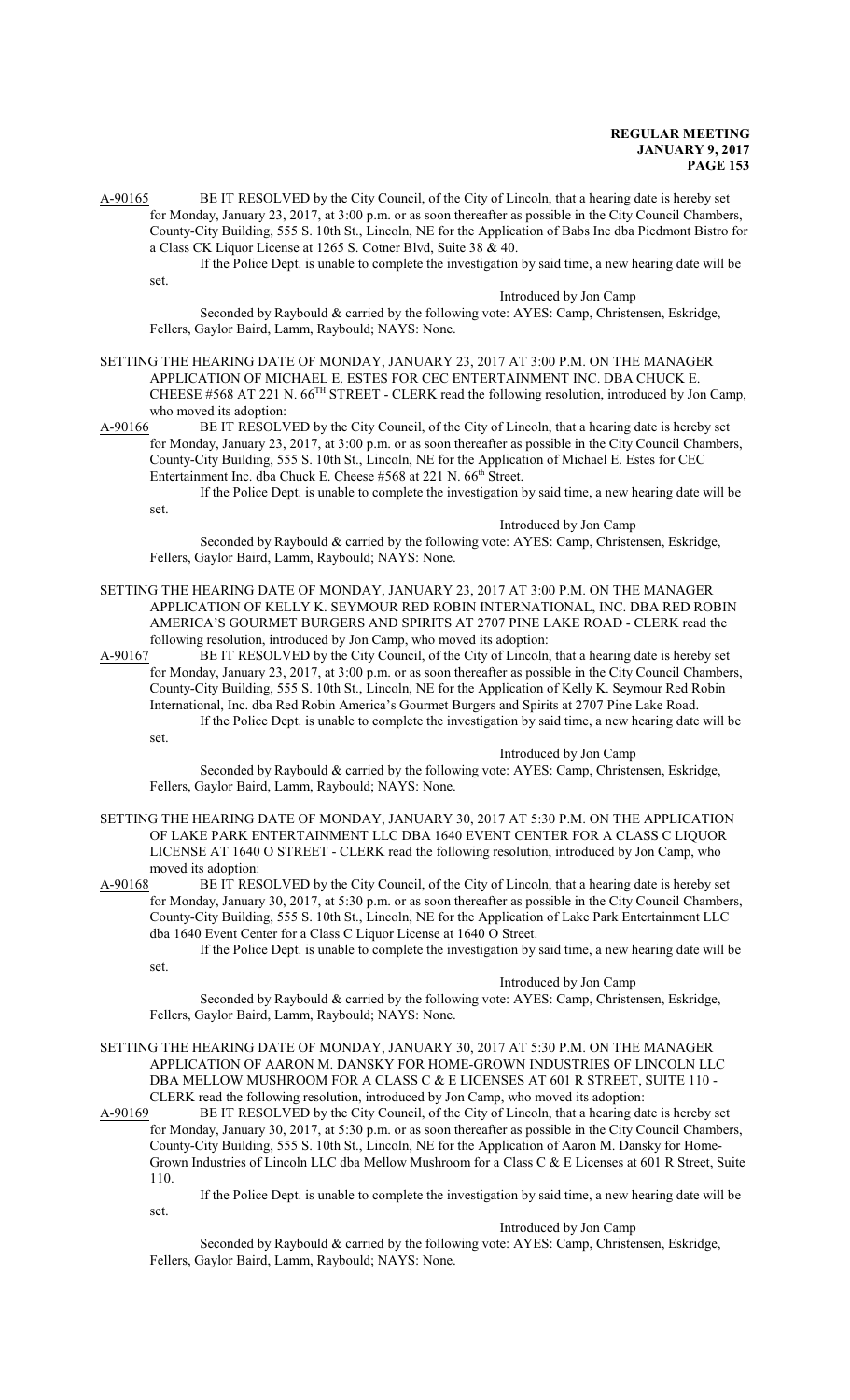# PLACED ON FILE IN THE OFFICE OF THE CITY CLERK:

Administrative Amendment No. 16076 to Final Plat 16046, Southlake 8<sup>th</sup> Addition, approved by the Planning Director on December 14, 2016, to accept the Affidavit of Surveyor to correct typographical errors on the final plat of Southlake 8<sup>th</sup> Addition, generally located at S. 98<sup>th</sup> Street and Andermatt Drive. Administrative Amendment No. 16084 to Special Permit No. 15043, Wyuka Vine Street CUP, approved by the Planning Director on December 16, 2016, for boundary adjustment to reflect acquisition of property by Lancaster County to account for a retaining wall encroachment, generally located at 4413 Vine Street. Administrative Amendment No. 16086 to rescind County Special Permit No. 66 for pollution control equipment for a distilled spirits plant, approved by the Planning Director on December 22, 2016, generally located at 1900 Saltillo Road.

Administrative Amendment No. 16079 to Combined Special Permit/Use Permit No. 11'I', SouthRidge Use Permit, approved by the Planning Director on December 27, 2016, to revise the traffic calming measures at S. 32<sup>nd</sup> Street trail crossing, revise the access drive and parking layout of the proposed Scheels building, and revise the parking layout for Outlot E, generally located at S. 27<sup>th</sup> Street and Pine Lake Road. Administrative Amendment No. 16085 to Special Permit No. 06070, Apple Hill Community Unit Plan, approved by the Planning Director on December 28, 2016, to add a note stating that the site may be developed per either approved plan for SP#06070 or SP#12033, generally located at S. 48<sup>th</sup> Street and Apple Hill Lane.

### THE FOLLOWING WERE REFERRED TO THE PLANNING DEPT.:

Change of Zone No. 16034 - Requested by REGA Engineering Group, Inc., from R-2 (Residential District) to R-2 (Residential District) with landmark designation of the John G. Cordner House, on property generally located at 325 South 55th Street.

Change of Zone No. 16039 - Requested by First Street Bible Church, to designate the former First German Congregational Church as a landmark, on property generally located at 100 West F Street and 103 West G Street.

Change of Zone No. 16043 - Requested by Ernest and Gail Young, from R-2 (Residential District) to O-3 (Office Park District) for an early childhood care facility, on property generally located at 8080 O Street. Special Permit No. 16055 - Requested by REGA Engineering Group, Inc., to preserve the landmark John G. L. Cordner residence and add 8 single-family residences on individual lots and 1 outlot for a private drive and amenities with waivers to sidewalk requirements, lot width-to-depth ratio, lots fronting a public or private roadway requirement, front yard setbacks, minimum lot width and area, and sidewalk requirements along the private driveway, on property generally located at 325 South 55th Street.

Special Permit No. 16058 - Requested by First Street Bible Church, for preservation of a landmark, with a waiver request to the rear yard setback and parking requirements, on property generally located at 100 West F Street and 103 West G Street.

Use Permit No. 16011 - Requested by Ernest and Gail Young, for an early childhood care facility with setback waivers, on property generally located at 8080 O Street.

# **LIQUOR RESOLUTIONS**

### APPLICATION OF BABY BULL LLC DBA METHOD CYCLES AND CRAFT HOUSE FOR A CLASS C LIQUOR LICENSE AT 416 SOUTH 11<sup>TH</sup> STREET - CLERK read the following resolution, introduced by Jon Camp, who moved its adoption for approval:

A-90170 BE IT RESOLVED by the City Council of the City of Lincoln, Nebraska:

That after hearing duly had as required by law, consideration of the facts of this application, the Nebraska Liquor Control Act, and the pertinent City ordinances, the City Council recommends that the application of Baby Bull LLC dba Method Cycles and Craft House for a Class "C" liquor license at 416 South 11th Street, Lincoln, Nebraska, for the license period ending October 31, 2017, be approved with the condition that:

1. Applicant must successfully complete the responsible beverage manager training course required by Section 5.04.035 of the Lincoln Municipal Code prior to receiving the liquor license from the City Clerk.

2. All employees must possess a valid Responsible Beverage Server/Seller Permit as required by Section 5.04.124 of the Lincoln Municipal Code.

3. The premises must comply in every respect with all city and state regulations.

The City Clerk is directed to transmit a copy of this resolution to the Nebraska Liquor Control Commission.

Introduced by Jon Camp

Seconded by Raybould & carried by the following vote: AYES: Camp, Christensen, Eskridge, Fellers, Gaylor Baird, Lamm, Raybould; NAYS: None.

MANAGER APPLICATION OF RANDY W. KINNEY FOR BABY BULL LLC DBA METHOD CYCLES AND CRAFT HOUSE AT 416 SOUTH 11<sup>TH</sup> STREET - CLERK read the following resolution, introduced by Jon Camp, who moved its adoption for approval:

A-90171 WHEREAS, Baby Bull LLC dba Method Cycles and Craft House located at 416 South 11th Street, Lincoln, Nebraska has been approved for a Retail Class "C" liquor license, and now requests that Randy W. Kinney be named manager;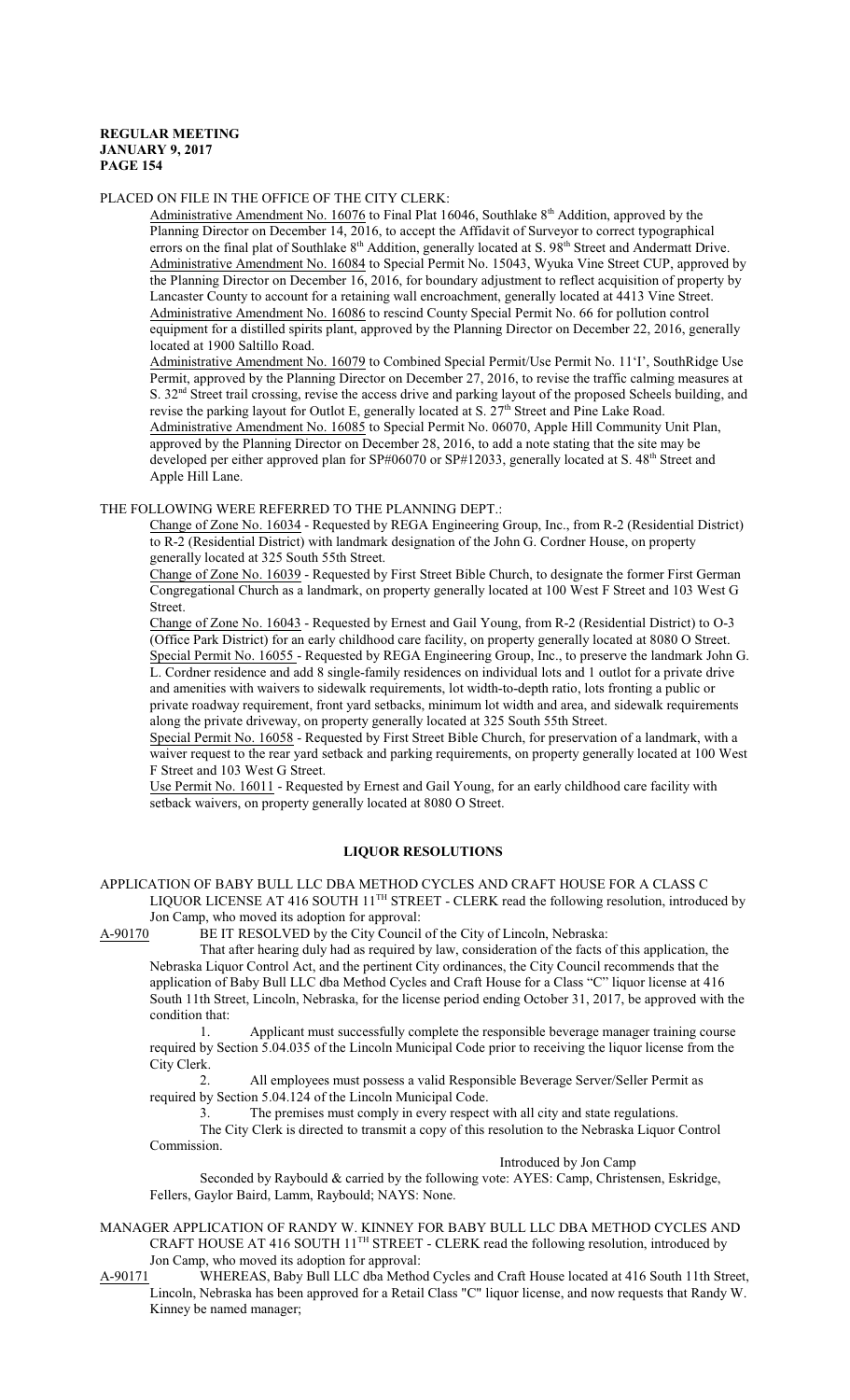WHEREAS, Randy W. Kinney appears to be a fit and proper person to manage said business. NOW, THEREFORE, BE IT RESOLVED by the City Council of the City of Lincoln, Nebraska: That after hearing duly had as required by law, consideration of the facts of this application, the Nebraska Liquor Control Act, and the pertinent City ordinances, the City Council recommends that Randy

W. Kinney be approved as manager of this business for said licensee.

The City Clerk is directed to transmit a copy of this resolution to the Nebraska Liquor Control Commission.

Introduced by Jon Camp

Seconded by Raybould & carried by the following vote: AYES: Camp, Christensen, Eskridge, Fellers, Gaylor Baird, Lamm, Raybould; NAYS: None.

APPLICATION OF HERGERT OIL COMPANY DBA SUPER C FOR A CLASS D LIQUOR LICENSE AT 4445 SOUTH 70<sup>TH</sup> STREET - CLERK read the following resolution, introduced by Jon Camp, who moved its adoption for approval:

A-90172 BE IT RESOLVED by the City Council of the City of Lincoln, Nebraska:

That after hearing duly had as required by law, consideration of the facts of this application, the Nebraska Liquor Control Act, and the pertinent City ordinances, the City Council recommends that the application of Hergert Oil Company dba Super C for a Class "D" liquor license at 4445 South 70th Street, Lincoln, Nebraska, for the license period ending April 30, 2017, be approved with the condition that: 1. All employees must possess a valid Responsible Beverage Server/Seller Permit as

required by Section 5.04.124 of the Lincoln Municipal Code.

2. The premises must comply in every respect with all city and state regulations. The City Clerk is directed to transmit a copy of this resolution to the Nebraska Liquor Control

Commission.

Introduced by Jon Camp

Seconded by Raybould & carried by the following vote: AYES: Camp, Christensen, Eskridge, Fellers, Gaylor Baird, Lamm, Raybould; NAYS: None.

MANAGER APPLICATION OF JOEL B. LARSON FOR HERGERT OIL COMPANY DBA SUPER C AT 4445 SOUTH 70<sup>TH</sup> STREET - CLERK read the following resolution, introduced by Jon Camp, who moved its adoption for approval:

A-90173 WHEREAS, Hergert Oil Company dba Super C located at 4445 South 70th Street, Lincoln, Nebraska has been approved for a Retail Class "D" liquor license, and now requests that Joel B. Larson be

named manager;

WHEREAS, Joel B. Larson appears to be a fit and proper person to manage said business. NOW, THEREFORE, BE IT RESOLVED by the City Council of the City of Lincoln, Nebraska: That after hearing duly had as required by law, consideration of the facts of this application, the Nebraska Liquor Control Act, and the pertinent City ordinances, the City Council recommends that Joel B.

Larson be approved as manager of this business for said licensee. The City Clerk is directed to transmit a copy of this resolution to the Nebraska Liquor Control Commission.

Introduced by Jon Camp

Seconded by Raybould & carried by the following vote: AYES: Camp, Christensen, Eskridge, Fellers, Gaylor Baird, Lamm, Raybould; NAYS: None.

APPLICATION OF GREY WHALE, LLC DBA GREY WHALE SUSHI & GRILL FOR A CLASS I LIQUOR LICENSE AT 129 NORTH 10<sup>TH</sup> STREET, SUITE 112 - CLERK read the following resolution, introduced by Jon Camp, who moved its adoption for approval:

A-90174 BE IT RESOLVED by the City Council of the City of Lincoln, Nebraska:

That after hearing duly had as required by law, consideration of the facts of this application, the Nebraska Liquor Control Act, and the pertinent City ordinances, the City Council recommends that the application of Grey Whale, LLC dba Grey Whale Sushi & Grill for a Class "I" liquor license at 129 North 10th Street, Suite 112, Lincoln, Nebraska, for the license period ending April 30, 2017, be approved with the condition that:

1. Applicant must successfully complete the responsible beverage manager training course required by Section 5.04.035 of the Lincoln Municipal Code prior to receiving the liquor license from the City Clerk.

2. All employees must possess a valid Responsible Beverage Server/Seller Permit as required by Section 5.04.124 of the Lincoln Municipal Code.

3. The premises must comply in every respect with all city and state regulations.

The City Clerk is directed to transmit a copy of this resolution to the Nebraska Liquor Control Commission.

Introduced by Jon Camp

Seconded by Raybould & carried by the following vote: AYES: Camp, Christensen, Eskridge, Fellers, Gaylor Baird, Lamm, Raybould; NAYS: None.

MANAGER APPLICATION OF LI XIA WU FOR GREY WHALE LLC DBA GREY WHALE SUSHI & GRILL AT 129 NORTH 10<sup>TH</sup> STREET, SUITE 112 - CLERK read the following resolution, introduced by Jon Camp, who moved its adoption for approval: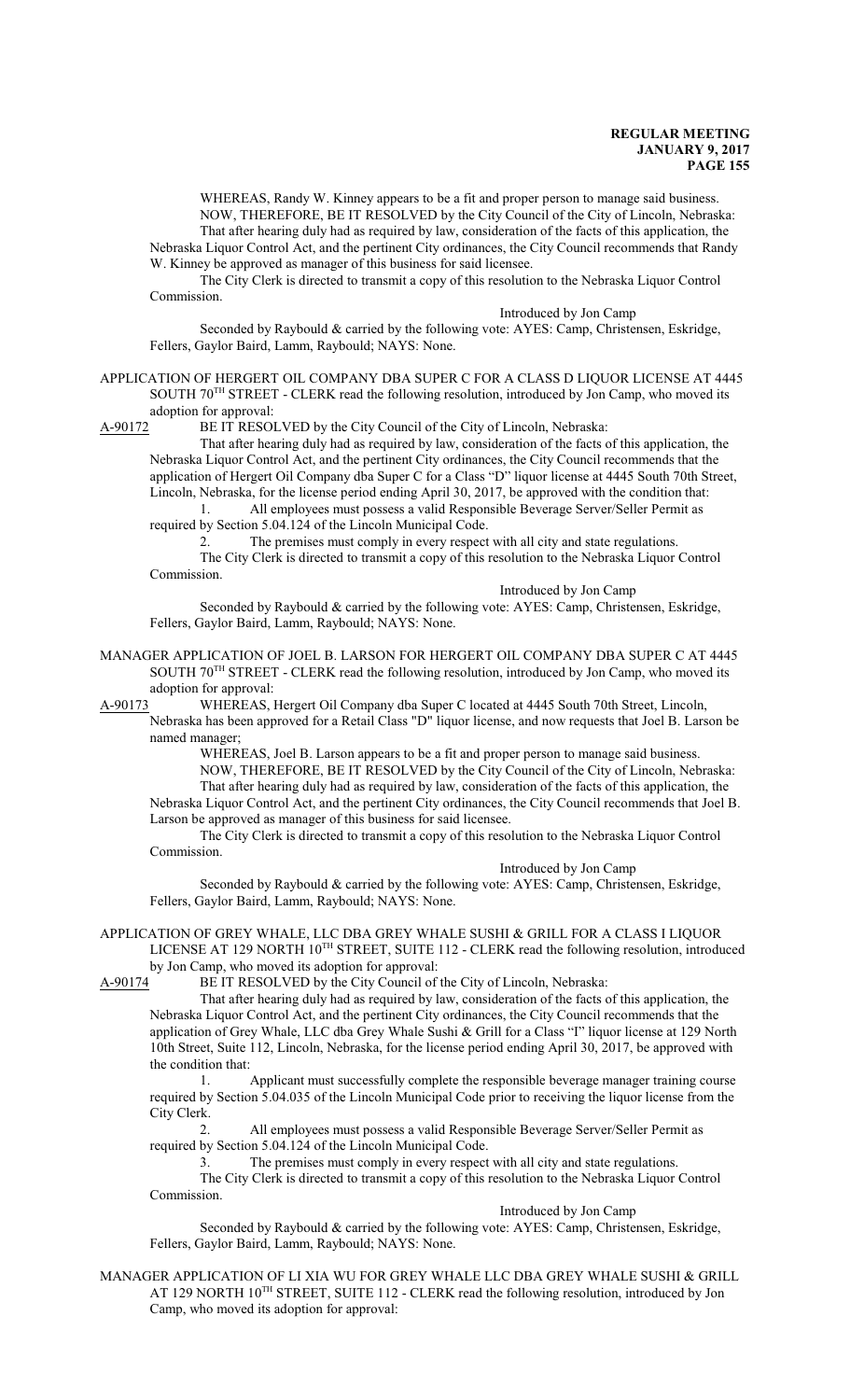A-90175 WHEREAS, Grey Whale, LLC dba Grey Whale Sushi & Grill located at 129 North 10th Street, Suite 112, Lincoln, Nebraska has been approved for a Retail Class "I" liquor license, and now requests that Li Xia Wu be named manager;

> WHEREAS, Li Xia Wu appears to be a fit and proper person to manage said business. NOW, THEREFORE, BE IT RESOLVED by the City Council of the City of Lincoln, Nebraska: That after hearing duly had as required by law, consideration of the facts of this application, the

Nebraska Liquor Control Act, and the pertinent City ordinances, the City Council recommends that Li Xia Wu be approved as manager of this business for said licensee.

The City Clerk is directed to transmit a copy of this resolution to the Nebraska Liquor Control Commission.

Introduced by Jon Camp

Seconded by Raybould & carried by the following vote: AYES: Camp, Christensen, Eskridge, Fellers, Gaylor Baird, Lamm, Raybould; NAYS: None.

APPLICATION OF SMALL TOWN BAR INC. DBA ROSIE'S SPORTS BAR AND GRILL TO EXPAND ITS CLASS I LIQUOR LICENSE BY THE ADDITION OF SUITE 100 MEASURING APPROXIMATELY 51 FEET BY 75 FEET AT 1501 CENTER PARK ROAD, SUITES 200 & 300 - CLERK read the following resolution, introduced by Jon Camp, who moved its adoption for approval:<br>A-90176 That after hearing duly had as required by law, consideration of the facts of t

That after hearing duly had as required by law, consideration of the facts of this application, the Nebraska Liquor Control Act, and the pertinent City ordinances, the City Council recommends that the application of Small Town Bar, Inc. dba Rosie's Sports Bar & Grill to expand its licensed premises by the addition of Suite 100 measuring approximately 51 feet by 75 feet, at 1501 Center Park Road, Suites 200 and 300, Lincoln, Nebraska, be approved with the condition that the premises complies in every respect with all City and State regulations, specifically the Smoking Regulation Act and the Nebraska Clean Indoor Air Act.

BE IT FURTHER RESOLVED that the City Clerk is directed to transmit a copy of this resolution to the Nebraska Liquor Control Commission.

Introduced by Jon Camp

Seconded by Raybould & carried by the following vote: AYES: Camp, Christensen, Eskridge, Fellers, Gaylor Baird, Lamm, Raybould; NAYS: None.

## **PUBLIC HEARING - RESOLUTIONS**

- DIRECTING SUBMITTAL TO THE QUALIFIED ELECTORS OF THE CITY A PROPOSED CHARTER AMENDMENT AMENDING ARTICLE IX, SECTIONS 25, 25A, 26 AND 26A OF THE CHARTER RELATING TO THE CITY ANNUAL AND BIENNIAL BUDGETS. (12/19/16 - PUBLIC HEARING & ACTION CONT'D TO 1/09/17) - PRIOR to reading:
- LAMM Moved to place Bill No. 16R-291 on Pending with no date certain.
	- Seconded by Christensen & carried by the following vote: AYES: Camp, Christensen, Eskridge, Fellers, Gaylor Baird, Lamm, Raybould; NAYS: None.
- ORDERING ALLEY RE-PAVING DISTRICT 50 CONSTRUCTED FROM  $16^{\text{TH}}$  TO  $17^{\text{TH}}$  STREET BETWEEN G AND H STREETS - CLERK read the following resolution, introduced by Jane Raybould, who moved its adoption:

A-90177 WHEREAS a majority petition has been submitted by the owners of record title, representing a majority of the front footage of the property directly abutting upon the alley in Alley Re-Paving District No. 50, 16th to 17th Street, between "G" to "H" Streets, and have been filed with the City Clerk, petitioning for the construction of said alley re-paving.

THEREFORE BE IT RESOLVED that the Department of Public Works is hereby authorized and directed to proceed with the preparation of detailed plans and specifications and to obtain bids for the said alley re-paving work in accordance with this resolution.

BE IT STILL FURTHER RESOLVED that, in the event that the actual bid price exceeds 25 percent over the preliminary cost estimate for the improvements, then such bid shall not be awarded until the Council has approved such bid by resolution.

Introduced by Jane Raybould Seconded by Christensen & carried by the following vote: AYES: Camp, Christensen, Eskridge, Fellers, Gaylor Baird, Lamm, Raybould; NAYS: None.

COMP. PLAN CONFORMANCE 16011 – APPROVING AN AMENDMENT TO THE LINCOLN CENTER REDEVELOPMENT PLAN TO ADD THE "1222 P STREET MIXED-USE REDEVELOPMENT PROJECT" TO INCLUDE THE CONSTRUCTION OF 2 ADDITIONAL STORIES OVER A PORTION OF THE EXISTING 3-STORY STRUCTURE, ALONG WITH DEMOLITION, RECONSTRUCTION, AND REHABILITATION OF THE EXISTING 3 STORIES, ON PROPERTY GENERALLY LOCATED AT 1222 P STREET AND A PORTION OF THE ADJACENT ALLEY AND RIGHT-OF-WAY - CLERK read the following resolution, introduced by Jane Raybould, who moved its adoption:

A-90178 WHEREAS, the City Council has previously adopted the Lincoln Center Redevelopment Plan (hereinafter the "Plan")¬ including plans for various redevelopment projects within the Redevelopment Plan area in accordance with the requirements and procedures of the Nebraska Community Development Law; and now desires to modify said plan by establishing the "1222 P Street Mixed-Use Redevelopment Project"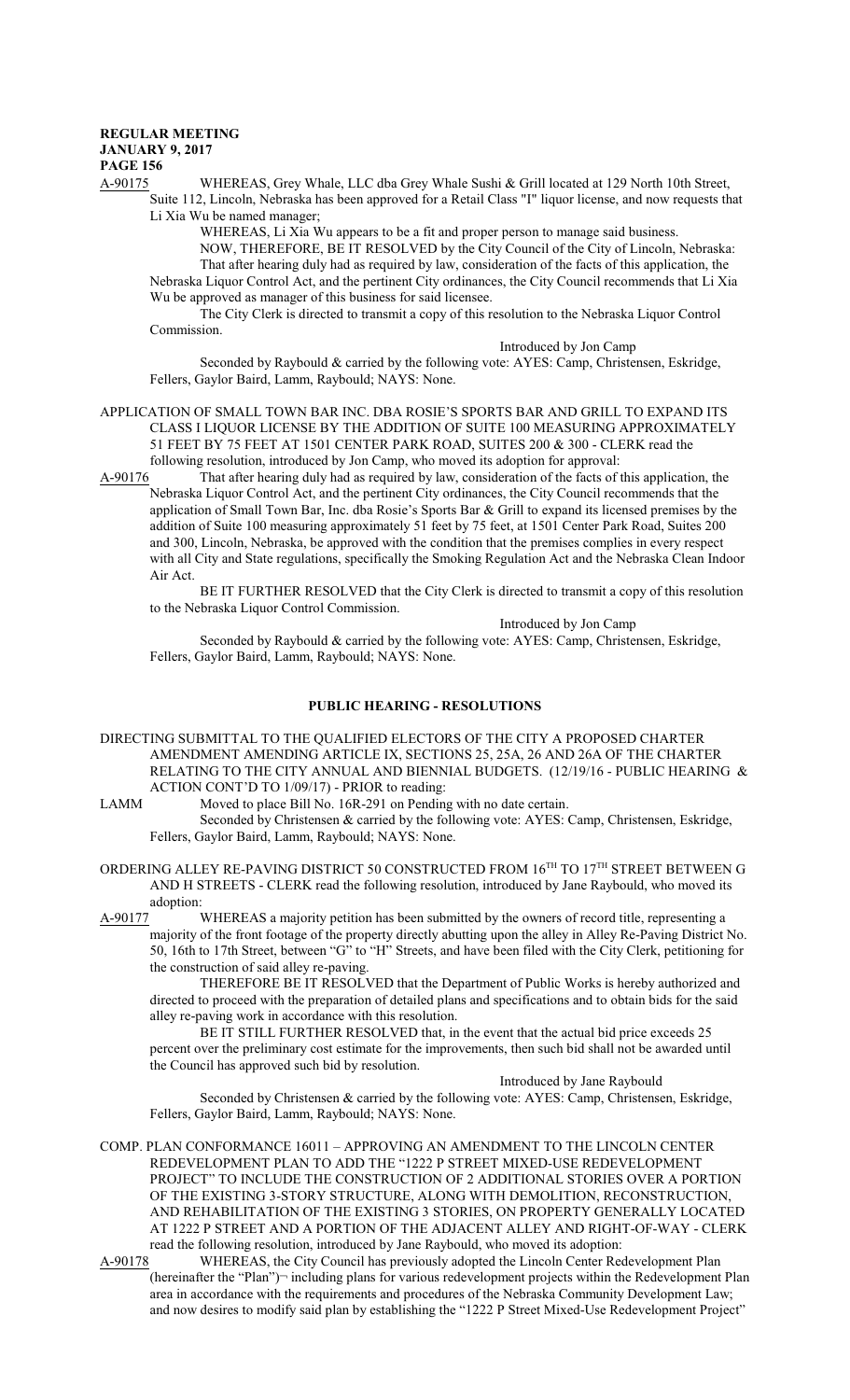for the redevelopment of land, generally located at 1222 P Street and a portion of the adjacent alley and right-of-way to include the construction of 2 additional stories over a portion of the existing 3-story structure, along with demolition, reconstruction, and rehabilitation of the existing 3 stories; and

WHEREAS, the Director of the Urban Development Department has filed with the City Clerk modifications to the Redevelopment Plan contained in the document entitled the "Amendment to the Lincoln Center Redevelopment Plan, 1222 P Street Mixed-Use Redevelopment Project" which is attached hereto, marked as Attachment "A", and made a part hereof by reference, and has reviewed said plan and has found that it meets the conditions set forth in Neb. Rev. Stat. § 18-2113 (Reissue 2012); and

WHEREAS, on November 18, 2016, a notice of public hearing was mailed postage prepaid to the president or chairperson of the governing body of each county, school district, community college, educational service unit, and natural resource district in which the real property subject to such plan is located and whose property tax receipts would be directly affected and to all registered neighborhood associations located in whole or in part within one mile radius of the area to be redeveloped setting forth the time, date, place, and purpose of the public hearing to be held on November 30, 2016 before the Lincoln City - Lancaster County Planning Commission regarding the proposed amendments to the Redevelopment Plan to add the 1222 P Street Mixed-Use Redevelopment Project, a copy of said notice and list of said governing bodies and registered neighborhood associations having been attached hereto as Attachment "B" and "C" respectively; and

WHEREAS, the proposed Amendments to the Lincoln Center Redevelopment Plan to add the 1222 P Street Mixed-Use Redevelopment Project were submitted to the Lincoln-Lancaster County Planning Commission for review and recommendations, and, on November 30, 2016, the Lincoln-Lancaster County Planning Commission held a public hearing relating to the Plan Amendments and found the Plan Amendments to be in conformance with the Comprehensive Plan and recommended approval thereof; and

WHEREAS, on December 9, 2016 a notice of public hearing was mailed postage prepaid to the foregoing list of governing bodies and registered neighborhood associations setting forth the time, date, place, and purpose of the public hearing before the City Council to be held on January 9, 2017 regarding the proposed amendments to the Redevelopment Plan to add the 1222 P Street Mixed-Use Redevelopment Project, a copy of said notice having been attached hereto as Attachment "D"; and

WHEREAS, on December 9, 2016 and December 16, 2016, a Notice of Public Hearing was published in the Lincoln Journal Star newspaper, setting the time, date, place, and purpose of the public hearing to be held on January 9, 2017 regarding the proposed amendments to the Lincoln Center Redevelopment Plan and to add the 1222 P Street Mixed-Use Redevelopment Project, a copy of such notice having been attached hereto and marked as Attachment "E"; and

WHEREAS, on January 9, 2017 in the City Council chambers of the County-City Building, 555 South 10th Street, Lincoln, Nebraska, the City Council held a public hearing relating to the proposed modifications to the Redevelopment Plan and all interested parties were afforded at such public hearing a reason¬able opportunity to express their views respecting said proposed modifications to the redevelopment plan; and

WHEREAS, the City Council has duly considered all statements made and materials submitted relating to said proposed modifications to the redevelopment plan.

NOW, THEREFORE, IT IS FOUND AND DETERMINED by the City Council of the City of Lincoln, Nebraska as follows:

1. That the 1222 P Street Mixed-Use Redevelopment Project is described in sufficient detail and is designed with the general purpose of accomplishing a coordinated, adjusted, and harmonious development of the City and its environs which will promote the general health, safety, and welfare, sound design and arrangement, the wise and efficient expenditure of public funds, and the prevention of the recurrence of unsanitary or unsafe dwelling accommodations or conditions of blight.

2. That incorporating the 1222 P Street Mixed-Use Redevelopment Project into the Lincoln Center Redevelopment Plan is feasible and in conformity with the general plan for the development of the City of Lincoln as a whole and said Plan is in conformity with the legislative declarations and determinations set forth in the Community Development Law.

3. That the 1222 P Street Mixed-Use Redevelopment Project would not be economically feasible without the use of tax-increment financing.

4. That the costs and benefits of the redevelopment activities, including costs and benefits to other affected political subdivisions, the economy of the community, and the demand for public and private services have been analyzed by the City Council as the governing body for the City of Lincoln and have been found to be in the long-term best interest of the City of Lincoln.

NOW, THEREFORE, BE IT RESOLVED by the City Council of the City of Lincoln, Nebraska:

1. That the document attached hereto as Attachment "A" adding the 1222 P Street Mixed-Use Redevelopment Project to the Lincoln Center Redevelopment Plan, is hereby accepted and approved by the City Council as the governing body for the City of Lincoln.

2. That the Urban Development Director, or his authorized representative, is hereby authorized and directed to take all steps necessary to implement the provisions of said Redevelopment Plan as they relate to the above-described modifications.

3. That the 1222 P Street Mixed-Use Redevelopment Project Area as described and depicted in the Plan Amendment is the Redevelopment Project Area comprising the property to be included in the area subject to the tax increment provision authorized in the Nebraska Community Development Law.

4. That the Finance Director is hereby authorized and directed to cause to be drafted and submitted to the City Council any appropriate ordinances and documents needed for the authorization to provide necessary funds including Community Improvement Financing in accordance with the Community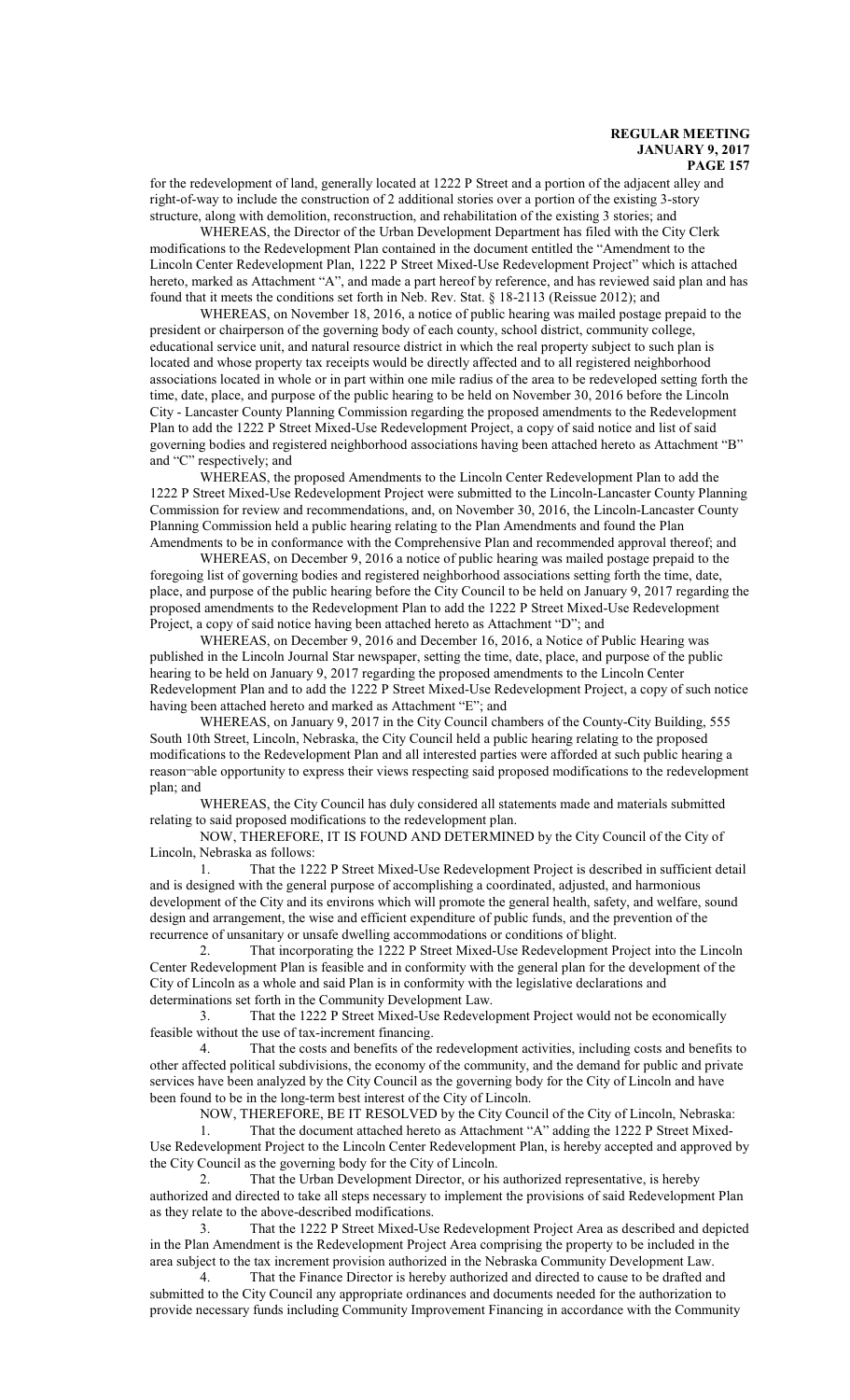Development Law to finance related necessary and appropriate public acquisitions, improvements, and other activities set forth in said Plan Amendment to the Lincoln Center Redevelopment Plan. Introduced by Jane Raybould

Seconded by Eskridge & carried by the following vote: AYES: Camp, Christensen, Eskridge, Fellers, Gaylor Baird, Lamm, Raybould; NAYS: None.

APPROVING A PROFESSIONAL SERVICES AGREEMENT BETWEEN THE CITY OF LINCOLN AND ITERIS, INC. TO PROVIDE NEPA EVALUATION AND DOCUMENTATION FOR THE NORTH  $27^{\rm TH}$ STREET ADAPTIVE SIGNAL CONTROL TECHNOLOGY PROJECT. (STATE PROJECT NO. HSIP-5231(14), CN 13244, CITY PROJECT NO. 702689) - CLERK read the following resolution, introduced by

Jane Raybould, who moved its adoption:

A-90179 BE IT RESOLVED by the City Council of the City of Lincoln, Nebraska:

That the attached Preliminary Engineering/NEPA Services Agreement between the City of Lincoln and Iteris, Inc. establishing the duties and funding responsibilities to produce a Systems Engineering Document for the North 27th Street Adaptive Signal Control Technology (ASCT) Safety Project, Project No. HSIP-5231(14), Control No. 13244, in accordance with the terms and conditions contained in said Agreement, is hereby approved and the Mayor is authorized to execute the same on behalf of the City of Lincoln.

The City Clerk is directed to return the executed copy of the Preliminary Engineering/NEPA Services Agreement to Shane Dostal, Engineering Services, Public Works & Utilities Department, for transmittal and execution by the Nebraska Department of Roads.

Introduced by Jane Raybould Seconded by Eskridge & carried by the following vote: AYES: Camp, Christensen, Eskridge, Fellers, Gaylor Baird, Lamm, Raybould; NAYS: None.

## **PUBLIC HEARING ORDINANCES - 2ND READING & RELATED RESOLUTIONS**

- APPROVING A DEVELOPMENT AND CONDITIONAL ZONING AGREEMENT BETWEEN THE CITY OF LINCOLN, NEBRASKA AND JOHN D. ZAKOVEC AND JUDITH L. ZAKOVEC, HUSBAND AND WIFE (DEVELOPER) TO ASSURE THAT THE DEVELOPER WILL DEVELOP THAT PORTION OF LOT 1, WOODLAWN WEST (PROPERTY) AS REPRESENTED, SHOULD THE PROPERTY BE REZONED TO H-3 PURSUANT TO THE DEVELOPER'S APPLICATION FOR CHANGE OF ZONE 16023. (RELATED ITEMS: 16R-297, 16-141) (ACTION DATE: 1/23/17)
- CHANGE OF ZONE 16023 APPLICATION OF JOHN ZAKOVEC FOR A CHANGE OF ZONE FROM AG AGRICULTURAL DISTRICT TO H-3 HIGHWAY COMMERCIAL DISTRICT ON PROPERTY GENERALLY LOCATED AT 6625 NORTHWEST 48 TH STREET. (RELATED ITEMS: 16R-297, 16- 141) - CLERK read an ordinance, introduced by Jane Raybould, amending the Lincoln Zoning District Maps adopted by reference and made a part of Title 27 of the Lincoln Municipal Code, pursuant to Section 27.05.020 of the Lincoln Municipal Code, by changing the boundaries of the districts established and shown thereon, the second time.
- TEXT AMENDMENT 16013 AMENDING CHAPTER 27.63 OF THE LINCOLN MUNICIPAL CODE RELATING TO SPECIAL PERMITS BY AMENDING SECTION 27.63.685 TO DELETE THE ACCESS DOOR LOCATION REQUIREMENT, AND ADD EXTERIOR DOOR OPENING REQUIREMENTS FOR A SPECIAL PERMIT FOR ALCOHOLIC BEVERAGES TO BE SOLD FOR CONSUMPTION OFF PREMISES IN ZONING DISTRICTS B-1, B-3, H-1, H-2, H-3, H-4, I-1, AND I-3, AND REPEALING SECTION 27.63.685 AS HITHERTO EXISTING - CLERK read an ordinance, introduced by Jane Raybould, amending Chapter 27.63 of the Lincoln Municipal Code relating to Special Permits by amending Section 27.63.685 to delete the access door location requirement, and add exterior door opening requirements for a special permit for alcoholic beverages to be sold for consumption off the premises in zoning districts B-1, B-3, H-1, H-2, H-3, H-4, I-1, and I-3, and repealing Section 27.63.685 as hitherto existing, the second time.
- COMP. PLAN AMENDMENT 16001 AMENDING THE 2040 LINCOLN-LANCASTER COUNTY COMPREHENSIVE PLAN TO AMEND CHAPTER 5 TO REMOVE THE REFERENCE TO LINCOLN'S THEATER POLICY. (RELATED ITEMS: 16R-293, 16-147) (ACTION DATE: 1/23/17)
- TEXT AMENDMENT 16006 AMENDING SECTIONS 27.63.630 AND 27.06.150 OF THE LINCOLN MUNICIPAL CODE RELATING TO INDOOR THEATERS AS A PERMITTED SPECIAL USE BY AMENDING SECTION 27.63.630 TO ALLOW INDOOR THEATERS IN THE B-2 OR B-3 DISTRICT AND TO TERMINATE THE REQUIREMENT THAT INDOOR THEATERS IN THE B-5 DISTRICT BE ALLOWED ONLY AS A PERMITTED SPECIAL USE; BY AMENDING SECTION 27.06.150 TO AMEND THE COMMERCIAL RECREATION AND ENTERTAINMENT FACILITIES USE GROUP TABLE TO ALLOW INDOOR THEATERS IN THE B-2 AND B-3 DISTRICT AS A PERMITTED SPECIAL USE AND TO ALLOW INDOOR THEATERS IN THE B-5 DISTRICT EFFECTIVE JANUARY 1, 2022 AS A PERMITTED USE; AND REPEALING SECTIONS 27.63.630 AND 27.06.150 AS HITHERTO EXISTING. (RELATED ITEMS: 16R-293, 16-147) - CLERK read an ordinance, introduced by Jane Raybould Roy Christensen, amending Sections 27.63.630 and 27.06.150 of the Lincoln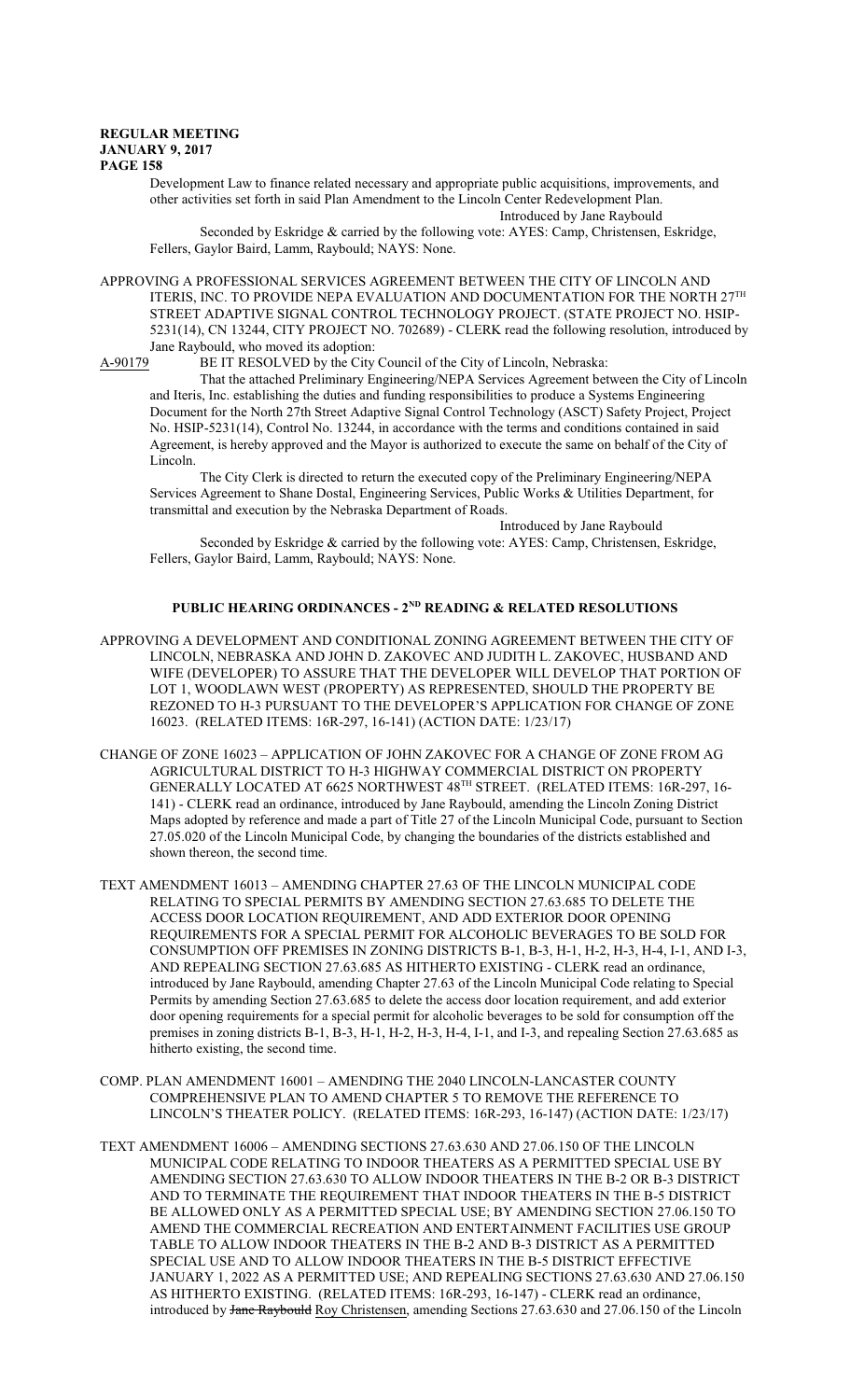Municipal Code relating to indoor theaters as a permitted special use by amending Section 27.63.630 to allow indoor theaters in the B-2 or B-3 District and to remove the requirement that indoor theaters in the B-5 District be allowed only as a permitted special use; by amending Section 27.06.150 to amend the Commercial Recreation and Entertainment Facilities Use Group Table to allow indoor theaters in the B-2 and B-3 District as a permitted special use and to allow indoor theaters in the B-5 District effective January 1, 2022 as a permitted use; and repealing Sections 27.63.630 and 27.06.150 as hitherto existing, the second time.

AMENDING SECTION 27.72.080 OF THE LINCOLN MUNICIPAL CODE, AS AMENDED BY TEXT AMENDMENT NO. 16007 (ORDINANCE NO. 20372), TO DELETE THE ERRONEOUS ADDITION OF THE R-1 DISTRICT TO THE LIST OF DISTRICTS IN WHICH A DECREASE OF THE REQUIRED FRONT YARD FOR NEW BUILDINGS IS NOT ALLOWED EVEN THOUGH 40% OR MORE OF THE FRONTAGE ALONG A BLOCK IS DEVELOPED WITH FRONT YARDS LESS THEN REQUIRED BY THE ZONING ORDINANCE - CLERK read an ordinance, introduced by **Jane** Raybould Roy Christensen, amending Section 27.72.080 of the Lincoln Municipal Code as amended by Text Amendment No. 16007 (Ordinance No. 20372), relating to the zoning ordinance by amending subsection (e) in Section 27.72.080 to delete the R-1 district which was erroneously added to the list of districts in which a decrease of the required front yard is not allowed; and repealing Section 27.72.080 of the Lincoln Municipal Code as hitherto existing, the second time.

### **ORDINANCES - 3RD READING & RELATED RESOLUTIONS**

APPROVING A LEASE AGREEMENT BETWEEN THE CITY OF LINCOLN AND VERIZON WIRELESS FOR THE PURPOSE OF INSTALLING SMALL CELL WIRELESS TECHNOLOGY ON CITY OWNED STREET LIGHT POLES - CLERK read an ordinance, introduced by Trent Fellers, accepting and approving the Lease Agreement between the City of Lincoln and Verizon Wireless for the purpose of installing small cell wireless technology on City owned street light poles, the third time.

FELLERS Moved to pass the ordinance as read.

Seconded by Christensen & carried by the following vote: AYES: Camp, Christensen, Eskridge, Fellers, Gaylor Baird, Lamm, Raybould: NAYS: None.

The ordinance, being numbered **#20418**, is recorded in Ordinance Book 32.

- APPROVING AMENDMENT NO. 1 TO AGREEMENT FOR PCS TOWER AND APPURTENCES BETWEEN THE CITY OF LINCOLN AND VERIZON WIRELESS FOR THE PURPOSE OF INSTALLING CITY OWNED CONDUIT FROM THE ROW TO THE CITY OWNED CELL TOWER AT BEAL SLOUGH DRAINAGE BASIN - CLERK read an ordinance, introduced by Trent Fellers, approving Amendment No. 1 to Agreement for Tower Space and Appurtenances between the City of Lincoln, Nebraska, a municipal corporation, and Verizon Wireless (VAW) LLC d/b/a Verizon Wireless for the purpose of installing City owned conduit from the ROW to the City owned cell tower at Beal Slough drainage basin and authorizing the Mayor to sign such Amendment No. 1 to Agreement on behalf of the City, the third time.
- FELLERS Moved to pass the ordinance as read.

Seconded by Christensen & carried by the following vote: AYES: Camp, Christensen, Eskridge, Fellers, Gaylor Baird, Lamm, Raybould: NAYS: None.

The ordinance, being numbered **#20419**, is recorded in Ordinance Book 32.

APPROVING AMENDMENT NO. 3 TO AGREEMENT FOR TOWER SPACE AND APPURTENCES BETWEEN THE CITY OF LINCOLN AND VERIZON WIRELESS FOR THE PURPOSE OF INSTALLING CITY OWNED CONDUIT FROM THE ROW TO THE CITY OWNED CELL TOWER AT VAN DORN PARK - CLERK read an ordinance, introduced by Trent Fellers, approving Amendment No. 3 to Agreement for Tower Space and Appurtenances between the City of Lincoln, Nebraska, a municipal corporation, and Verizon Wireless (VAW) LLC d/b/a Verizon Wireless for the purpose of installing City owned conduit from the ROW to the City owned cell tower at Van Dorn Park and authorizing the Mayor to sign such Amendment No. 3 to Agreement on behalf of the City, the third time.

Moved to pass the ordinance as read. Seconded by Christensen & carried by the following vote: AYES: Camp, Christensen, Eskridge, Fellers, Gaylor Baird, Lamm, Raybould: NAYS: None.

The ordinance, being numbered **#20420**, is recorded in Ordinance Book 32.

- APPROVING AMENDMENT NO. 1 TO AGREEMENT FOR TOWER SPACE AND APPURTENCES BETWEEN THE CITY OF LINCOLN AND VERIZON WIRELESS FOR THE PURPOSE OF INSTALLING CITY OWNED CONDUIT FROM THE ROW TO THE CITY OWNED CELL TOWER AT STATE FAIR PARK - CLERK read an ordinance, introduced by Trent Fellers, approving Amendment No. 1 to Agreement for Tower Space and Appurtenances between the City of Lincoln, Nebraska, a municipal corporation, and Verizon Wireless (VAW) LLC d/b/a Verizon Wireless for the purpose of installing City owned conduit from the ROW to the City owned cell tower at State Fair Park and authorizing the Mayor to sign such Amendment No. 1 to Agreement on behalf of the City, the third time.
- FELLERS Moved to pass the ordinance as read.

Seconded by Christensen & carried by the following vote: AYES: Camp, Christensen, Eskridge, Fellers, Gaylor Baird, Lamm, Raybould: NAYS: None.

The ordinance, being numbered **#20421**, is recorded in Ordinance Book 32.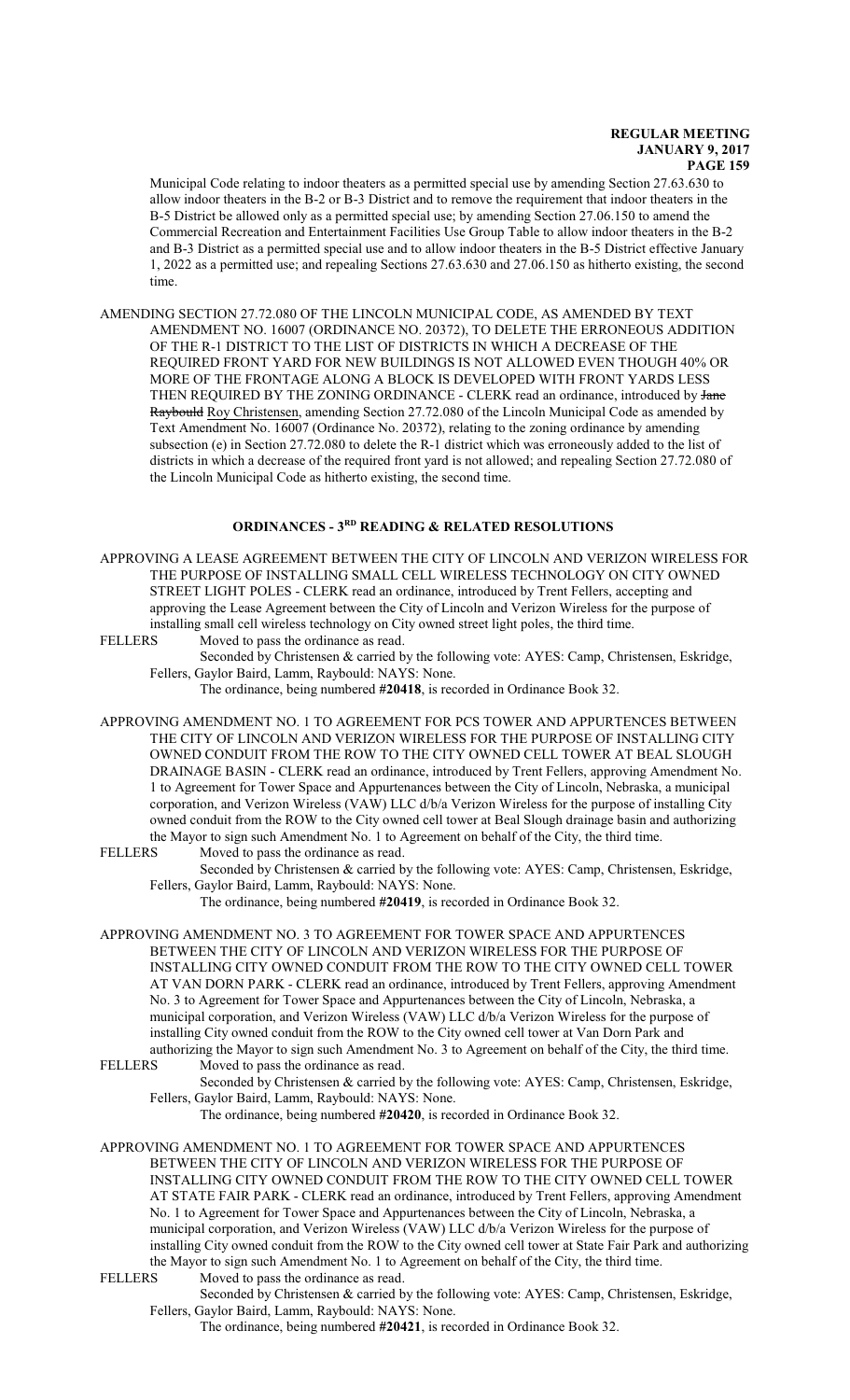# **REGULAR MEETING JANUARY 9, 2017**

**PAGE 160**

APPROVING AMENDMENT NO. 1 TO AGREEMENT FOR TOWER SPACE AND APPURTENCES BETWEEN THE CITY OF LINCOLN AND VERIZON WIRELESS FOR THE PURPOSE OF INSTALLING CITY OWNED CONDUIT FROM THE ROW TO THE CITY OWNED CELL TOWER AT HOLMES LAKE - CLERK read an ordinance, introduced by Trent Fellers, approving Amendment No. 1 to Agreement for Tower Space and Appurtenances between the City of Lincoln, Nebraska, a municipal corporation, and Verizon Wireless (VAW) LLC d/b/a Verizon Wireless for the purpose of installing City owned conduit from the ROW to the City owned cell tower at Holmes Lake and authorizing the Mayor to sign such Amendment No. 1 to Agreement on behalf of the City, the third time.<br>FELLERS Moved to pass the ordinance as read.

Moved to pass the ordinance as read.

Seconded by Christensen & carried by the following vote: AYES: Camp, Christensen, Eskridge, Fellers, Gaylor Baird, Lamm, Raybould: NAYS: None.

The ordinance, being numbered **#20422**, is recorded in Ordinance Book 32.

APPROVING AMENDMENT NO. 1 TO AGREEMENT FOR TOWER SPACE AND APPURTENCES BETWEEN THE CITY OF LINCOLN AND VERIZON WIRELESS FOR THE PURPOSE OF INSTALLING CITY OWNED CONDUIT FROM THE ROW TO THE CITY OWNED CELL TOWER AT NORTHWEST 56TH STREET AND FLETCHER AVENUE - CLERK read an ordinance, introduced by Trent Fellers, approving Amendment No. 1 to Agreement for PCS Tower and Appurtenances between the City of Lincoln, Nebraska, a municipal corporation, and Verizon Wireless (VAW) LLC d/b/a Verizon Wireless for the purpose of installing City owned conduit from the ROW to the City owned cell tower at Northwest 56th Street and Fletcher Avenue and authorizing the Mayor to sign such Amendment No. 1 to

Agreement on behalf of the City, the third time.<br>FELLERS Moved to pass the ordinance as read. Moved to pass the ordinance as read.

> Seconded by Christensen & carried by the following vote: AYES: Camp, Christensen, Eskridge, Fellers, Gaylor Baird, Lamm, Raybould: NAYS: None.

The ordinance, being numbered **#20423**, is recorded in Ordinance Book 32.

CHANGE OF ZONE 16036 – APPLICATION OF LINCOLN FEDERAL BANCORP, INC., WILDERNESS HILLS COMMERCIAL PLANNED UNIT DEVELOPMENT, FOR A CHANGE OF ZONE FROM B-2 PLANNED NEIGHBORHOOD BUSINESS DISTRICT AND O-3 OFFICE PARK DISTRICT TO B-2 PLANNED NEIGHBORHOOD BUSINESS DISTRICT PUD; FOR A PLANNED UNIT DEVELOPMENT DISTRICT DESIGNATION OF SAID PROPERTY; AND FOR A DEVELOPMENT PLAN WHICH PROPOSES MODIFICATIONS TO THE ZONING ORDINANCE AND LAND SUBDIVISION ORDINANCE TO ALLOW FOR A MIX OF COMMERCIAL AND RESIDENTIAL USES, ON PROPERTY GENERALLY LOCATED AT THE SOUTHEAST CORNER OF 27<sup>th</sup> STREET AND YANKEE HILL ROAD - CLERK read an ordinance, introduced by Trent Fellers, the Lincoln Zoning District Maps attached to and made a part of Title 27 of the Lincoln Municipal Code, by changing the boundaries of the districts established and shown thereon, the third time.<br>FELLERS Moved to pass the ordinance as read.

Moved to pass the ordinance as read.

Seconded by Christensen & carried by the following vote: AYES: Camp, Christensen, Eskridge, Fellers, Gaylor Baird, Lamm, Raybould: NAYS: None.

The ordinance, being numbered **#20424**, is recorded in Ordinance Book 32.

CHANGE OF ZONE 05054E – AMENDING THE PRAIRIE VILLAGE NORTH PLANNED UNIT DEVELOPMENT BY EXPANDING THE BOUNDARY OF THE PUD BY APPROXIMATELY 7.37 ACRES; APPROVING A CHANGE OF ZONE ON SAID 7.37 ACRES FROM AG AGRICULTURAL DISTRICT TO R-5 RESIDENTIAL DISTRICT PUD; AND DESIGNATING SAID 7.37 ACRES AS A PLANNED UNIT DEVELOPMENT DISTRICT, ON PROPERTY GENERALLY LOCATED AT NORTH 89 TH STREET AND FREMONT STREET - CLERK read an ordinance, introduced by Trent Fellers, amending the Lincoln Zoning District Maps attached to and made a part of Title 27 of the Lincoln Municipal Code, as provided by Section 27.05.020 of the Lincoln Municipal Code, by changing the boundaries of the districts established and shown thereon, the third time.<br>FELLERS Moved to pass the ordinance as read.

Moved to pass the ordinance as read.

Seconded by Christensen & carried by the following vote: AYES: Camp, Christensen, Eskridge, Fellers, Gaylor Baird, Lamm, Raybould: NAYS: None.

The ordinance, being numbered **#20425**, is recorded in Ordinance Book 32.

TEXT AMENDMENT 16014 – AMENDING SECTION 27.61.090 OF THE LINCOLN MUNICIPAL CODE RELATING TO THE CONTINUATION OF NONSTANDARD USES TO AUTOMATICALLY ADJUST THE SETBACK FOR EXISTING BUILDINGS AND USES WHEN THE CITY OBTAINS PROPERTY FOR RIGHT-OF-WAY, AND REPEALING SECTION 27.61.090 AS HITHERTO EXISTING - CLERK read an ordinance, introduced by Trent Fellers, amending Section 27.61.090 of the Lincoln Municipal Code relating to the Continuation of Nonstandard Uses to automatically adjust the setback for existing buildings and uses when the City obtains property for right-of-way, and repealing Section 27.61.090 as hitherto excising, the third time.

FELLERS Moved to pass the ordinance as read.

Seconded by Christensen & carried by the following vote: AYES: Camp, Christensen, Eskridge, Fellers, Gaylor Baird, Lamm, Raybould: NAYS: None.

The ordinance, being numbered **#20426**, is recorded in Ordinance Book 32.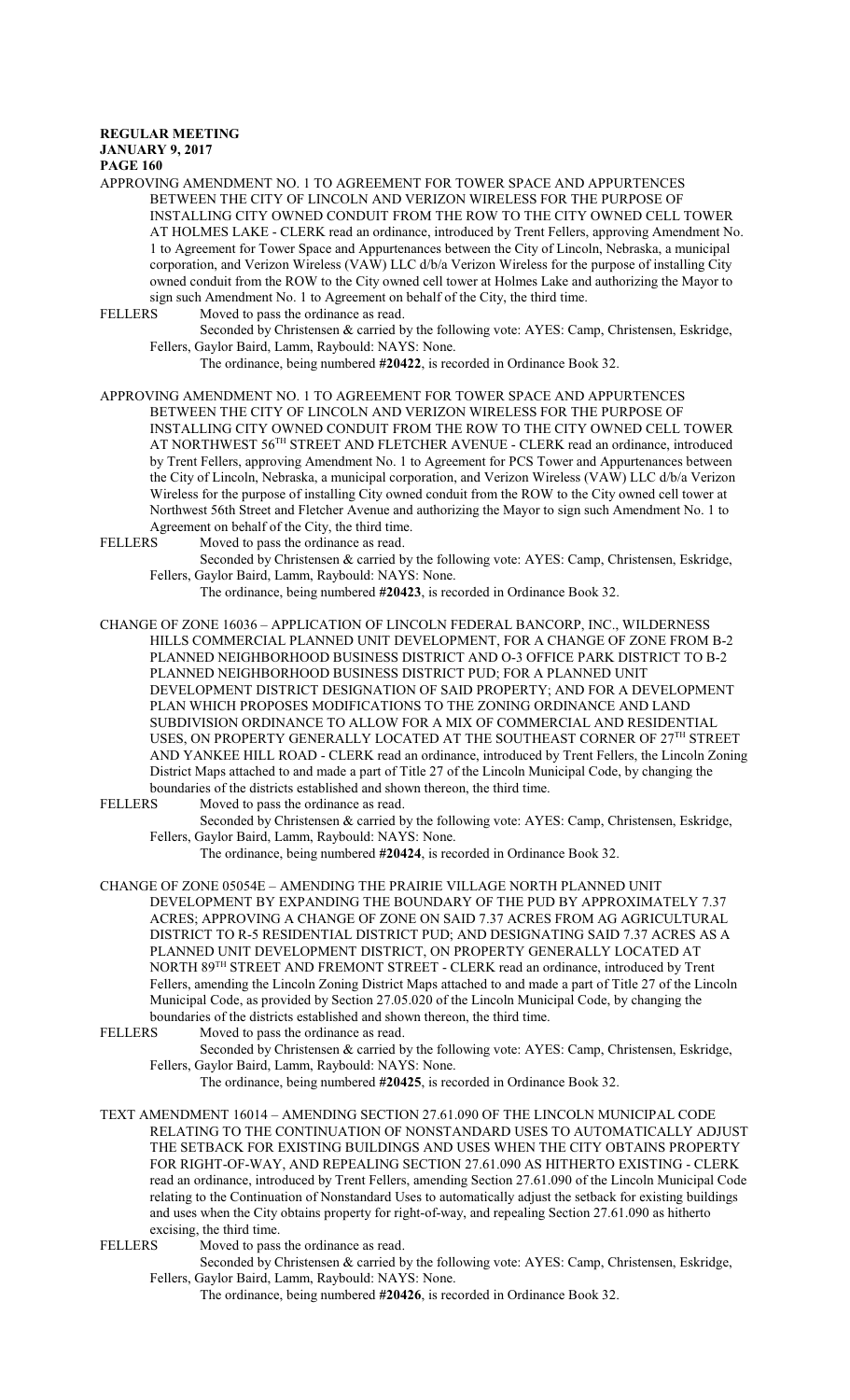APPROVING THE TRANSFER OF FUNDS FROM APPROVED APPROPRIATIONS INTO THE GOLF COURSE IRRIGATION SYSTEMS CIP PROJECT FOR REPLACEMENT OF THE IRRIGATION PUMP STATION AND WET WELL AT PIONEERS GOLF COURSE - CLERK read an ordinance, introduced by Trent Fellers, approving the transfer of funds from approved appropriations into the Golf Course Irrigation System CIP project from replacement of the irrigation pump station and wet well at Pioneers Golf Course, the third time.<br>FELLERS Moved to pass the ordinance

Moved to pass the ordinance as read.

Seconded by Eskridge & carried by the following vote: AYES: Camp, Christensen, Eskridge, Fellers, Gaylor Baird, Lamm, Raybould: NAYS: None.

The ordinance, being numbered **#20427**, is recorded in Ordinance Book 32.

COMP. PLAN AMENDMENT 16004 – AMENDING THE 2040 LINCOLN-LANCASTER COUNTY COMPREHENSIVE PLAN TO CHANGE THE FUTURE LAND USE MAP FROM PUBLIC & SEMI-PUBLIC AND RESIDENTIAL-URBAN DENSITY TO COMMERCIAL, ON PROPERTY GENERALLY LOCATED AT THE NORTHEAST CORNER OF SOUTH  $14^{\text{\tiny{TH}}}$  STREET AND PINE LAKE ROAD. (RELATED ITEMS: 16R-278, 16-134, 16R-279) (ACTION DATE: 1/9/17) - CLERK read the following resolution, introduced by Trent Fellers, who moved its adoption:

A-90180 WHEREAS, the Planning Director has made application to amend the 2040 Lincoln-Lancaster County Comprehensive Plan to change the land designation in the Lancaster County and Lincoln Area Future Land Use Plan displayed in Maps 1.1, 1.2, 12.1, and 12.2 from "Public & Semi-Public" and "Residential - Urban Density" to "Commercial" on property generally located at the northeast corner of

South 14th Street and Pine Lake Road and to make associated amendments to the Comprehensive Plan; and WHEREAS, the Lincoln City-Lancaster County Planning Commission has recommended approval of the requested changes.

NOW, THEREFORE, BE IT RESOLVED by the City Council of the City of Lincoln, Nebraska that the 2040 Lincoln-Lancaster County Comprehensive Plan be and the same is hereby amended in the following manner:

1. Amend the Lancaster County Future Land Use Plan Maps 1.1 and 12.1 on pages 1.8 and 12.2 respectively and the Lincoln Area Future Land Use Plan Maps 1.2 and 12.2 on pages 1.9 and 12.3 respectively to reflect changes in land use on property generally located at South 14th Street and Pine Lake Road from Public and Semi-Public and Urban Density Residential to Commercial, and all other maps, figures, and plans where the land use map is displayed including Map 5.1 and Map 5.2 on pages 5.6 and 5.17.

2. Amend the Existing and Proposed Commercial Centers Map 5.1 on page 5.6 to show a new Community Center northeast of S. 14th Street & Pine Lake Road, and all other maps, figures, and plans where the commercial centers map is displayed.

BE IT FURTHER RESOLVED that all other maps, figures, and plans where the land use map is displayed and other references in said plan which may be affected by the above-specified amendment be, and they hereby are amended to conform with such specific amendments.

Introduced by Trent Fellers

Seconded by Lamm & carried by the following vote: AYES: Camp, Eskridge, Fellers, Lamm; NAYS: Gaylor Baird; ABSTAINED: Christensen, Raybould.

CHANGE OF ZONE 16030 – APPLICATION OF THE LINCOLN MEMORIAL PARK CEMETERY ASSOCIATION FOR A CHANGE OF ZONE FROM AG AGRICULTURAL TO B-2 PLANNED NEIGHBORHOOD BUSINESS, FROM AG AGRICULTURAL TO R-1 RESIDENTIAL, AND FROM R-1 RESIDENTIAL TO B-2 PLANNED NEIGHBORHOOD BUSINESS ON PROPERTY GENERALLY LOCATED ON THE NORTHEAST CORNER OF 14 TH STREET AND PINE LAKE ROAD. (RELATED ITEMS: 16R-278, 16-134, 16R-279) - CLERK read an ordinance, introduced by Trent Fellers, amending the City of Lincoln Zoning District Map adopted by reference and made a part of Title 27 of the Lincoln Municipal Code, pursuant to Section 27.05.020 of the Lincoln Municipal Code, by changing the boundaries of the districts established and shown thereon, the third time.<br>FELLERS Moved to pass the ordinance as read.

Moved to pass the ordinance as read.

Seconded by Eskridge & carried by the following vote: AYES: Camp, Eskridge, Fellers, Lamm; NAYS: Gaylor Baird; ABSTAINED: Christensen, Raybould.

The ordinance, being numbered **#20428**, is recorded in Ordinance Book 32.

USE PERMIT 16009 – APPLICATION OF THE LINCOLN MEMORIAL PARK CEMETERY ASSOCIATION FOR A USE PERMIT TO ALLOW UP TO 177,000 SQUARE FEET OF NEW COMMERCIAL FLOOR AREA INCLUDING A RETAIL WAREHOUSE AND MOTORIZED VEHICLE FUEL FACILITY, ON PROPERTY GENERALLY LOCATED AT THE NORTHEAST CORNER OF SOUTH 14<sup>th</sup> STREET AND PINE LAKE ROAD. (RELATED ITEMS: 16R-278, 16-134, 16R-279) (ACTION DATE: 1/9/17) - PRIOR to reading:

FELLERS Moved to amend Bill No. 16R-279 as follows:

On page 11, after line 7, add a new paragraph 12 to read as follows:

12. The Permittee at its own cost and expense subject to reimbursement, as provided below, shall construct the following Arterial Street Impact Fee Facility Improvements through the City's Executive Order Construction process.

(a) South 14 th Street Impact Fee Facility Improvements: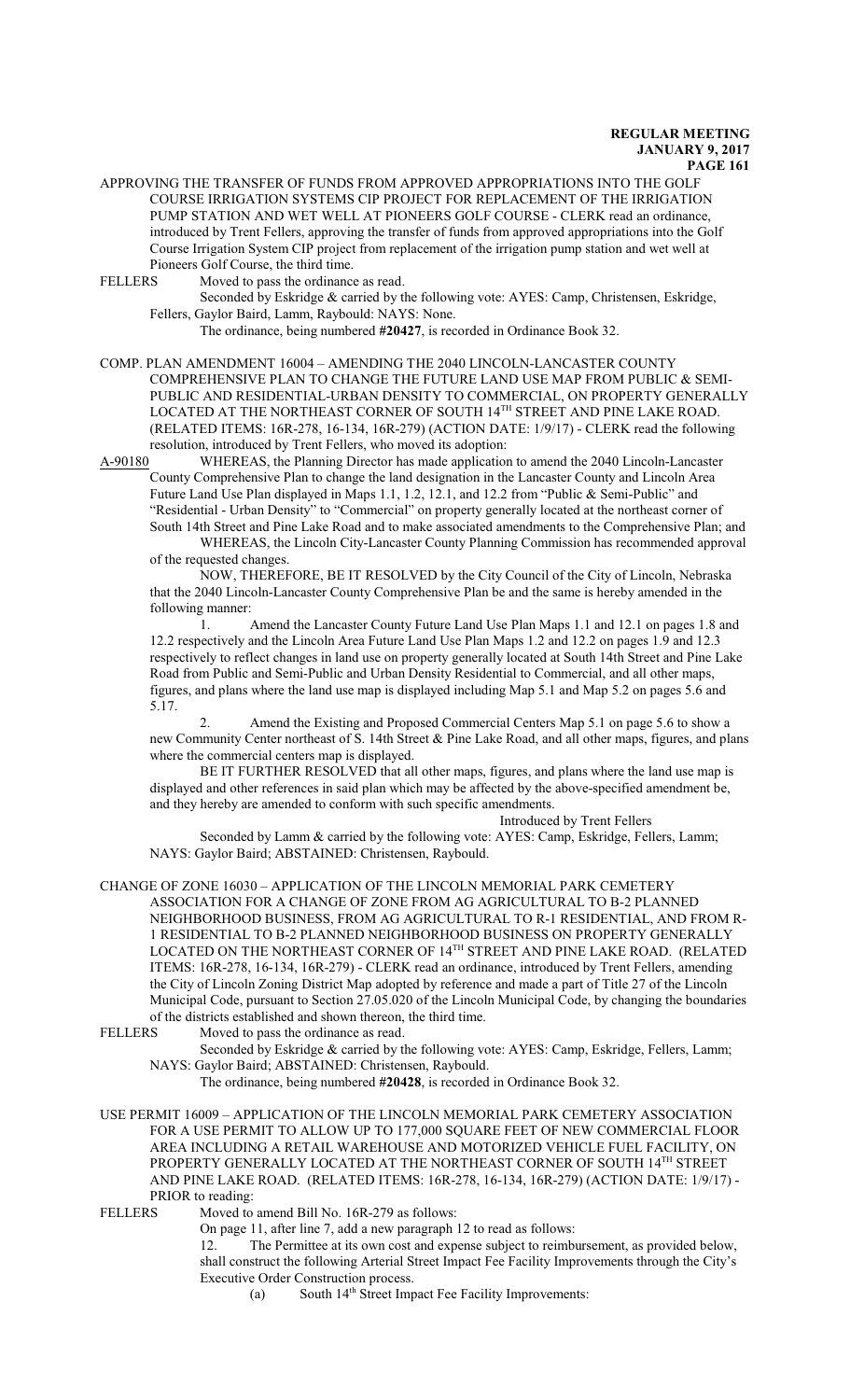(I) Implementation of dual southbound to eastbound left turn lanes in South 14<sup>th</sup> Street at Pine Lake Road, including new signal heads and associated traffic signal wiring.

(ii) Implementation of a northbound to westbound protected left turn phase in South 14<sup>th</sup> Street at Pine Lake Road including any necessary signalization adjustments.

(b) Pine Lake Road Impact Fee Facility Improvements:

(I) Extension of the stacking length for the westbound to southbound left turn lane in Pine Lake Road at South 14<sup>th</sup> Street.

(ii) Extension of stacking length for the eastbound to northbound right turn lane in Pine Lake Road at Hazel Scott.

Pursuant to Lincoln Municipal Code § 27.82.090 the Permittee's reimbursement for construction of the above Arterial Street Impact Fee Facility Improvements shall be paid solely from Arterial Street Impact Fees paid to and collected by the City from development of the properties included within the boundaries of Use Permit No. 16009. The value of the Arterial Street Impact Fee Facility Improvements shall be based upon Permittee's actual cost of construction as verified by receipts submitted by Permittee.

The Permittee shall be entitled to interest on the Permittee's cost of the Arterial Street Impact Fee Facility Improvements not to exceed the rate earned by the City on its impact fee fund account.

Any reimbursement to be paid from Arterial Street Impact Fees shall not constitute a general liability of the City. In the absence of an express transfer or assignment of the right or entitlement to the reimbursement, the right or entitlement shall be deemed "not to run with the land."

Seconded by Eskridge & carried by the following vote: AYES: Camp, Eskridge, Fellers, Lamm; NAYS: Gaylor Baird; ABSTAINED: Christensen, Raybould.

LAMM Moved to amend Bill No. 16R-279 as follows:

1. On page 4, lines 20 through 28, delete all of paragraph 3.a.iii.

2. On page 5, lines 39 through 45, and page 6, lines 1 through 3, strike all of the language in subparagraph 3.b.iv and insert the following in lieu thereof:

Add the following note: "Full access shall be retained in all directions at the

intersection of South 16<sup>th</sup> Street and Pine Lake Road. At such time as warrants are met for a traffic signal at the intersection of South 16<sup>th</sup> Street and Pine Lake Road, a traffic signal shall be installed at developer's expense."

Seconded by Fellers & carried by the following vote: AYES: Camp, Eskridge, Fellers, Lamm; NAYS: Gaylor Baird; ABSTAINED: Christensen, Raybould.

CLERK Read the following resolution, introduced by Trent Fellers, who moved its adoption as amended: A-90181 WHEREAS, The Lincoln Memorial Park Cemetery Association has submitted an application designated as Use Permit No. 16009 to allow up to 177,000 square feet of new commercial floor area including a retail warehouse and motorized vehicle fuel facility, on property generally located at the northeast corner of South 14th Street and Pine Lake Road, and legally described as:

> A PORTION OF LOT 92 I.T., AND A PORTION OF OUTLOT D, THE RIDGE 13TH ADDITION, LOCATED IN THE NORTHWEST QUARTER OF SECTION 24, TOWNSHIP 9 NORTH, RANGE 6 EAST, OF THE 6TH P.M., CITY OF LINCOLN, LANCASTER COUNTY, NEBRASKA, AND MORE PARTICULARLY DESCRIBED AS FOLLOWS: BEGINNING AT THE SOUTHEAST CORNER OF SAID OUTLOT D, THE RIDGE 13TH ADDITION, SAID POINT BEING ON THE NORTH RIGHT-OF-WAY LINE OF PINE LAKE ROAD AND ON THE WEST RIGHT-OF-WAY LINE OF HAZEL SCOTT DRIVE; THENCE, WEST, ALONG SAID NORTH RIGHT-OF-WAY LINE, SAID LINE BEING THE SOUTH LINE OF SAID OUTLOT D, AND THE SOUTH LINE OF SAID LOT 92 I.T., ON AN ASSUMED BEARING OF NORTH 89 DEGREES 35 MINUTES 25 SECONDS WEST, A DISTANCE OF 1269.84 FEET TO A POINT; THENCE NORTH 00 DEGREES 24 MINUTES 35 SECONDS EAST, ALONG SAID NORTH RIGHT-OF-WAY LINE, SAID LINE BEING THE SOUTH LINE OF SAID LOT 92 I.T., A DISTANCE OF 7.00 FEET TO A POINT; THENCE NORTH 89 DEGREES 35 MINUTES 25 SECONDS WEST, ALONG SAID NORTH RIGHT-OF-WAY LINE, SAID LINE BEING THE SOUTH LINE OF SAID LOT 92 I.T., A DISTANCE OF 175.50 FEET TO A POINT; THENCE NORTH 00 DEGREES 24 MINUTES 35 SECONDS EAST, ALONG SAID NORTH RIGHT-OF-WAY LINE, SAID LINE BEING THE SOUTH LINE OF SAID LOT 92 I.T., A DISTANCE OF 50.00 FEET TO A POINT; THENCE NORTH 89 DEGREES 35 MINUTES 25 SECONDS WEST, ALONG SAID NORTH RIGHT-OF-WAY LINE, SAID LINE BEING THE SOUTH LINE OF SAID LOT 92 I.T., A DISTANCE OF 66.00 FEET TO A POINT; THENCE SOUTH 00 DEGREES 24 MINUTES 35 SECONDS WEST, ALONG SAID NORTH RIGHT-OF-WAY LINE, SAID LINE BEING THE SOUTH LINE OF SAID LOT 92 I.T., A DISTANCE OF 57.00 FEET TO A POINT; THENCE NORTH 89 DEGREES 35 MINUTES 25 SECONDS WEST, ALONG SAID NORTH RIGHT-OF-WAY LINE, SAID LINE BEING THE SOUTH LINE OF SAID LOT 92 I.T., A DISTANCE OF 144.59 FEET TO A PONT; THENCE NORTH 00 DEGREES 24 MINUTES 35 SECONDS EAST, ALONG SAID NORTH RIGHT-OF-WAY LINE, SAID LINE BEING THE SOUTH LINE OF SAID LOT 92 I.T., A DISTANCE OF 17.00 FEET TO A POINT; THENCE NORTH 89 DEGREES 35 MINUTES 25 SECONDS WEST, ALONG SAID NORTH RIGHT-OF-WAY LINE, SAID LINE BEING THE SOUTH LINE OF SAID LOT 92 I.T., A DISTANCE OF 480.00 FEET TO A POINT ON THE EAST RIGHT-OF-WAY LINE OF SOUTH 14TH STREET; THENCE NORTH 44 DEGREES 50 MINUTES 33 SECONDS WEST, ALONG SAID EAST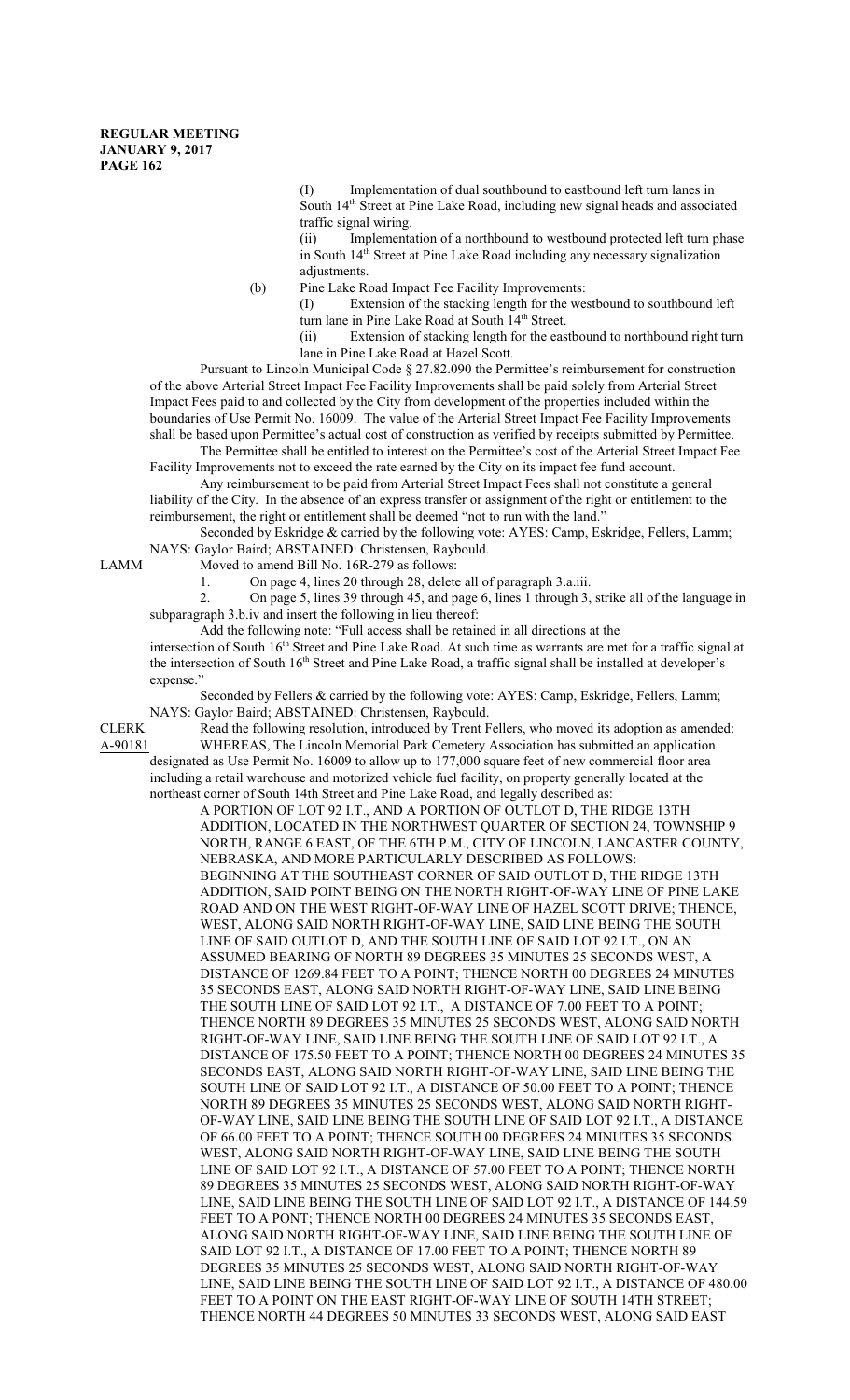RIGHT-OF-WAY LINE, SAID LINE BEING A SOUTHWEST LINE OF SAID LOT 92 I.T., A DISTANCE OF 46.88 FEET TO A POINT; THENCE NORTH 00 DEGREES 05 MINUTES 40 SECONDS WEST, ALONG SAID EAST RIGHT-OF-WAY LINE, SAID LINE BEING THE WEST LINE OF SAID LOT 92 I.T., A DISTANCE OF 105.72 FEET TO A POINT; THENCE SOUTH 89 DEGREES 54 MINUTES 20 SECONDS WEST, ALONG SAID EAST RIGHT-OF-WAY LINE, SAID LINE BEING THE WEST LINE OF SAID LOT 92 I.T., A DISTANCE OF 7.00 FEET TO A POINT; THENCE NORTH 00 DEGREES 05 MINUTES 40 SECONDS WEST, ALONG SAID EAST RIGHT-OF-WAY LINE, SAID LINE BEING THE WEST LINE OF SAID LOT 92 I.T., A DISTANCE OF 149.84 FEET TO A POINT; THENCE NORTH 89 DEGREES 54 MINUTES 20 SECONDS EAST, ALONG SAID EAST RIGHT-OF-WAY LINE, SAID LINE BEING THE WEST LINE OF SAID LOT 92 I.T., A DISTANCE OF 17.00 FEET TO A POINT; THENCE NORTH 00 DEGREES 05 MINUTES 40 SECONDS WEST, ALONG SAID EAST RIGHT-OF-WAY LINE, SAID LINE BEING THE WEST LINE OF SAID LOT 92 I.T., A DISTANCE OF 50.00 FEET TO A POINT; THENCE SOUTH 89 DEGREES 54 MINUTES 20 SECONDS WEST, ALONG SAID EAST RIGHT-OF-WAY LINE, SAID LINE BEING THE WEST LINE OF SAID LOT 92 I.T., A DISTANCE OF 17.00 FEET TO A POINT; THENCE NORTH 00 DEGREES 05 MINUTES 40 SECONDS WEST, ALONG SAID EAST RIGHT-OF-WAY LINE, SAID LINE BEING THE WEST LINE OF SAID LOT 92 I.T., A DISTANCE OF 439.30 FEET TO THE NORTHWEST CORNER OF LOT SAID 92 I.T., SAID POINT BEING THE SOUTHWEST CORNER OF LOT 77 I.T.; THENCE SOUTH 89 DEGREES 32 MINUTES 37 SECONDS EAST, ALONG THE NORTH LINE OF SIAD LOT 92 I.T., SAID LINE BEING THE SOUTH LINE OF SAID LOT 77 I.T., A DISTANCE OF 703.30 FEET TO A POINT; THENCE SOUTH 01 DEGREES 40 MINUTES 50 SECONDS WEST, A DISTANCE OF 137.47 FEET TO A POINT; THENCE SOUTH 88 DEGREES 19 MINUTES 10 SECONDS EAST A DISTANCE OF 1635.85 FEET TO A POINT ON THE EAST LINE OF SAID OUTLOT D, SAID POINT BEING ON THE NORTHWEST RIGHT-OF-WAY LINE OF HAZEL SCOTT DRIVE; THENCE SOUTH 63 DEGREES 26 MINUTES 42 SECONDS WEST, ALONG THE EAST LINE OF SAID OUTLOT D, SAID LINE BEING A NORTHWEST RIGHT-OF-WAY LINE OF HAZEL SCOTT DRIVE, A DISTANCE OF 4.77 FEET TO A POINT OF CURVATURE; THENCE ALONG A CURVE TO THE LEFT, HAVING A RADIUS OF 272.37 FEET, A DELTA ANGLE OF 63 DEGREES 03 MINUTES 51 SECONDS, AN ARC LENGTH OF 299.79 FEET, ALONG AN EASTERLY LINE OF SAID OUTLOT D, SAID LINE BEING A NORTHWEST RIGHT-OF WAY LINE OF SAID HAZEL SCOTT DRIVE, A CHORD BEARING OF SOUTH 31 DEGREES 54 MINUTES 46 SECONDS WEST, AND A CHORD DISTANCE OF 284.89 FEET TO A POINT; THENCE SOUTH 00 DEGREES 22 MINUTES 50 SECONDS WEST, ALONG AN EAST LINE OF SAID OUTLOT D, SAID LINE BEING A WEST RIGHT-OF WAY LINE OF SAID HAZEL SCOTT DRIVE, A DISTANCE OF 375.41 FEET TO THE POINT OF BEGINNING.

SAID TRACT CONTAINS A CALCULATED AREA OF 1,497,660.94 SQUARE FEET OR 34.38 ACRES, MORE OR LESS.

WHEREAS, the real property adjacent to the area included within the site plan for this use permit will not be adversely affected; and

WHEREAS, said site plan together with the terms and conditions hereinafter set forth are consistent with the intent and purpose of Title 27 of the Lincoln Municipal Code to promote the public health, safety, and general welfare.

NOW, THEREFORE, BE IT RESOLVED by the City Council of the City of Lincoln, Nebraska:

That the application of The Lincoln Memorial Park Cemetery Association, hereinafter referred to as "Permittee", to allow up to 177,000 square feet of new commercial floor area including a retail warehouse and motorized vehicle fuel facility, on the property legally described above, be and the same is hereby granted upon condition that construction and operation be in substantial compliance with said application, the site plan, and the following additional express terms, conditions, and requirements:

- 1. This approval permits 199,000 square feet of commercial space.
- 2. City Council approves associated requests:
	- a. Change of Zone #16030
		- b. Amendment of Comprehensive Plan #16004

3. Before approval of a final plat, the Permittee shall cause to be prepared and submitted to the Planning Department a revised and reproducible final plot plan including 3 copies with all required revisions as listed below:

- a. Make the following revisions on all applicable sheets:
	- I. At the intersection of Hazel Scott Drive/South 20th Street and Pine Lake Road. A. Add a note stating: The property owner agrees to dedicate right-of-way for a roundabout at Hazel Scott Drive and Pine Lake Road, as indicated on the site plan, and revise their site as necessary, if requested by the City within ten (10) years of approval of this use permit.
	- ii. On Hazel Scott Drive:

A. Revise the note for the Hazel Scott Drive access to read, "Right-out and left-in only. No right-in or left-out."

B. Extend the boundary of Outlot "A" east and south to the edge of the property adjoining Hazel Scott Drive and Pine Lake Road.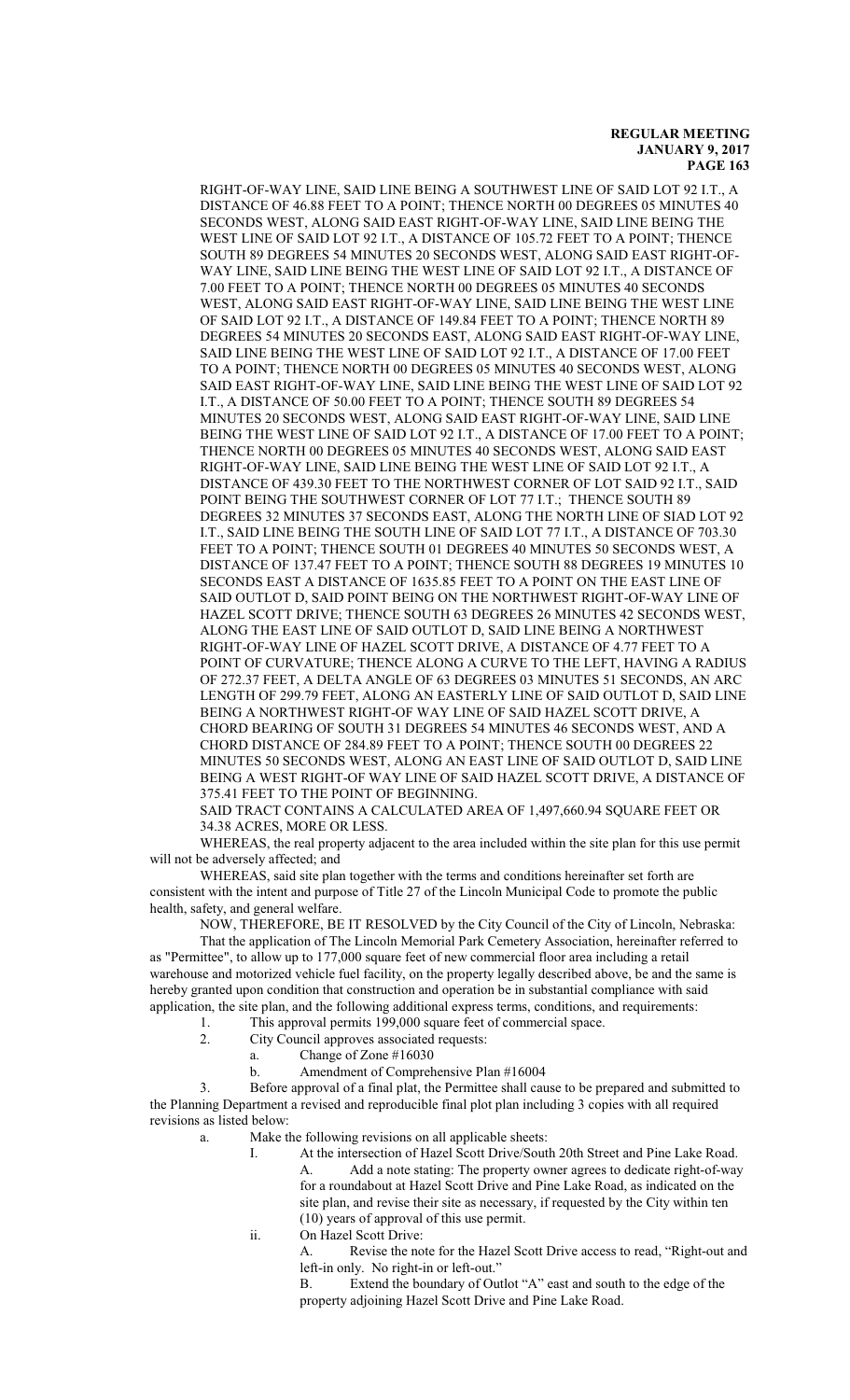iii. At the intersection of South 16th Street and Pine Lake Road:

A. Retain <sup>34-access</sup> as proposed and recommended by the Traffic Impact Study. Remove the three Intersection Design Options at the top of Sheet 2. B. Remove the traffic signalization symbol and the note for "Future signalized intersection".

C. Show the vacation of part of the right-of-way stub on Private Drive A to the satisfaction of Public Works and Utilities.

iv. Show standard taper lengths on all turn lanes. The only exception is for the northbound right turn lane into Private Drive West as identified in Condition 3.v.A. above.

v. Show a common access easement over the funeral home driveways and parking lot to the proposed east-west private drive. Add a note to Sheet 1 stating that this access easement may be blocked during funeral services, memorials, and other public meetings at the funeral home.

vi. Revise the proposed right-of-way/easement dedication shown for the trail along Pine Lake Road to more clearly differentiate between the proposed right-of-way and easement legend patterns. This information may be shown on an additional sheet if necessary.

vii. Revise the driveway entrance design on Hazel Scott Drive to clearly prohibit right-in turn movements, to the satisfaction of the Public Works and Utilities Department. viii. The sidewalk to be installed along Hazel Scott appears to be shown against the right-of-way line. Revise placement of the sidewalk to be 1-2 feet off the right-of-way line in the event that the City needs to repair or replace the sidewalk in the future. b. Make the following revisions to Sheet 1:

I. Revise Note 15 to read, "If the existing funeral home on Lot 1 redevelops into different commercial uses, the following is required: the northern driveway will be reconfigured to better serve the multiple commercial properties; a right hand turn lane will be required to the northern driveway on South 14th Street and the sidewalk relocated to provide adequate safety for pedestrians; all improvements, and right of way dedication, will be at the expense of the developer redeveloping the funeral home property; the south right-in/right-out access on South 14th Street shall be eliminated at that time; a 300-foot plus taper northbound right turn lane shall be required to be installed at that time for the north access point on South 14th Street; and a common access easement shall be provided over Lot 1 from South 14th Street along the new east-west driveway.

ii. Revise the last sentence of Note 16 to read: "10 feet of additional right-of-way or easement will be dedicated/provided." Add the following text at the end of the note: "The bike trail shall be located a minimum of 10 feet behind back of curb to provide adequate separation and room for street trees. Street trees shall be installed six feet from the back of curb."

iii. Add the following note: "The future right-of-way shown for a roundabout at South 20th Street/Hazel Scott Drive and Pine Lake Road shall be dedicated at no cost to the City if construction of a roundabout at that intersection is to begin within one year of the request to dedicate the right-of-way."

iv. Add the following note: "If a traffic signal is approved at the intersection of South 16th Street and Pine Lake Road, the following shall occur: the developer is required to submit a revised Traffic Impact Study that provides justification for the signal to the satisfaction of the Public Works and Utilities Department; in addition, the right-ofway stub on Private Drive "A" shall be retained by the City; the traffic signal at South 20th Street/Hazel Scott Drive and Pine Lake Road shall be removed from the plans. The cost to install the traffic signal will be at the developer's expense."

Full access shall be retained in all directions at the intersection of south 16<sup>th</sup> Street and Pine Lake Road. At such time as warrants are met for a traffic signal at the intersection of South 16<sup>th</sup> Street and Pine Lake Road, a traffic signal shall be installed at developer's expense.

v. Revise Note 18 to read, "The buildings on Lot 5 shall substantially conform to the building elevations included in this use permit (sheets 6 thru 10) to the satisfaction of the Planning Director."

vi. Revise the second sentence of Note 21 to read, "The Maintenance Agreement shall be submitted at time of building permit."

vii. Revise General Note 19 on Sheet 1 to read: "All buildings in the Center, including the Costco building, shall meet the following design standards:

> A. Buildings of 50,000 square feet or greater will include at least 20% of the gross area of vertical surfaces as decorative CMU, brick, or stone; half of those required masonry materials shall be brick or stone, the remainder and any masonry areas in excess of 20% may be decorative CMU. Buildings of less than 50,000 square feet will include at least 50% of the gross area of vertical surfaces as decorative CMU, brick, or stone; half of those required masonry materials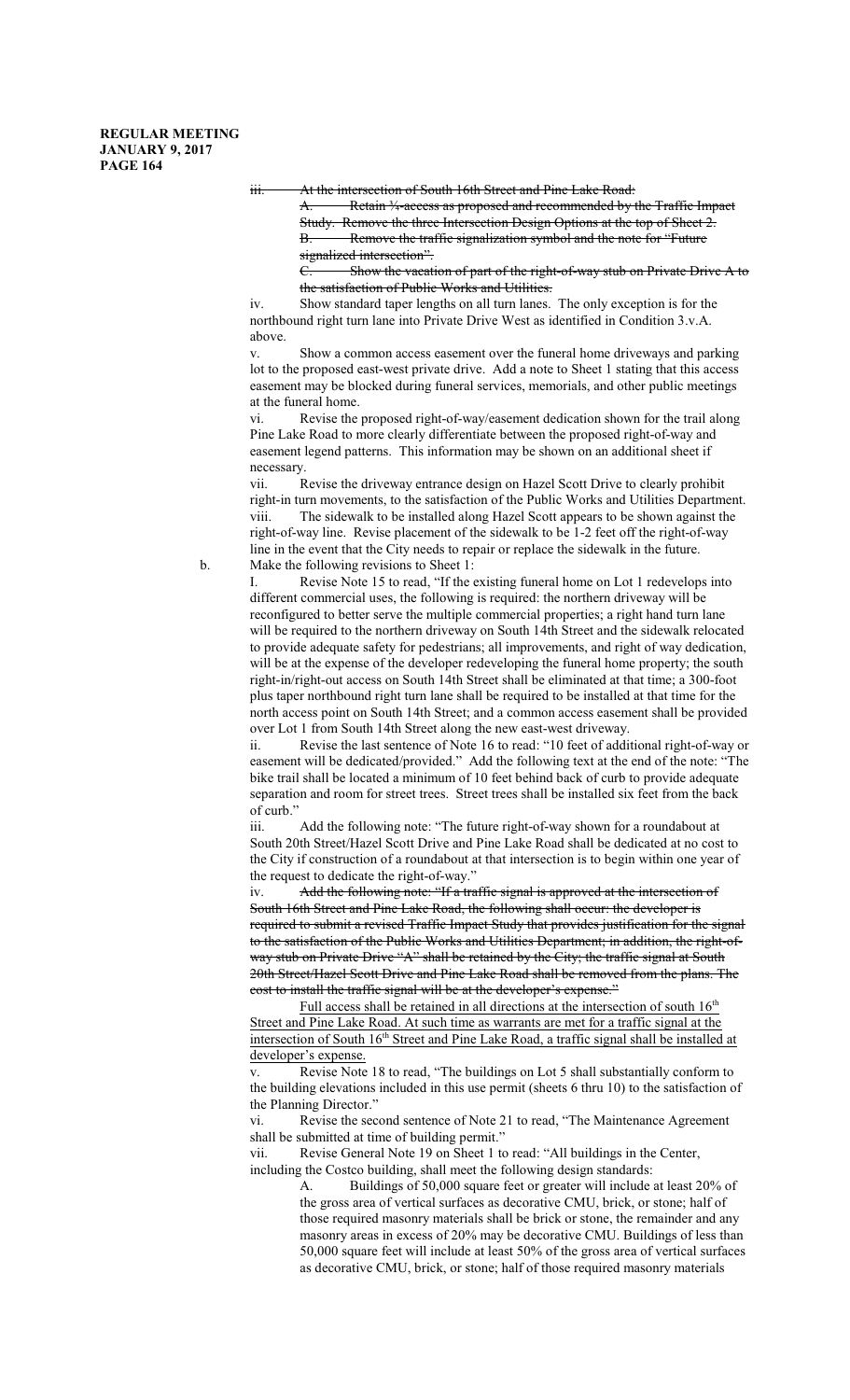shall be brick or stone, the remainder and any masonry areas in excess of 50% may be decorative CMU. The required masonry materials shall be used to the extent feasible on facades oriented towards public streets, with any remaining required masonry used on other facades.

B. All buildings in the center will utilize building materials and colors compatible with the Costco building.

C. Calculations of the gross area of vertical surfaces, the required area of masonry materials, and the proposed area of masonry on each facade shall be provided at the time of application for building permits."

viii. Add the following note: "The required landscaping may not be reduced by administrative amendment.'

ix. Correct the Required Parking Stalls for Lot 1 to 74 and revise the Total Required Parking Stalls to 667.

c. Make the following revisions to Sheet 3:

I. Specify that the "Trail Crossing Detail" applies to both the South 16th Street and South 18th Street trail crossings.

ii. Modify the Trail Crossing Detail to show only the following safety improvement measures:

A. Stop signs for vehicles turning right out of the driveways.

B. Marked stop bars for vehicles turning right out of the driveways.

C. Advanced trail crossing signs along the driveways approaching Pine Lake Road.

D. The trail crossings shall be on raised traffic tables to the satisfaction of the Public Works and Utilities Department.

E. The trail crossings shall be marked/striped.

iii. The sidewalk connection from Pine Lake Road to the store should be shown as clearly connecting to the trail along Pine Lake Road per the Design Standards for Pedestrian Circulation in Commercial and Industrial Areas, Section 2, item #1.

iv. Note that truck deliveries may not exit/enter from Hazel Scott Drive. d. Revise the title of Sheet 8, "Loading Dock Perspective" as the loading dock does not appear on the elevation.

e. Submit a revised Grading & Drainage Plan, stormwater report, and any other necessary drainage-related plans and calculations to the satisfaction of the Public Works and Utilities Department. No grading anywhere on the site is permitted to begin until this condition of approval is complete.

f. Revise the submitted elevations as necessary to meet the design criteria as modified with Condition of Approval 3.b.viii.

g. Revise the site plan for the Costco warehouse building to provide curbs or curb stops between pedestrian areas and parking or driving aisles as required in the Design Standards for Pedestrian Circulation in Commercial and Industrial Areas.

h. Provide two cross-sections of the 30-foot landscape buffer per Condition 3.b.viii. to the satisfaction of the Planning Director, to be included as an official sheet in the use permit plan set.

I. Apply for an administrative amendment to Pre-Existing Special Permit #14 for Lincoln Memorial Park to remove the funeral home from the boundary.

4. Before the approval of a final plat, the public streets, private roadway improvements, sidewalks, public sanitary sewer system, public water system, drainage facilities, land preparation and grading, sediment and erosions control measures, storm water detention/retention facilities, drainageway improvements, street lights, landscaping screens, street trees, temporary turnaround and barricades, and street name signs, must be completed or provisions (bond, escrow, or security agreement) to guarantee completion must be approved by the City Law Department. The improvements must be completed in conformance with adopted design standards and within the time period specified in the Land Subdivision Ordinance. A cash contribution to the City in lieu of a bond, escrow, or security agreement may be furnished for street trees on a final plat with 10 or fewer lots.

5. Before approval of a final plat, Permittee shall enter into a Subdivision Agreement with the City wherein:

I. Permittee agrees to complete the installation of sidewalks along the west side of Hazel Scott Drive as shown on the final plat within four (4) years following the approval of the final plat. ii. Permittee agrees to complete the installation or relocation of sidewalks along the east side of South 14th Street and the north side of Pine Lake Road as shown on the final plat within two (2) years following the approval of this final plat.

iii. Permittee agrees to construct the sidewalk in the pedestrian way easements in Lot 5. iv. Permittee agrees to complete the public water distribution system to serve this plat within two (2) years following the approval of the final plat.

v. Permittee agrees to complete the public wastewater collection system to serve this plat within two (2) years following the approval of the final plat.

vi. Permittee agrees to complete the enclosed public drainage facilities shown on the approved drainage study to serve this plat within two (2) years following the approval of the final plat.

vii. Permittee agrees to complete the enclosed private drainage facilities shown on the approved drainage study to serve this plat within two (2) years following the approval of the final plat.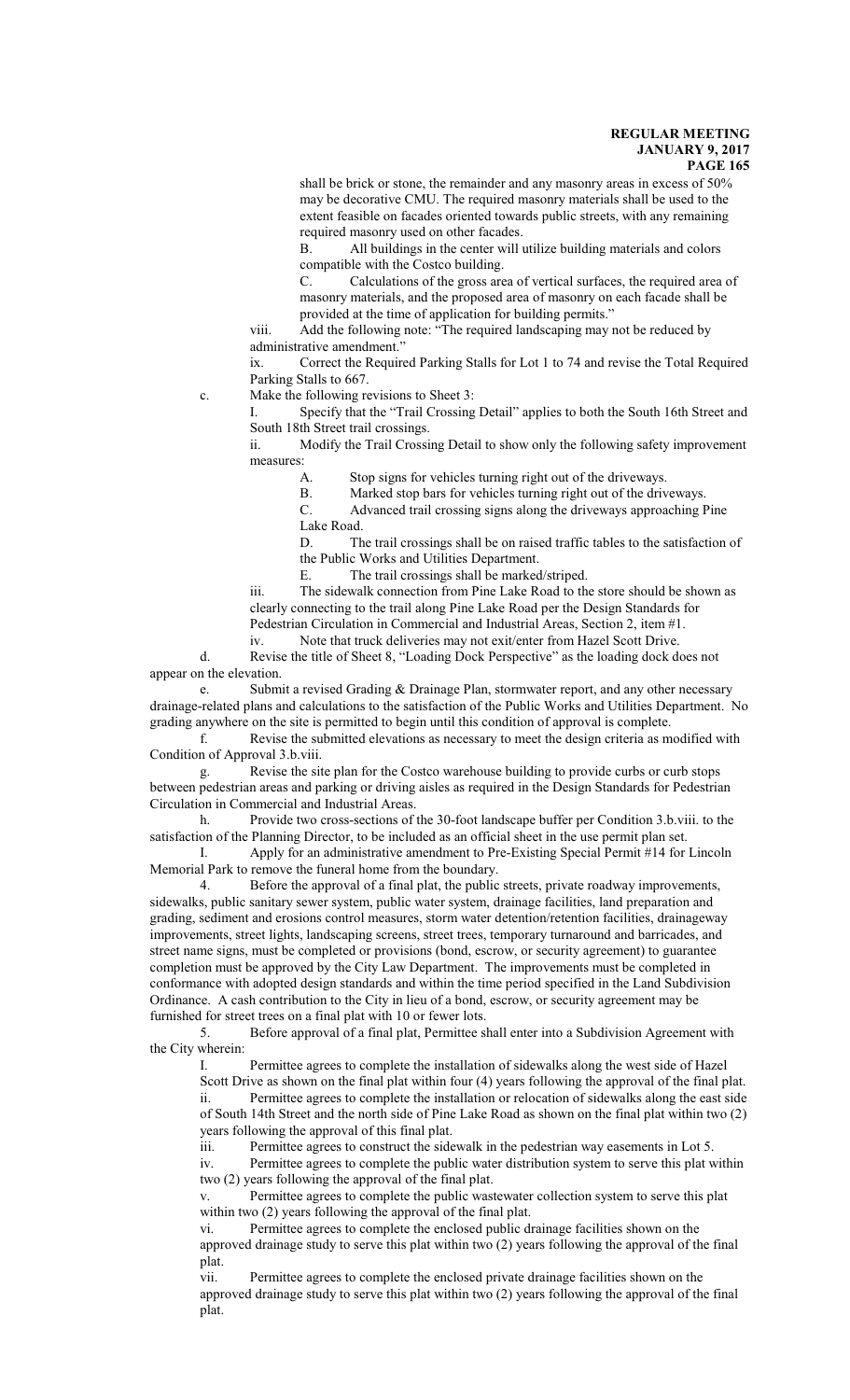viii. Permittee agrees to complete land preparation including storm water detention/retention facilities and open drainageway improvements to serve this plat prior to the installation of utilities and improvements but not more than two (2) years following the approval of the final plat ix. Permittee agrees to complete the planting of the street trees along the west side of Hazel Scott Drive within this plat within two (2) years following the approval of the final plat.

Permittee agrees to complete the installation of street trees along the east side of South 14th Street and the north side of Lake Road as shown on the final plat within two (2) years following the approval of this final plat.

Permittee agrees to complete the installation of the street name signs within two (2) years following the approval of the final plat.

xii. Permittee agrees to complete the installation of the permanent markers prior to construction on or conveyance of any lot in the plat.

xiii. Permittee agrees to complete any other public or private improvement or facility required by the Land Subdivision Ordinance in a timely manner which inadvertently may have been omitted from the above list of required improvements.

Permittee agrees to submit to the Director of Public Works a plan showing proposed measures to control sedimentation and erosion and the proposed method to temporarily stabilize all graded land for approval.

xv. Permittee agrees to comply with the provisions of the Land Preparation and Grading requirements of the Land Subdivision Ordinance.

xvi. Permittee agrees to complete the public and private improvements shown on the Use Permit.

xvii. Permittee agrees to keep taxes and special assessments on the outlots from becoming delinquent.

xviii. Permittee agrees to maintain the outlots and private improvements in a condition as near as practical to the original construction on a permanent and continuous basis.

xix. Permittee agrees to maintain the street trees located on private property and landscape screens on a permanent and continuous basis.

xx. Permittee agrees to maintain the sidewalks in the pedestrian way easements on Lot 5 and all of its elements in a condition as near as practical to the original or as constructed condition in order to provide the user with a safe and convenient facility on a permanent and continuous basis. xxi. Permittee agrees to maintain and supervise the private facilities which have common use or benefit in a condition as near as practical to the original construction on a permanent and continuous basis, and to recognize that there may be additional maintenance issues or costs associated with providing for the proper functioning of storm water detention/retention facilities as they were designed and constructed within the development and that these are the responsibility of the land owner.

xxii. Permittee agrees to retain ownership of and the right of entry to the outlots in order to perform the above-described maintenance of the outlots and private improvements on a permanent and continuous basis. However, Permittee(s) may be relieved and discharged of such maintenance obligations upon creating in writing a permanent and continuous association of property owners who would be responsible for said permanent and continuous maintenance subject to the following conditions:

> (1) Permittee shall not be relieved of Permittee's maintenance obligation for each specific private improvement until a registered professional engineer or nurseryman who supervised the installation of said private improvement has certified to the City that the improvement has been installed in accordance with approved plans.

(2) The maintenance agreements are incorporated into covenants and restrictions in deeds to the subdivided property and the documents creating the association and the restrictive covenants have been reviewed and approved by the City Attorney and filed of record with the Register of Deeds.

xxiii. Permittee agrees to pay all design, engineering, labor, material, inspection, and other improvement costs.

xxiv. Permittee agrees to relinquish the right of direct vehicular access from lot 1-3 to S. 14th Street and Pine Lake Road and from Lot 6 to Hazel Scott Drive.

6. Submit an application to vacate the right-of-way stub on Private Drive "A" with the final plat application.

7. Before occupying buildings, all development and construction must substantially comply with the approved plans.

8. All privately-owned improvements, including landscaping, shall be permanently maintained by the Permittee or an appropriately established owners association approved by the City.

9. The physical location of all setbacks and yards, buildings, parking and circulation

elements, and similar matters shall be in substantial compliance with the location of said items as shown on the approved site plan.

10. The terms, conditions, and requirements of this resolution shall run with the land and be binding upon the Permittee, its successors, and assigns.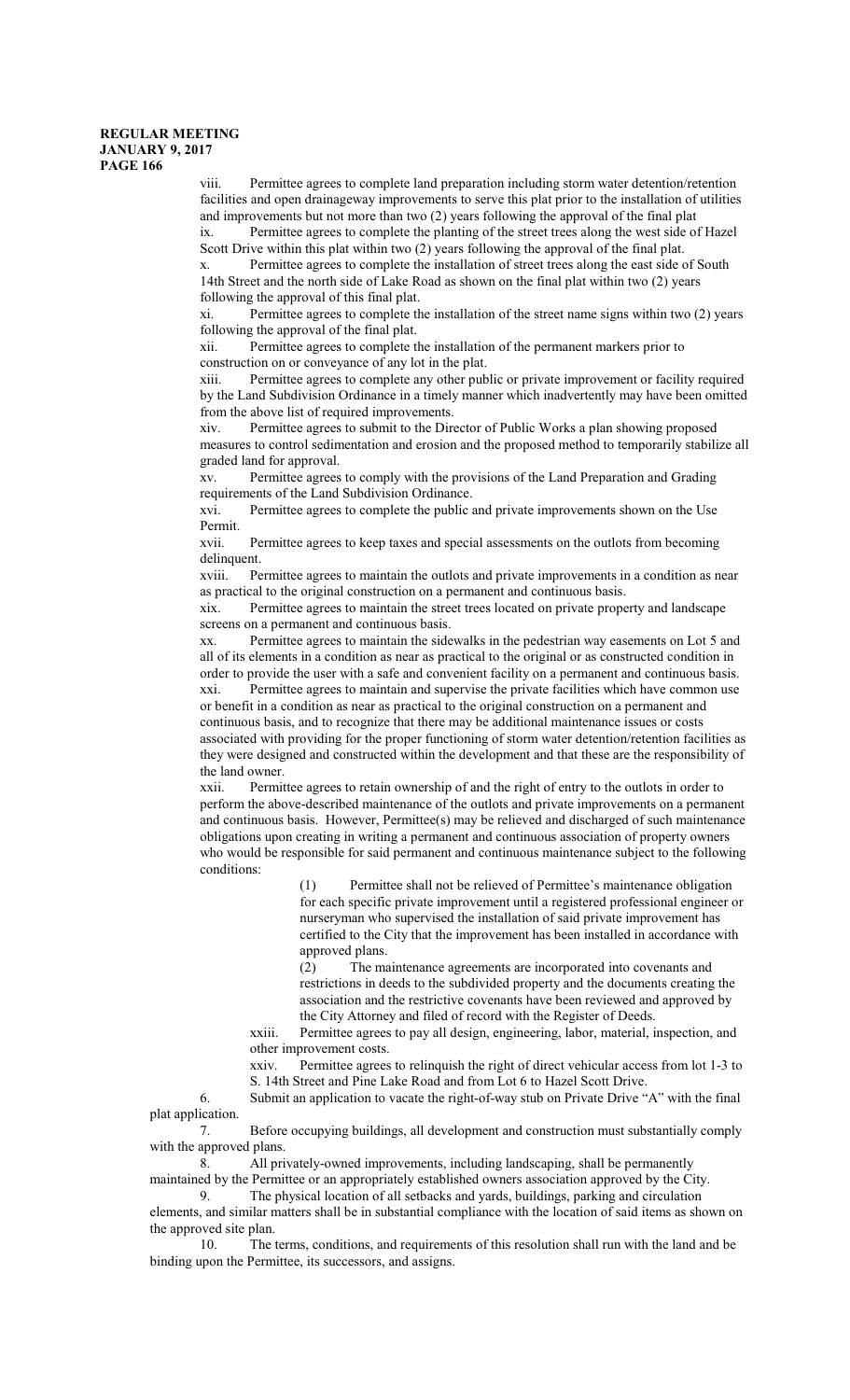The Permittee shall sign and return the letter of acceptance to the City Clerk. This step should be completed within 60 days following the approval of the use permit. The City Clerk shall file a copy of the resolution approving the use permit and the letter of acceptance with the Register of Deeds, filling fees therefor to be paid in advance by the Permittee. Building permits shall not be issued until the letter of acceptance has been filed.

12. The Permittee at its own cost and expense subject to reimbursement, as provided below, shall construct the following Arterial Street Impact Fee Facility Improvements through the City's Executive Order Construction process.

(a) South 14<sup>th</sup> Street Impact Fee Facility Improvements:

(I) Implementation of dual southbound to eastbound left turn lanes in South 14<sup>th</sup> Street at Pine Lake Road, including new signal heads and associated traffic signal wiring.

(ii) Implementation of a northbound to westbound protected left turn phase in South 14<sup>th</sup> Street at Pine Lake Road including any necessary signalization adjustments.

(b) Pine Lake Road Impact Fee Facility Improvements:

(I) Extension of the stacking length for the westbound to southbound left turn lane in Pine Lake Road at South 14<sup>th</sup> Street.

(ii) Extension of stacking length for the eastbound to northbound right turn lane in Pine Lake Road at Hazel Scott.

Pursuant to Lincoln Municipal Code § 27.82.090 the Permittee's reimbursement for construction of the above Arterial Street Impact Fee Facility Improvements shall be paid solely from Arterial Street Impact Fees paid to and collected by the City from development of the properties included within the boundaries of Use Permit No. 16009. The value of the Arterial Street Impact Fee Facility Improvements shall be based upon Permittee's actual cost of construction as verified by receipts submitted by Permittee.

The Permittee shall be entitled to interest on the Permittee's cost of the Arterial Street Impact Fee Facility Improvements not to exceed the rate earned by the City on its impact fee fund account.

Any reimbursement to be paid from Arterial Street Impact Fees shall not constitute a general liability of the City. In the absence of an express transfer or assignment of the right or entitlement to the reimbursement, the right or entitlement shall be deemed "not to run with the land."

Introduced by Trent Fellers

Seconded by Eskridge & carried by the following vote: AYES: Camp, Eskridge, Fellers, Lamm; NAYS: Gaylor Baird; ABSTAINED: Christensen, Raybould.

# **ORDINANCE - FOR ACTION ONLY**

AMENDING TITLE 10 OF THE LINCOLN MUNICIPAL CODE RELATING TO THE SAFE OPERATION ON CITY SIDEWALKS, STREETS, AND CROSSWALKS BY PEOPLE USING SKATES, SKATEBOARDS, SCOOTERS, TOY VEHICLES, AND SIMILAR CONVEYANCES BY ADDING A NEW SECTION NUMBERED 10.02.316; AMENDING SECTION 10.24.010; AND REPEALING SECTION 10.24.010 OF THE LINCOLN MUNICIPAL CODE AS HITHERTO EXISTING. (12/12/16 - ACTION DELAYED TO 1/9/17) - PRIOR to reading:

CAMP Moved to amend Bill No. 16-119 as follows: On page 1, line 18, after the word "conveyance" insert ", not to include bicycles." Seconded by Raybould & carried by the following vote: AYES: Camp, Christensen, Eskridge, Fellers, Gaylor Baird, Lamm, Raybould; NAYS: None. CLERK Read an ordinance, introduced by Roy Christensen, amending Title 10 of the Lincoln Municipal Code relating to the safe operation on city sidewalks, streets, and crosswalks by people using

skates, skateboards, scooters, toy vehicles, and similar conveyances, the third time. CHRISTENSEN Moved to pass the ordinance as amended. Seconded by Fellers & carried by the following vote: AYES: Eskridge, Fellers, Gaylor Baird, Raybould; NAYS: Camp, Christensen, Lamm.

The ordinance, being numbered **#20429**, is recorded in Ordinance Book 32.

## **RESOLUTIONS - 1ST READING**

APPOINTING STEVE HUBKA TO THE POLICE AND FIRE PENSION BOARD FOR A TERM EXPIRING SEPTEMBER 1, 2021. *(CONSENT)*

APPROVING A CONTRACT BETWEEN THE CITY OF LINCOLN AND UNITED PARCEL SERVICE, INC. FOR SMALL PACKAGE DELIVERY SERVICES, PURSUANT TO NASPO VALUEPOINT CONTRACT MA065, STATE OF NEBRASKA CONTRACT NO. 74642 O4, FOR A TERM EFFECTIVE UPON THE CITY'S EXECUTION OF THIS CONTRACT THROUGH NOVEMBER 27, 2020 IN THE AMOUNT OF \$80,000.00. (CONSENT)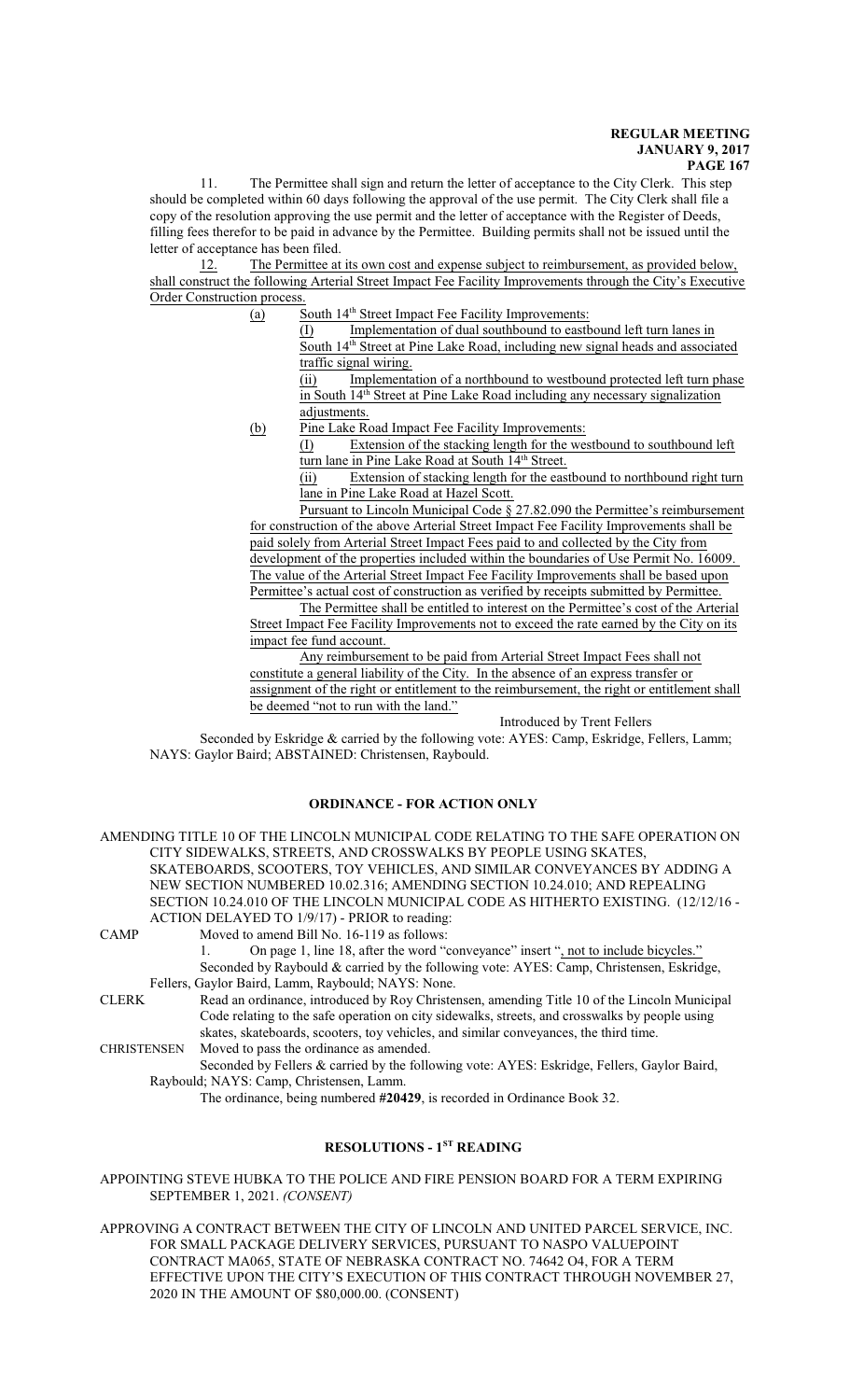AUTHORIZING THE MAYOR TO EXECUTE A MULTI-YEAR CONTRACT WITH FUNDING APPROPRIATIONS COMING FROM MORE THAN ONE FISCAL YEAR CIP FOR THE WEST A STREET, WEST CITY LIMITS TO FOLSOM STREET, ROADWAY IMPROVEMENT PROJECT, CITY PROJECT NO. 701904.

APPROVING THE APPOINTMENT OF BRANDON KAUFFMAN AS DIRECTOR OF THE FINANCE DEPARTMENT EFFECTIVE JANUARY 30, 2017.

ACCEPTING THE REPORT OF NEW AND PENDING CLAIMS AGAINST THE CITY AND APPROVING DISPOSITION OF CLAIMS SET FORTH FOR THE PERIOD OF DECEMBER 1-31, 2016.

# **ORDINANCES - 1ST READING & RELATED RESOLUTIONS (AS REQUIRED)**

ANNEXATION 16013 – AMENDING THE LINCOLN CORPORATE LIMITS MAP BY ANNEXING APPROXIMATELY 39.5 ACRES OF PROPERTY GENERALLY LOCATED AT SOUTH  $66^{\text{\tiny{TH}}}$  STREET AND PINE LAKE ROAD - CLERK read an ordinance, introduced by Jon Camp, annexing and including the below described land as part of the City of Lincoln, Nebraska and amending the Corporate Limits map attached to and made a part of Ordinance No. 18208, to reflect the extension of the corporate limits boundary of the City of Lincoln, Nebraska established and shown thereon, the first time.

- TEXT AMENDMENT 16019 AMENDING SECTIONS 27.06.180 AND 27.62.150 OF THE LINCOLN MUNICIPAL CODE RELATING TO MANUFACTURING, PROCESSING, STORAGE, AND DISTRIBUTION USE GROUP TO ADD ASSEMBLY FACILITIES AS A CONDITIONAL USE IN THE H-4 ZONING DISTRICT AND FURTHER AMENDING SECTION 27.62.150 TO REQUIRE ANY PARTS USED IN THE ASSEMBLY PROCESS TO BE SCREENED FROM PUBLIC VIEW; AMENDING SECTION 27.63.470 TO ADD ASSEMBLY FACILITIES IN A PLANNED SERVICE COMMERCIAL DEVELOPMENT AS A SPECIAL PERMITTED USE IN THE H-4 DISTRICT; AND REPEALING SECTIONS 27.06.180, 27.62.150, AND 27.63.470 AS HITHERTO EXISTING - CLERK read an ordinance, introduced by Jon Camp, amending Section 27.06.180 and 27.62.150 of the Lincoln Municipal Code relating to the Manufacturing, Processing, Storage and Distribution Use Group to add assembly facilities as a conditional use in the H-4 Zoning district and further amending Section 27.62.150 to require any parts used in the assembly process to be screened from public view; and amending Section 27.63.470 to add assembly facilities in a planned service commercial development as a special permitted use in the H-4 district; and repealing Sections 27.06.180, 27.62.150, and 27.63.470 as hitherto existing, the first time.
- DEDICATING LAND LOCATED ON THE WEST SIDE OF SW  $27^{\rm{TH}}$  STREET, NORTH OF WEST A STREET, AS STREET RIGHT-OF-WAY FOR SW 27TH STREET - CLERK read an ordinance, introduced by Jon Camp, dedicating a 33 foot wide strip of land on the west side of sw  $27<sup>th</sup>$  Street, north of West A Street, conveyed to the City by B&J Partnership as additional right-of-way fro SW 27<sup>th</sup> Street, the first time.
- AMENDING CHAPTER 8.52 OF THE LINCOLN MUNICIPAL CODE RELATING TO THE GRAFFITI ABATEMENT ACT TO REMOVE AN UNUSED VOLUNTEER APPEALS BOARD AND PROVIDE FOR ADMINISTRATIVE REVIEW - CLERK read an ordinance, introduced by Jon Camp, amending Chapter 8.52 of the Lincoln Municipal Code relating to Graffiti Abatement Act by amending Section 8.52.030 Definitions to add a definition for Health Director; by amending Section 8.52.050 Graffiti as a Nuisance; Prohibited to change references of Mayor to City; by amending Section 8.52.060 Means of Appeal to replace the Graffiti Appeals Board with the Health Director for the purpose of hearing appeals; by amending Section 8.52.070 Duties and Powers of Mayor to include designating a City Department or Division to receive and respond to reports of graffiti; and repealing Sections 8.52.030, 8.52.050, 8.52.060, and 8.52.070 of the Lincoln Municipal Code as hitherto existing, the first time.
- APPROVING AN AGREEMENT FOR PCS TOWER AND APPURTENANCES BETWEEN THE CITY AND T-MOBILE CENTRAL LLC TO LOCATE A COMMUNICATION FACILITY ON PROPERTY GENERALLY LOCATED AT 7401 S. 56<sup>TH</sup> STREET - CLERK read an ordinance, introduced by Jon Camp, accepting and approving the Agreement for PCS Tower and Appurtenances between the City of Lincoln, Nebraska, a municipal corporation, and T-Mobile Central LLC for the placement of telecommunications facilities upon City property generally located at 7401 S. 56<sup>th</sup> Street, Lincoln, NE and authorizing the Mayor to sign the Agreement on behalf of the City, the first time.
- APPROVING AN AGREEMENT FOR PCS TOWER AND APPURTENANCES BETWEEN THE CITY AND T-MOBILE CENTRAL LLC TO LOCATE A COMMUNICATION FACILITY ON PROPERTY GENERALLY LOCATED AT 4375 S. 33RD COURT - CLERK read an ordinance, introduced by Jon Camp, accepting and approving the Agreement for PCS Tower and Appurtenances between the City of Lincoln, Nebraska, a municipal corporation, and T-Mobile Central LLC for the placement of telecommunications facilities upon City property generally located at 4375 S. 33<sup>rd</sup> Street, Lincoln, NE and authorizing the Mayor to sign the Agreement on behalf of the City, the first time.